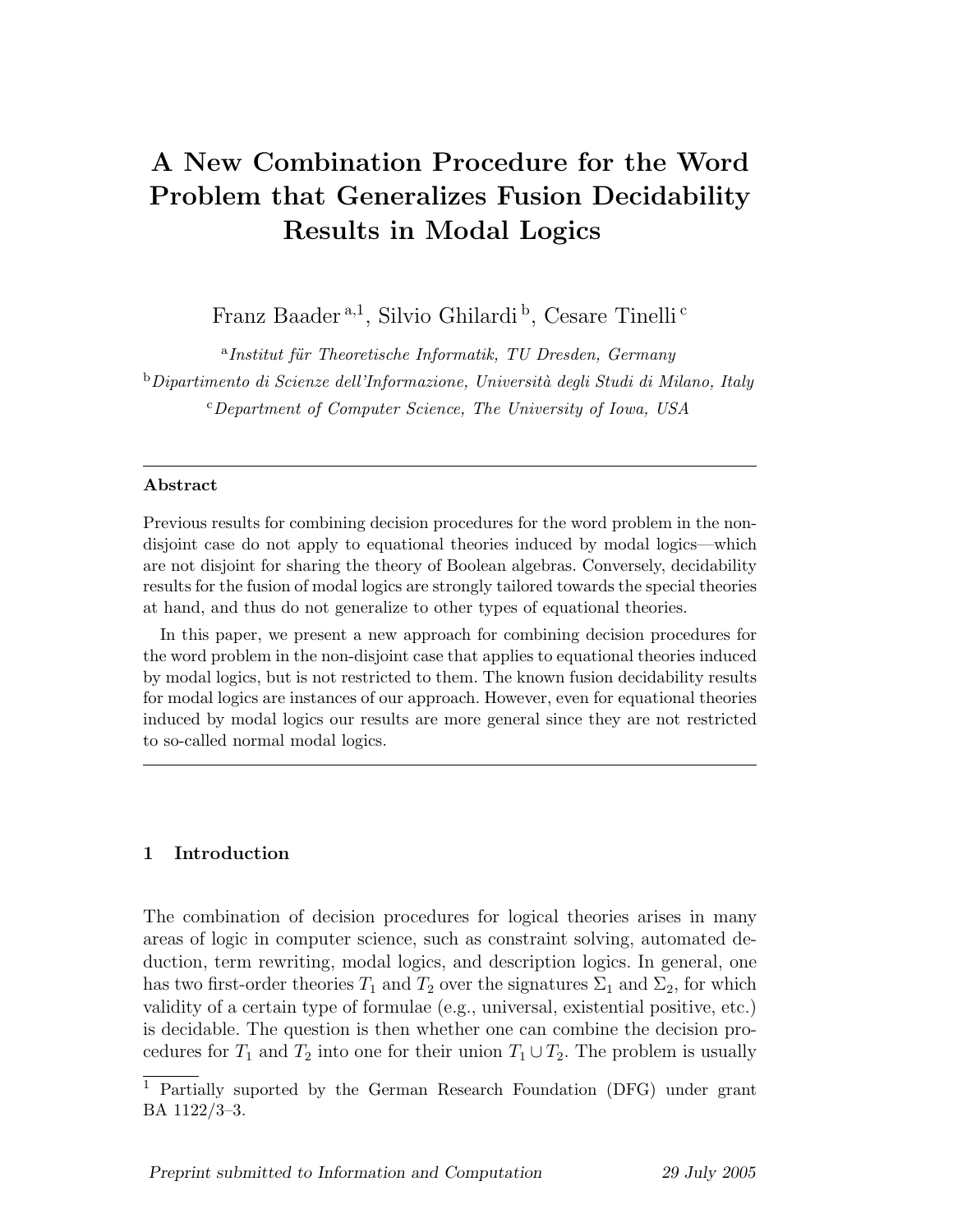much easier, though not at all trivial, if the theories do not share symbols, i.e., if  $\Sigma_1 \cap \Sigma_2 = \emptyset$ . For non-disjoint signatures, the combination of theories can easily lead to undecidability, and thus one must find appropriate restrictions on the theories to be combined.

In automated deduction, the Nelson-Oppen combination procedure [1,2] as well as the problem of combining decision procedures for the word problem [3–7] have drawn considerable attention. The Nelson-Oppen method combines decision procedures for the validity of quantifier-free formulae in so-called stably infinite theories. If we restrict the attention to equational theories,  $2^{\circ}$ then it is easy to see that the validity of arbitrary quantifier-free formulae can be reduced to the validity of formulae of the form

$$
s_1 \approx t_1 \wedge \ldots \wedge s_n \approx t_n \to s \approx t
$$

where  $s_1, \ldots, t$  are terms. This is an easy consequence of the fact that equational theories are convex [2], i.e., a conjunction of equations implies a disjunction of equations iff it implies one of the disjuncts. Thus, in the case of equational theories the Nelson-Oppen method combines decision procedures for the *conditional word problem* (i.e., for the validity of conditional equations of the above form).

Though this may at first sight sound surprising, combining decision procedures for the *word problem* (i.e., for validity of equations  $s \approx t$ ) is a harder task: the known combination algorithms for the word problem are more complicated than the Nelson-Oppen method, and the same applies to their proofs of correctness. The reason is that the algorithms for the component theories are then less powerful. For example, if one applies the Nelson-Oppen method to a word problem  $s \approx t$ , then the method will generate as input for the component procedures conditional word problems, not word problems—see [7] for a more detailed discussion. Both the Nelson-Oppen method and the methods for combining decision procedures for the word problem have been generalized to the non-disjoint case [8–11]. The main restriction on the theories to be combined is that they share only so-called constructors.

In modal logic, one is interested in the question of which properties (such as decidability, interpolation, finite axiomatizability) transfer from component modal logics to their fusion. For the decidability transfer, one usually considers two different decision problems, the validity problem (Is the formula  $\varphi$  a theorem of the logic?) and the relativized validity problem (Does the formula  $\varphi$  follow from the global assumption  $\psi$ ?). There are strong combination results showing that in many cases decidability transfers from two modal logics to their fusion [12–18]. Again, transfer results for the harder decision problem,

<sup>&</sup>lt;sup>2</sup> Equational theories are stably infinite if one adds the axiom  $\exists x, y$ .  $x \not\approx y$  that prevents trivial, one-element models [7].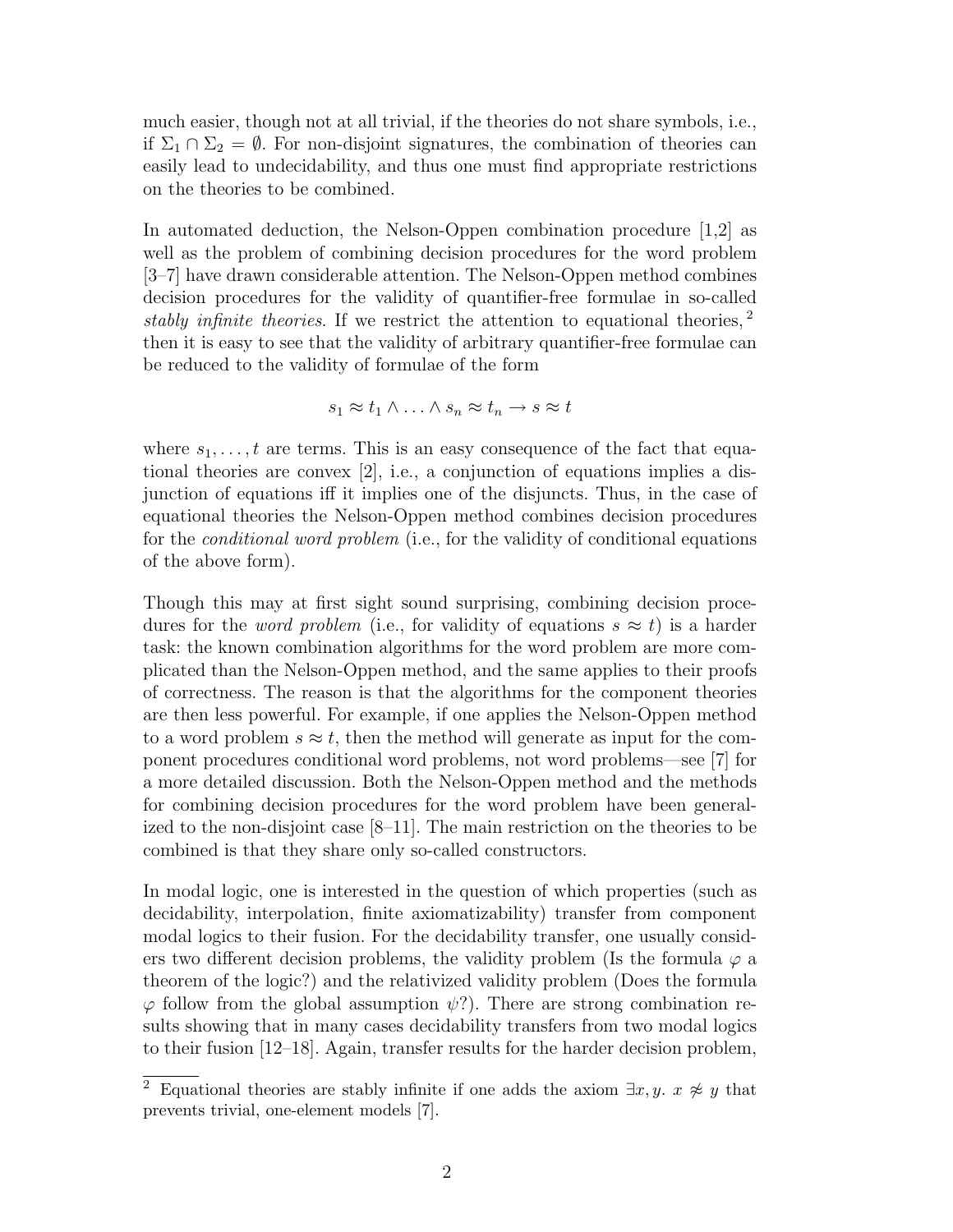relativized validity, are easier to show than for the simpler one, validity. <sup>3</sup> In fact, for validity the results only apply to so-called *normal* modal logics, <sup>4</sup> whereas this restriction is not necessary for relativized validity.

There is a close connection between the (conditional) word problem and the (relativized) validity problem in modal logics. In fact, in classical modal logics, which encompass most well-known modal logics, modal formulae can be viewed as terms on which the equivalence of formulae induces an equational theory. The fusion of modal logics then corresponds to the union of the corresponding equational theories, and the (relativized) validity problem to the (conditional) word problem. The union of the equational theories corresponding to two modal logics is over non-disjoint signatures since the Boolean operators are shared. Unfortunately, in this setting the Boolean operators are not shared constructors in the sense of  $[9,10]$  (see [11]), and thus the decidability transfer results for fusions of modal logics cannot be obtained as special cases of the results in [9–11].

Recently, a new generalization of the Nelson-Oppen combination method to non-disjoint theories was developed in [19,20]. The main restriction on the theories  $T_1$  and  $T_2$  to be combined is that they are *compatible* with their shared theory  $T_0$ , and that their shared theory is *locally finite* (i.e., its finitely generated models are finite). A theory T is compatible with a theory  $T_0$  iff

 $(1)$   $T_0 \subseteq T$ ;

(2)  $T_0$  has a model completion  $T_0^*$ ; and

(3) every model of  $T$  embeds into a model of  $T \cup T_0^*$ .

It is well-known that the theory BA of Boolean algebras is locally finite, and in [20] it is shown that the equational theories induced by modal logics are compatible with BA. Thus, the combination method in [20] applies to (equational theories induced by) modal logics. However, since it generalizes the Nelson-Oppen method, it only yields transfer results for the decidability of the conditional word problem (i.e., the relativized validity problem).

In the present paper, we address the harder problem of designing a combination method for the word problem in the non-disjoint case which has the known transfer results for decidability of validity in modal logics as instances. As we will see, our approach strictly generalizes these results since it does not require the modal logics to be normal. The question of whether such transfer results also held for non-normal modal logics was a long-standing open problem in modal logics. In addition to the conditions imposed in [19,20] (i.e.,

<sup>3</sup> Relativized validity is indeed a harder problem since in modal logics the deduction theorem typically does not hold.

<sup>4</sup> An exception is [17], where only the existence of "covering normal terms" is required.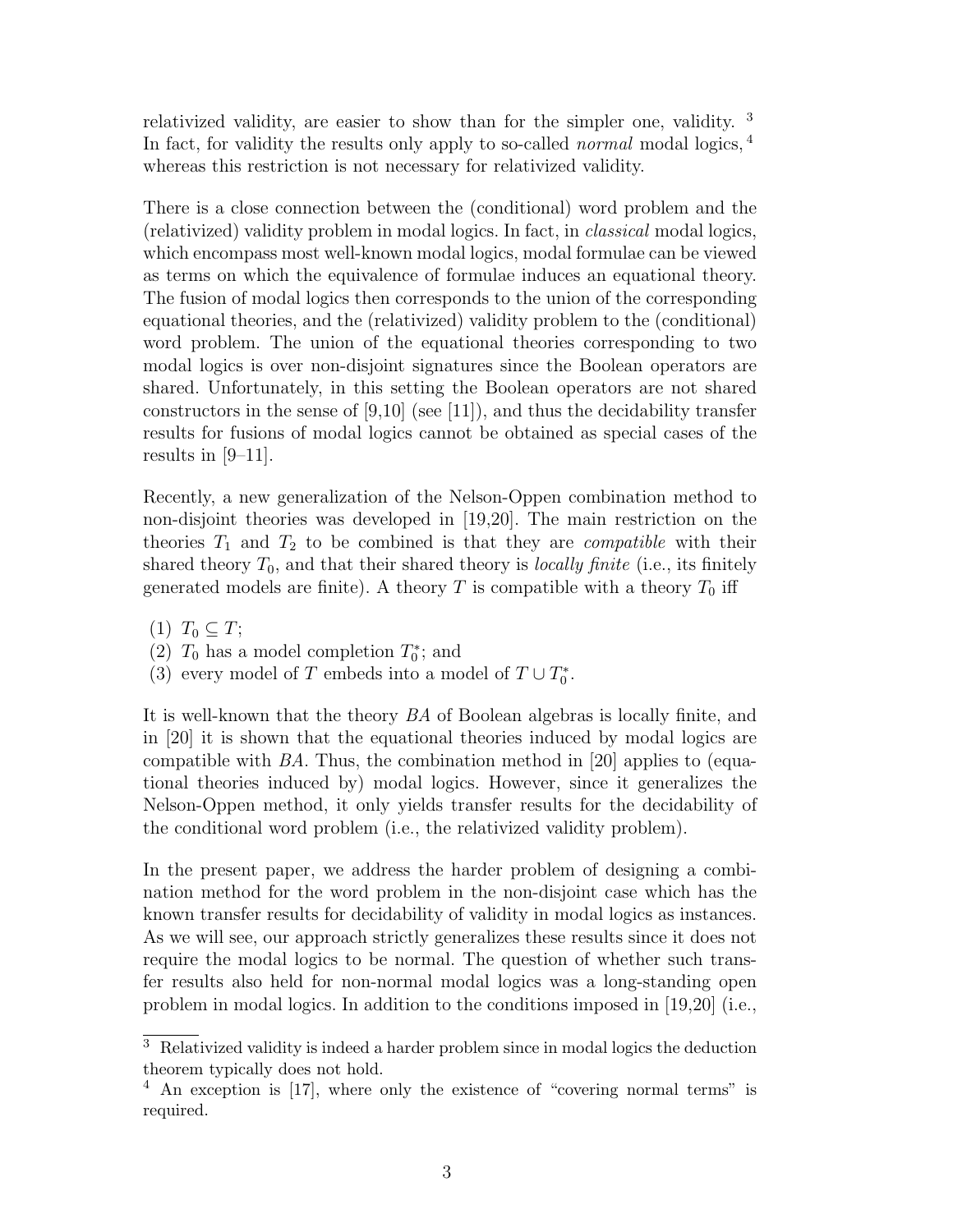compatibility of the component theories with the shared theory  $T_0$ , which is locally finite), our method needs the shared theory  $T_0$  to have local solvers. Roughly speaking, this is the case if in  $T_0$  one can solve an arbitrary system of equations with respect to any of its variables. Since this allows one to solve systems of equations by an elimination procedure similar to Gaussian elimination known from linear algebra, we call such theories Gaussian.

In the next section, we introduce some basic notions and results from universal algebra and model theory. In Section 3 we define the restrictions under which our combination approach applies, and give some examples of theories satisfying these restrictions. In Section 4, we describe the new combination procedure, and in Section 5 we show that it is sound and complete. Section 6 shows that the restrictions imposed by our procedure are satisfied by all modal logics where equivalence of formulae induces an equational theory. In particular, we show there that the theory of Boolean algebras is Gaussian. This result is obtained as a consequence of results for unification in Boolean rings [21]. In this section, we also analyze the complexity of our combination procedure if applied to modal logics, and illustrate the working of the procedure on two examples.

# 2 Preliminaries

In this paper we will use standard notions from equational logic, universal algebra and term rewriting (see, e.g., [22]). We consider only first-order theories (with equality  $\approx$ ) over a functional signature.

A signature  $\Sigma$  is a set of function symbols, each with an associated arity, an integer  $n \geq 0$ . A constant symbol is a function symbol of zero arity. We use the letters  $\Sigma, \Omega$ , possibly with subscripts, to denote signatures. Throughout the paper, we fix a countably-infinite set  $V$  of *variables* and a countablyinfinite set C of free constants, both disjoint with any signature  $\Sigma$ .<sup>5</sup> For any  $X \subseteq V \cup C$ ,  $T(\Sigma, X)$  denotes the set of  $\Sigma$ -terms over X, i.e., first-order terms with variables and free constants in X and function symbols in  $\Sigma$ . First-order  $\Sigma$ -*formulae* are defined in the usual way, using equality as the only predicate symbol. A  $\Sigma\text{-}sentence$  is a  $\Sigma\text{-}formula$  without free variables. We use  $\bot$  and  $\top$ to denote the universally false and the universally true formula, respectively. An equational theory E over  $\Sigma$  is a set of (implicitly universally quantified)  $\Sigma$ -identities of the form  $s \approx t$ , where  $s, t \in T(\Sigma, V)$ .

As usual, first-order interpretations of  $\Sigma$  are called  $\Sigma$ -algebras. We denote algebras by calligraphic letters  $(A, \mathcal{B}, \ldots)$ , and their carriers by the corre-

 $\overline{5}$  Note that  $\Sigma$  may also contain constants.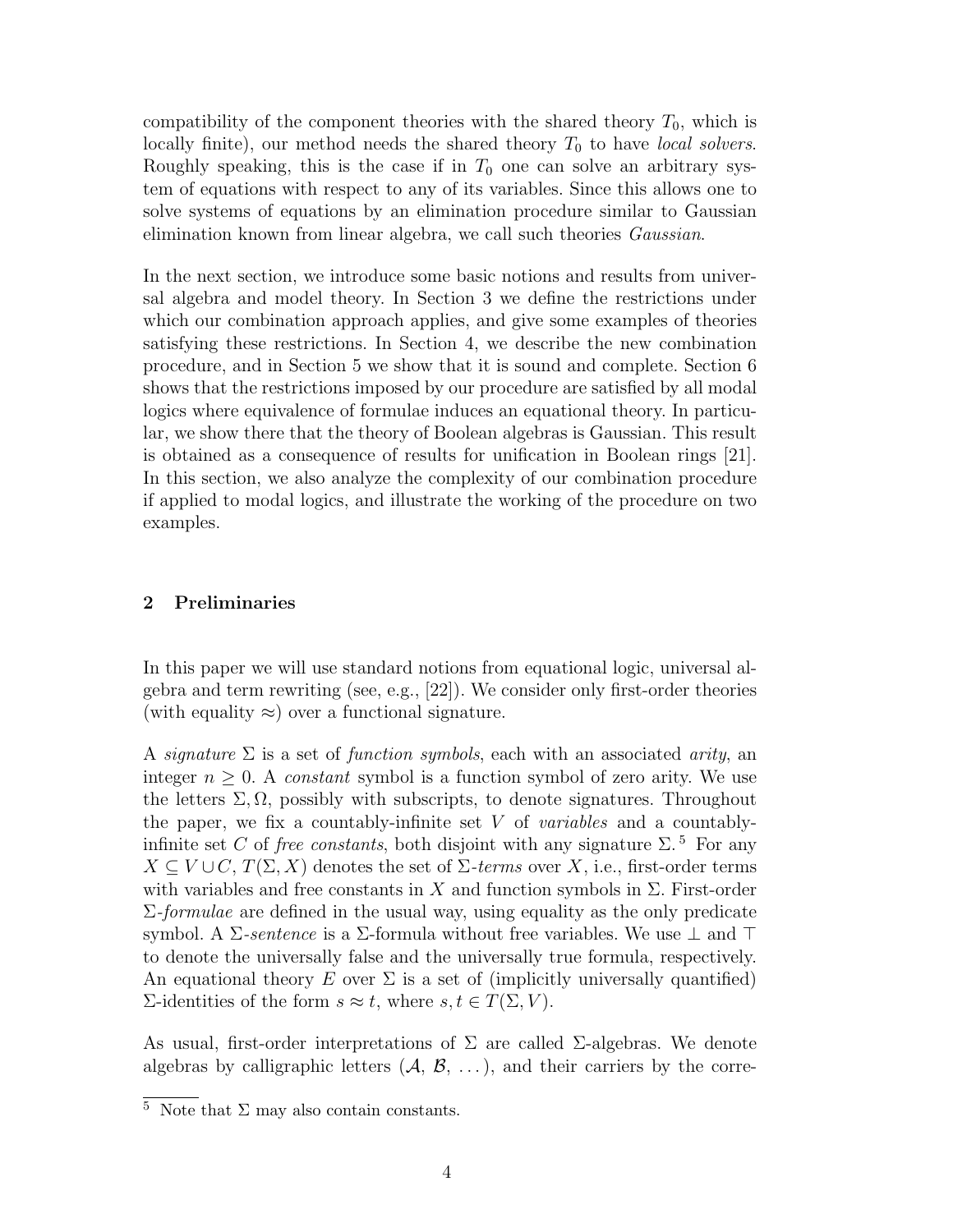sponding Roman letter  $(A, B, \ldots)$ . The interpretation of the symbol  $f \in \Sigma$ in the Σ-algebra A is denoted by  $f^{\mathcal{A}}$ . A Σ-algebra A is a model of a set  $\Gamma$ of  $\Sigma$ -sentences iff it satisfies every sentence in Γ. For every theory E, set Γ of sentences and sentence  $\varphi$ , we write  $\Gamma \models_E \varphi$  if every model of E that satisfies  $\Gamma$  also satisfies  $\varphi$ . When  $\Gamma$  is the empty set, we write just  $\models_E \varphi$ , as usual. We denote by  $\approx_E$  the equational consequences of E, i.e., the relation  $\approx_E = \{(s, t) \in T(\Sigma, V \cup C) \times T(\Sigma, V \cup C) \mid \models_E s \approx t\}.$  The word problem for E is the problem of deciding the relation  $\approx_E$ , that is, deciding for any two terms  $s, t \in T(\Sigma, V \cup C)$  whether  $s \approx_E t$  holds or not. We have defined the word problem for terms including free constants since we will consider such terms later on. Note however that, since free constants behave just like variables in validity problems, the word problem is decidable for terms in  $T(\Sigma, V \cup C)$  iff it is decidable for terms in  $T(\Sigma, V)$ .

Given a  $\Sigma$ -algebra A and a subset  $G \subseteq A$ , the element  $a \in A$  is  $\Sigma$ -generated by  $G$  in  $\mathcal A$  if a can be obtained from  $G$  by iterated application of the algebra operations (i.e., the interpretations of the function symbols from  $\Sigma$  in  $\mathcal{A}$ ). The algebra A is  $\Sigma$ -generated by G if all its elements are  $\Sigma$ -generated by G.

A Σ-algebra A is called *free* over the generators  $G \subseteq A$  in a class of Σ-algebras  $K$  iff

- $\mathcal A$  is  $\Sigma$ -generated by  $G$ ;
- A belongs to  $\mathcal{K}$ ;
- every mapping  $f: G \to B$  from G into the carrier of a  $\Sigma$ -algebra  $\mathcal{B} \in \mathcal{K}$ can be extended to a  $\Sigma$ -homomorphism  $h: \mathcal{A} \to \mathcal{B}$ .<sup>6</sup>

It is easy to see that algebras that are free for the same class over sets of generators of the same cardinality are isomorphic. If the set  $G$  is empty, then the free algebra with generators G in K is also called the *initial* algebra of K.

Free and initial algebras need not exist for arbitrary classes of  $\Sigma$ -algebras, but they exist for classes defined by identities. A given equational theory E over  $\Sigma$  defines a  $\Sigma$ -variety, the class of all models of E. When E is non-trivial, i.e., has models of cardinality greater than 1, this variety, also referred to as non-trivial, contains free algebras for any set of generators. We will call these algebras  $E$ -free algebras. Given a set of generators  $X$ , the  $E$ -free algebra with generators X can be obtained as the quotient term algebra  $T(\Sigma, X)/\approx_E$ . In particular, if  $s, t \in T(\Sigma, X)$ , then the identity  $s \approx t$  holds in the E-free algebra with generators X iff  $\models_E s \approx t$ .

<sup>&</sup>lt;sup>6</sup> The concept of a free algebra in a class  $K$  of algebras can be more generally defined by a suitable universal property that does not refer to the notion of generators [23,24]. When  $K$  is a non-trivial variety (see later), the definition used in this paper and in most books on universal algebra (see, e.g., [25]) and model theory (e.g., [26])—coincides with the one obtained through the universal property.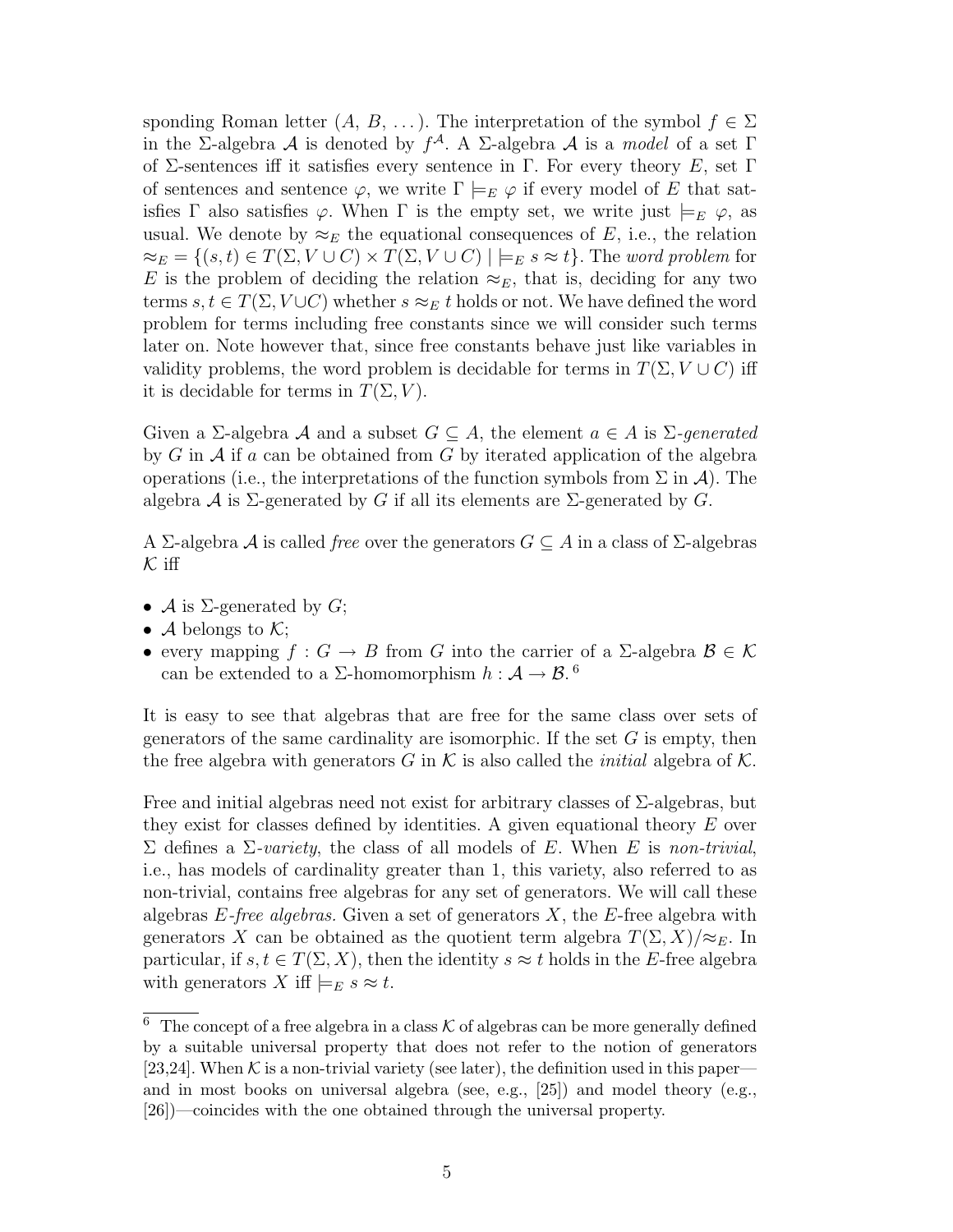In this paper, we often consider several signatures at the same time. If  $\Sigma \subseteq \Omega$ , then any  $\Omega$ -algebra can also be viewed as a  $\Sigma$ -algebra: if  $\mathcal A$  is an  $\Omega$ -algebra and  $\Sigma \subset \Omega$ , we denote by  $\mathcal{A}^{\Sigma}$  the  $\Sigma$ -reduct of  $\mathcal{A}$ , i.e., the algebra obtained from  $\mathcal{A}$ by ignoring the symbols in  $\Omega \setminus \Sigma$ . In this setting, A is called an *expansion* of  $A^{\Sigma}$  to the signature  $\Omega$ .

An embedding of a  $\Sigma$ -algebra A into a  $\Sigma$ -algebra B is an injective  $\Sigma$ -homomorphism from  $\mathcal A$  to  $\mathcal B$ . If such an embedding exists, we say that  $\mathcal A$  can be embedded into  $\beta$ . The algebra  $\mathcal A$  is a subalgebra of  $\beta$  iff  $\mathcal A$  can be embedded into  $\beta$  by the inclusion function. It is easy to show that the composition of two embeddings is also an embedding. If  $\mathcal A$  is  $\Sigma$ -algebra and  $\mathcal B$  is an  $\Omega$ -algebra with  $\Sigma \subseteq \Omega$ , we say that A can be  $\Sigma$ -embedded into B if there is an embedding of A into  $\mathcal{B}^{\Sigma}$ . We call the corresponding embedding a  $\Sigma$ -embedding of A into B. If this embedding is the inclusion function, then we say that  $\mathcal A$  is a  $\Sigma$ -subalgebra of B.

If E is an equational theory over  $\Sigma$  and  $X \subseteq Y$  are sets (of generators), then the E-free algebra with generators X can be  $\Sigma$ -embedded into the E-free algebra with generators  $Y$  by the embedding induced by the inclusion function from X to Y. In particular, the initial algebra for E can be  $\Sigma$ -embedded into any E-free algebra.

Given a signature  $\Sigma$  and a set X disjoint with  $\Sigma$ , we denote by  $\Sigma(X)$  the signature obtained by adding the elements of X as constant symbols to  $\Sigma$ . A ground  $\Sigma(X)$ -literal is a literal over the signature  $\Sigma(X)$  not containing variables, i.e., an identity  $s \approx t$  or a negated identity  $\neg s \approx t$  for terms  $s, t \in$  $T(\Sigma, X)$ . A ground  $\Sigma(X)$ -formula is a Boolean combination of ground  $\Sigma(X)$ literals. When X is included in the carrier of a  $\Sigma$ -algebra  $\mathcal{A}$ , we can view A as a  $\Sigma(X)$ -algebra by interpreting each  $x \in X$  by itself. If X is a set of generators for A, the  $\Sigma$ -diagram  $\Delta_X^{\Sigma}(\mathcal{A})$  of A (w.r.t. X) consists of all ground  $\Sigma(X)$ -literals that hold in A. We write just  $\Delta^{2}(\mathcal{A})$  when X coincides with the whole carrier of A. By a result known as Robinson's Diagram Lemma [27] embeddings and diagrams are related as follows.

**Lemma 2.1** Let A be a  $\Sigma$ -algebra generated by a set X, and let B be an  $\Omega$ algebra for some  $\Omega \supset \Sigma(X)$ . Then A can be  $\Sigma(X)$ -embedded into B iff B is a model of  $\Delta_X^{\Sigma}(\mathcal{A})$ .

A consequence of the lemma above, which we will use later, is that if two  $\Sigma$ -algebras A, B are both generated by a set X and if one of them, say B, satisfies the other's diagram w.r.t.  $X$ , then the two algebras are isomorphic: in fact, if one views A and B as  $\Sigma(X)$ -algebras, then "B satisfies the diagram of A (w.r.t. X)" implies that there is a  $\Sigma(X)$ -embedding of A into B. This embedding maps X to X and, since X generates  $\mathcal{B}$ , it is surjective, and thus an isomorphism.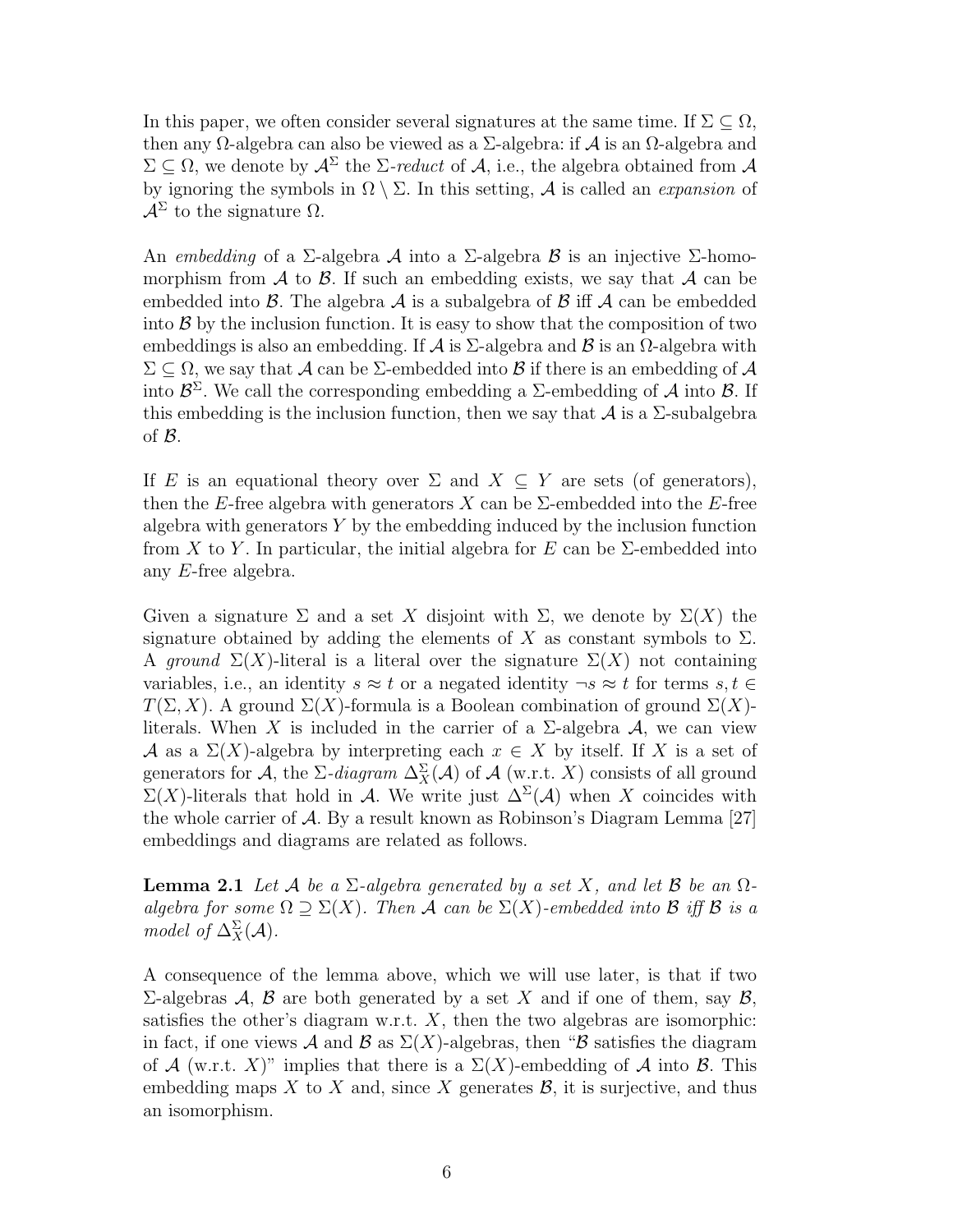Ground formulae are invariant under embeddings in the following sense.

**Lemma 2.2** Let A be a  $\Sigma$ -algebra that can be  $\Sigma$ -embedded into an  $\Omega$ -algebra B, where  $\Sigma \subseteq \Omega$ . For all ground  $\Sigma(A)$ -formulae  $\varphi$ , A satisfies  $\varphi$  iff B satisfies  $\varphi$  where **B** is extended to an  $\Omega(A)$ -algebra by interpreting  $a \in A$  by its image under the embedding.

When defining our combinability conditions in the next section, we will use the notion of a model completion from model theory. This notion can be defined for arbitrary first-order theories, but here we are interested only in the equational case. Notice however that, even if we start with an equational theory, its model completion is usually not equational.

Definition 2.3 (Model Completion) Let E be an equational  $\Sigma$ -theory and let  $E^*$  be a first-order  $\Sigma$ -theory entailing every identity in E. Then  $E^*$  is a model completion of  $E$  iff for every model  $A$  of  $E$ 

- (1) A can be embedded into a model of  $E^*$ , and
- (2)  $E^* \cup \Delta^{\Sigma}(\mathcal{A})$  is a complete  $\Sigma(A)$ -theory.<sup>7</sup>

One can show that, when it exists, the model completion of a theory is unique [27]. We observe that Condition 2 of Definition 2.3 is always satisfied when the theory  $E^*$  admits quantifier elimination.

**Lemma 2.4** If every  $\Sigma$ -formula  $\varphi(x)$  is equivalent modulo the theory  $E^*$  to some quantifier-free formula  $\varphi'(\bm{x})$ , then  $E^* \cup \Delta^{\Sigma}(\mathcal{A})$  is a complete  $\Sigma(A)$ -theory for every model  $\mathcal A$  of  $E$ .

Proof. Let  $A$  be a model of  $E$  and assume by contradiction that there is a  $\Sigma(A)$ -sentence  $\varphi$  such that neither  $\varphi$  nor  $\neg \varphi$  is entailed by  $E^* \cup \Delta^{\Sigma}(A)$ . Then, there are models  $A_1, A_2$  of  $E^* \cup \Delta^{\Sigma}(\mathcal{A})$  such that  $\varphi$  is true in  $\mathcal{A}_1$  and false in  $A_2$ . By Lemma 2.1, A can be  $\Sigma(A)$ -embedded into both  $A_1$  and  $A_2$ . If E admits quantifier elimination, it is easy to see that  $\varphi$  is equivalent to a ground  $\Sigma(A)$ -formula  $\varphi'$  in every model of  $E^*$ . It follows that  $\varphi'$  is true in  $\mathcal{A}_1$  (a model of  $E^*$ ), hence in A (by Lemma 2.2), and also in  $\mathcal{A}_2$  (again by Lemma 2.2). But this contradicts the assumption that  $\varphi$  is false in  $\mathcal{A}_2$  (also a model of  $E^*$ ).  $\Box$ 

In this paper we consider theories that are obtained as the union of two theories whose signatures may share some symbols. Robinson's Joint Consistency Lemma [27] provides a general sufficient condition for such unions to be consistent.

<sup>&</sup>lt;sup>7</sup> A first-order Σ-theory T is *complete* iff for every Σ-sentence  $\varphi$ , either  $\varphi$  or  $\neg \varphi$  is entailed by T.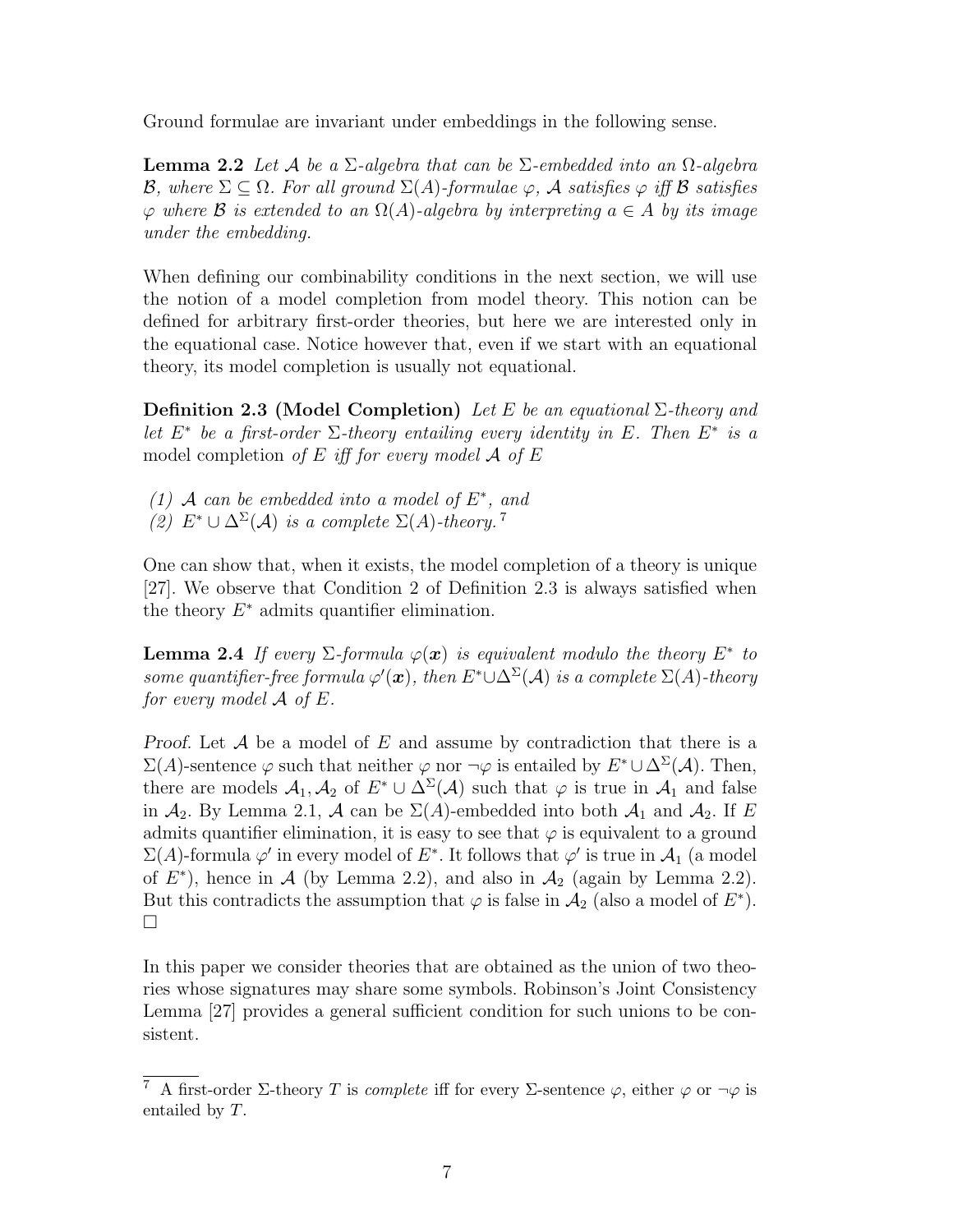**Lemma 2.5** Let  $\Sigma_1$ ,  $\Sigma_2$  be signatures and  $\Sigma_0 := \Sigma_1 \cap \Sigma_2$ . Assume that  $T_0$ ,  $T_1$ ,  $T_2$  are first-order theories over the respective signatures  $\Sigma_0, \Sigma_1, \Sigma_2$ , and  $T_0$  is complete and contained in both  $T_1$  and  $T_2$ . Then the consistency of  $T_1$  and of  $T_2$  imply the consistency of  $T_1 \cup T_2$ .

This lemma can be used to show the following result, which will be used in the proof of completeness of our combination procedure.

**Lemma 2.6** For  $i = 1, 2$ , let  $E_i$  be an equational theory of signature  $\Sigma_i$ , and assume there is an equational theory  $E_0$  of signature  $\Sigma_0 = \Sigma_1 \cap \Sigma_2$  with a model completion  $E_0^*$  and such that  $\approx_{E_0} \subseteq \approx_{E_i}$ . Let  $\mathcal{A}_i$  be a model of  $E_i$  that  $\Sigma_i$ -embeds into a model of  $E_i \cup E_0^*$ . If  $\mathcal{A}_1$  and  $\mathcal{A}_2$  have a common  $\Sigma_0$ -subalgebra  $\mathcal{A}_0$ , then there are a model  $\mathcal A$  of  $E_1\cup E_2$  and  $\Sigma_i$ -embeddings  $f_i$  of  $\mathcal A_i$  into  $\mathcal A$ whose restrictions to  $A_0$  coincide.

*Proof.* To simplify the notation, let us assume that  $\Sigma_0$  contains all the elements of  $A_0$  as constants, and that  $A_0$  interprets each such constant by itself, i.e.,  $a^{A_0} = a$  for all  $a \in A_0$ . Otherwise we can always add those elements to all the signatures in question. <sup>8</sup> Let  $\mathcal{A}_0$  be a  $\Sigma_0$ -subalgebra of  $\mathcal{A}_1$  and  $\mathcal{A}_2$ , and let  $i \in \{1, 2\}.$ 

By assumption, there is a model  $\mathcal{B}_i$  of  $E_i \cup E_0^*$  and a  $\Sigma_i$ -embedding  $h_i : \mathcal{A}_i \longrightarrow$  $\mathcal{B}_i$ . We can assume without loss of generality that  $A_i$  is contained in  $B_i$  and that  $h_i$  is the inclusion mapping, i.e.,  $A_i$  is a  $\Sigma_i$ -subalgebra of  $B_i$ . Otherwise, we could just rename the carrier of  $\mathcal{B}_i$  appropriately. Let  $T_i$  be the set of all first-order  $\Sigma_i(B_i)$ -sentences satisfied by  $\mathcal{B}_i$ . We claim that  $E_0^* \cup \Delta^{\Sigma_0}(\mathcal{A}_0) \subseteq T_i$ . The inclusion is immediate for  $E_0^*$  as  $\mathcal{B}_i$  is a model of  $E_i \cup E_0^*$ . To see that  $\Delta^{\Sigma_0}(\mathcal{A}_0) \subseteq T_i$ , note that  $\mathcal{A}_0$  is a  $\Sigma_0$ -subalgebra of  $\mathcal{B}_i$ . Since  $A_0 \subseteq \Sigma_0$ , this implies by Lemma 2.1 that  $\mathcal{B}_i$  satisfies  $\Delta^{\Sigma_0}(\mathcal{A}_0)$ , hence  $\Delta^{\Sigma_0}(\mathcal{A}_0) \subseteq T_i$ .

We have then that  $E_0^* \cup \Delta^{\Sigma_0}(\mathcal{A}_0)$ , which is a complete theory by Definition 2.3, is included in both  $T_1$  and  $T_2$ . It follows by Robinson's Joint Consistency Lemma (Lemma 2.5) that  $T_1 \cup T_2$  is consistent. Therefore, let A be any model of  $T_1 \cup T_2$  and let  $i \in \{1,2\}$ . First notice that A is a model of  $E_1 \cup E_2$  as well, because for  $i = 1, 2$ , every sentence in  $E_i$  is satisfied by  $\mathcal{B}_i$  and so is included in  $T_i$  by construction. Again by construction of  $T_i$ ,  $\mathcal A$  satisfies  $\Delta^{\Sigma_i}(\mathcal B_i)$ , therefore, by Lemma 2.1, there is a  $\Sigma_i(B_i)$ -embedding  $h'_i$  of  $B_i$  into A. Let  $f_i$  be the restriction of  $h'_i$  to  $A_i \subseteq B_i$ . From the assumption that  $A_i$  is a subalgebra of  $\mathcal{B}_i$  it easily follows that  $f_i$  is a  $\Sigma_i$ -embedding of  $\mathcal{A}_i$  into  $\mathcal{A}$ .

Finally, to see that  $f_1$  coincides with  $f_2$  on  $A_0$ , note that for all  $a \in A_0 \subseteq \Sigma_0$ we have  $f_1(a) = f_1(a^{A_0}) = f_1(a^{B_1}) = a^{\mathcal{A}} = f_2(a^{B_2}) = f_2(a^{\mathcal{A}_0}) = f_2(a)$ .  $\Box$ 

<sup>&</sup>lt;sup>8</sup> This causes no loss of generality because a  $\Sigma$ -embedding is a  $\Sigma'$ -embedding for all  $\Sigma' \subseteq \Sigma$ .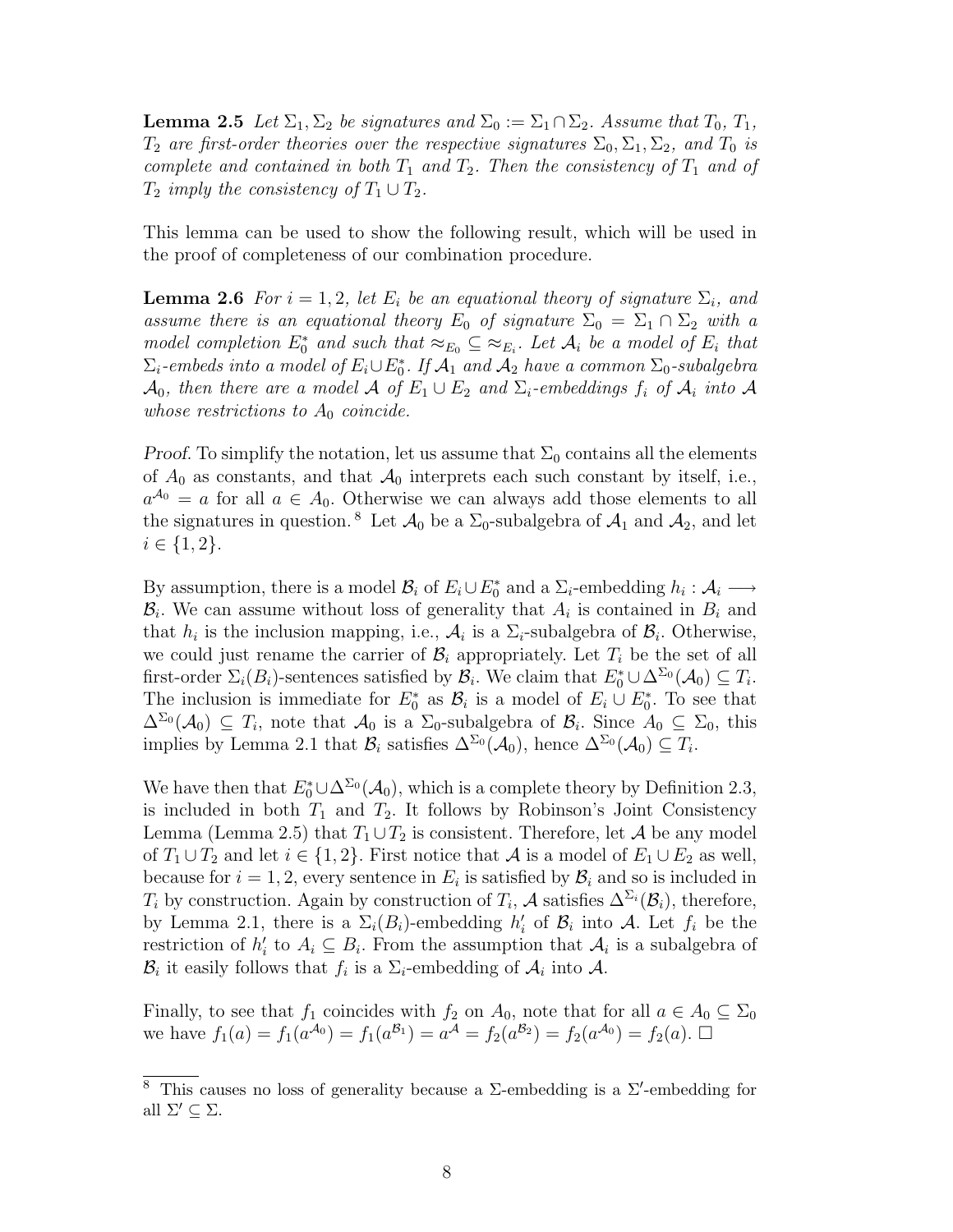# 3 The combinability conditions

Given the equational theories  $E_1$  and  $E_2$  to be combined, we want to define conditions under which the decidability of the word problem for  $E_1$  and  $E_2$ transfers to their union. We first state the four conditions needed for our transfer result to hold, and then illustrate these conditions by simple examples. The treatment of the main example of this paper, equational theories induced by classical modal logics, is postponed to Section 6.

# 3.1 Defining the conditions

For the rest of the section we fix two equational theories  $E_1$  and  $E_2$  of respective signatures  $\Sigma_1$  and  $\Sigma_2$  with a possibly non-empty intersection  $\Sigma_0$ .

Our first condition is that both  $E_1$  and  $E_2$  are compatible with a shared subtheory  $E_0$  over the shared signature  $\Sigma_0 := \Sigma_1 \cap \Sigma_2$  in the following sense.

**Definition 3.1 (Compatibility)** Let E be an equational theory over the signature  $\Sigma$ , and let  $E_0$  be an equational theory over a subsignature  $\Sigma_0 \subseteq \Sigma$ . We say that E is  $E_0$ -compatible iff

- $(1) \approx_{E_0} \subseteq \approx_E;$
- (2)  $E_0$  has a model completion  $E_0^*$ ;
- (3) every finitely generated free model of E embeds into a model of  $E \cup E_0^*$ .

Some examples of theories that satisfy this definition are discussed in Subsection 3.2 below, in Section 6, and also in [19,20] where a very similar notion of compatibility is introduced for arbitrary first-order theories. When restricted to equational theories, the definition of compatibility in [19,20] is more stringent than the one above because it requires *every model* of  $E$  to embed into a model of  $E \cup E_0^*$ , as opposed to just every *finitely generated free* model. The intuition behind either notion of compatibility is explained in [19,20].

The second condition is that the shared theory  $E_0$  is locally finite, i.e., all of its finitely generated models are finite. From a more syntactical point of view this means that if  $C_0$  is a finite subset of C (the set of free constants), then there are only finitely many  $E_0$ -equivalence classes of terms in  $T(\Sigma_0, C_0)$ . For our combination procedure to be effective, we must be able to compute representatives of these equivalence classes.

**Definition 3.2** An equational theory  $E_0$  over the signature  $\Sigma_0$  is effectively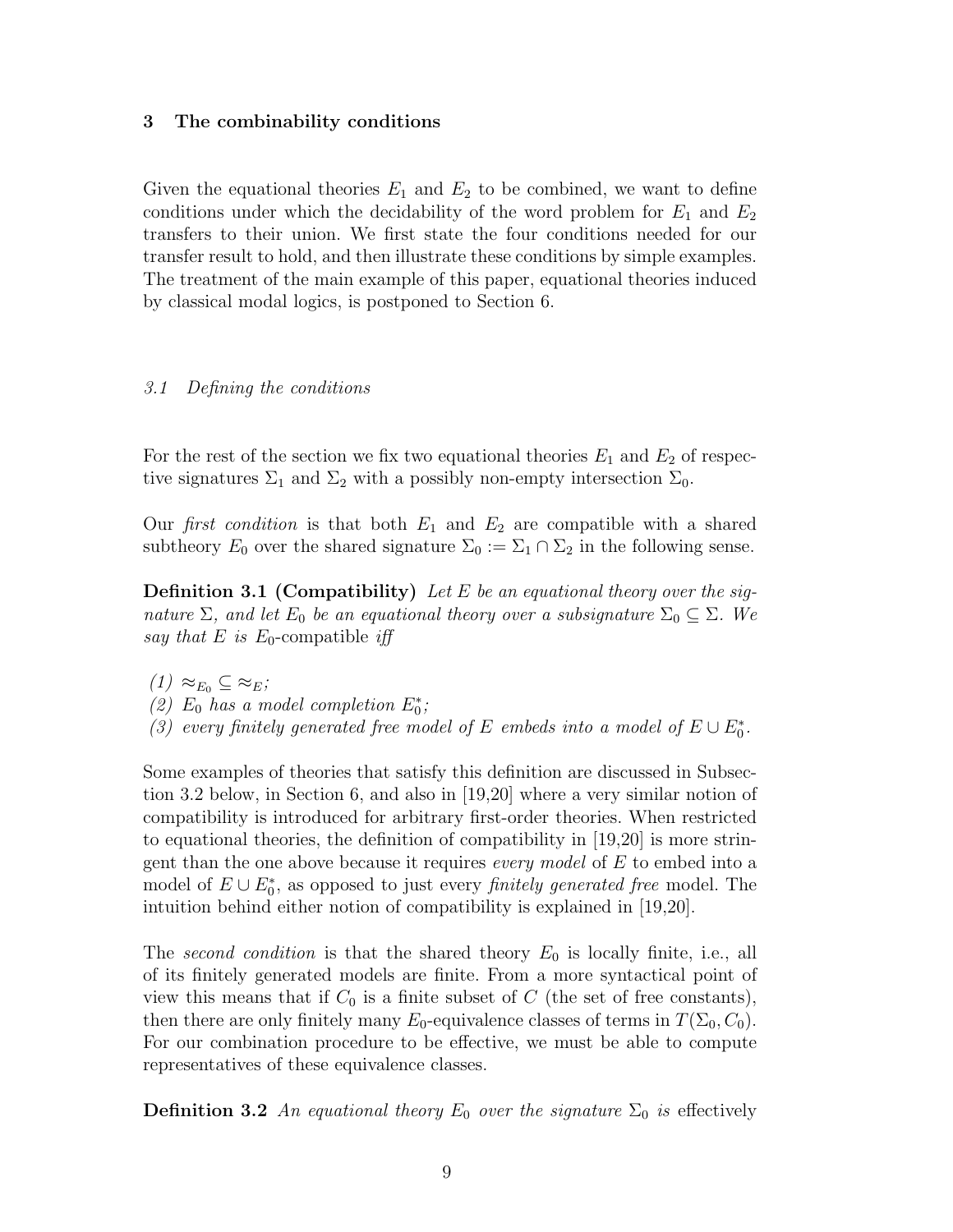locally finite *iff for every (finite) tuple* **c** of constants<sup>9</sup> from C one can effectively compute a finite set of terms  $R_{E_0}(\boldsymbol{c}) \subseteq T(\Sigma_0, \boldsymbol{c})$  such that

(1)  $s \not\approx_{E_0} t$  for all distinct  $s, t \in R_{E_0}(\mathbf{c});$ (2) for all terms  $s \in T(\Sigma_0, c)$ , there is some  $t \in R_{E_0}(c)$  such that  $s \approx_{E_0} t$ .

The *third condition* on our theories  $E_1$  and  $E_2$  is that they are both a conservative extensions of  $E_0$ .

**Definition 3.3** Let  $E_0$ , E be equational theories over the respective signatures  $\Sigma_0$ ,  $\Sigma$  where  $\Sigma_0 \subseteq \Sigma$ . Then E is a conservative extensions of  $E_0$  iff

$$
s \approx_{E_0} t \quad \text{iff} \quad s \approx_E t
$$

for all terms  $s, t \in T(\Sigma_0, V)$ .

The fourth condition is that the theory  $E_0$  has local solvers, in the sense that any finite set of equations can be solved with respect to any of its variables. Since this means that finite sets of equations can be solved by something similar to the Gaussian elimination procedure known from linear algebra, we call a theory like that Gaussian.

In the following, we call conjunctions of  $\Sigma$ -identities *e-formulae*. We will write  $\varphi(\boldsymbol{x})$  to denote an e-formula  $\varphi$  all of whose variables are included in the tuple x. If  $x = (x_1, \ldots, x_n)$  we will write  $\varphi(a)$  to denote that a is a tuple of constant symbols of the form  $(a_1, \ldots, a_n)$  and  $\varphi(\mathbf{a})$  is the formula obtained from  $\varphi$  by replacing every occurrence of  $x_i$  by  $a_i$  for  $i = 1, \ldots, n$ .

**Definition 3.4 (Gaussian)** An equational theory  $E_0$  is Gaussian iff for every e-formula  $\varphi(\bm{x}, y)$  it is possible to compute an e-formula  $C(\bm{x})$  and a term  $s(x, z)$  with fresh variables z such that

$$
\models_{E_0} \varphi(\mathbf{x}, y) \Leftrightarrow (C(\mathbf{x}) \land \exists \mathbf{z}.(y \approx s(\mathbf{x}, \mathbf{z}))) \tag{1}
$$

We call the formula C the solvability condition of  $\varphi$  w.r.t. y, and the term s a (local) solver of  $\varphi$  w.r.t. y in  $E_0$ .

The precise connection between the above definition and Gaussian elimination is explained in Example 3.6 below.

In the next subsection we give examples of theories satisfying even stronger conditions than the combinability conditions introduced above. Let  $E_0$  and E be equational theories over the respective signatures  $\Sigma_0$  and  $\Sigma$ . Then E is called an *equational extension* of  $E_0$  iff  $\Sigma_0 \subseteq \Sigma$  and  $\approx_{E_0} \subseteq \approx_E$ . Such an

<sup>&</sup>lt;sup>9</sup> In the following, we will treat tuples also as sets when convenient.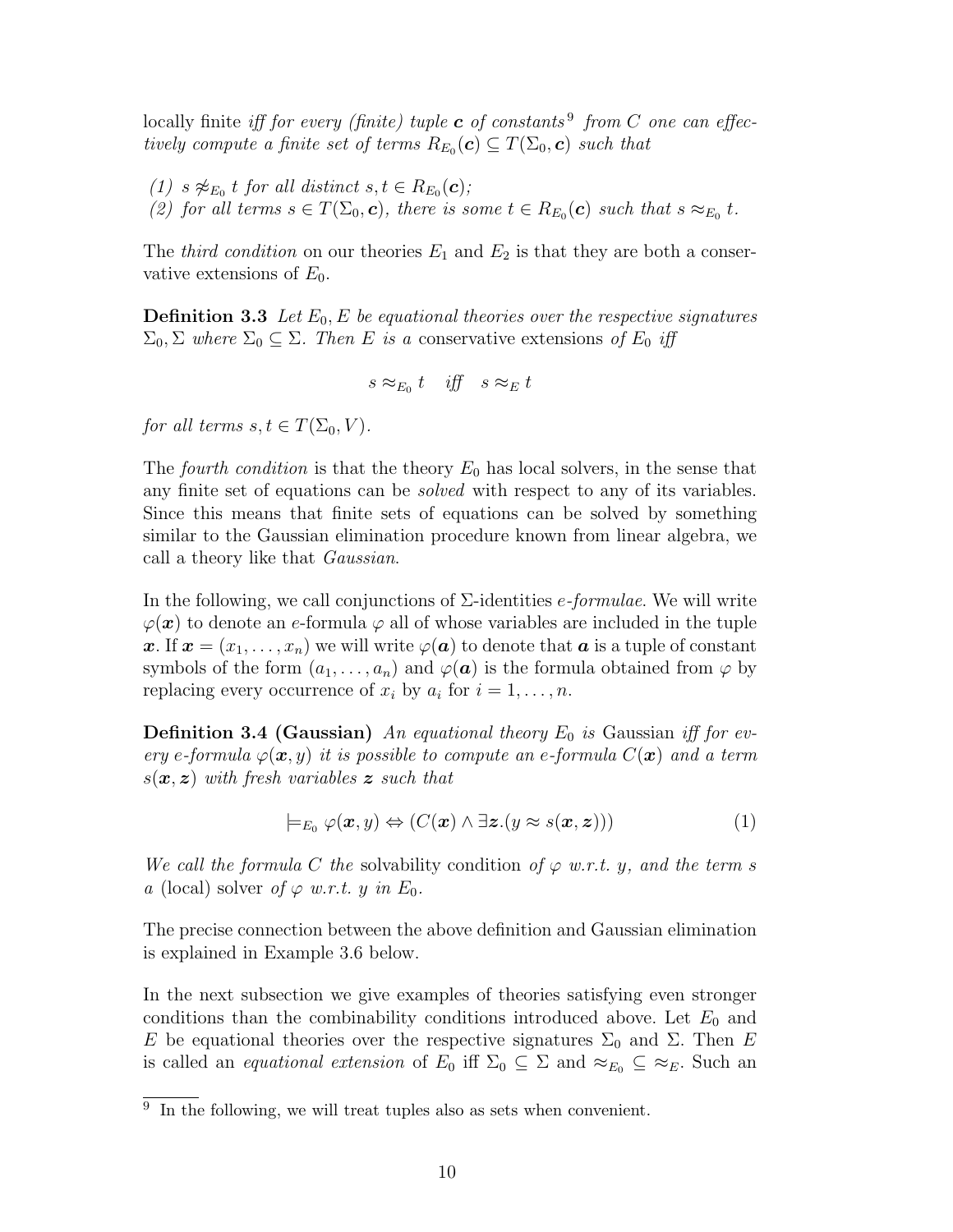extension is called *trivial* iff  $E$  is the trivial equational theory, i.e., it has only trivial, one-element models.

**Definition 3.5** An equational theory  $E_0$  is absolutely combinable iff  $E_0$  is Gaussian and effectively locally finite, and every non-trivial equational extension E of  $E_0$  is an  $E_0$ -compatible conservative extension of  $E_0$ .

Thus, all the four conditions we introduced above are satisfied by any pair of non-trivial theories  $E_1, E_2$  whose shared theory is absolutely combinable.

# 3.2 Examples

Despite the fact that absolute combinability is a very strong requirement, there are non-artificial examples of theories satisfying it.

**Example 3.6** Let K be a fixed field. We consider the theory  $T_K$  of vector spaces over K whose signature consists of a symbol for addition, a constant  $0$ for the zero vector, a symbol for the additive inverse and, for every scalar  $k \in$ K, a unary function symbol  $k \cdot (-)$ . Axioms are the usual vector spaces axioms (namely, the Abelian group axioms plus the axioms for scalar multiplication).

In this theory, terms are equivalent to linear homogeneous polynomials (with non-zero coefficients) over  $K$ , i.e., terms of the form

$$
k_1 \cdot y_1 + \ldots + k_n \cdot y_n,
$$

where  $k_i \in K \setminus \{0\}$  and  $y_i$  is a variable or a free constant. Obviously, this implies that the theory  $T_K$  is *effectively locally finite* iff the field K is finite.

Next, we show that  $T_K$  is *Gaussian*. Every e-formula  $\varphi(\boldsymbol{x}, y)$  can be transformed into an equivalent homogeneous system

$$
t_1(\boldsymbol{x},y) \approx 0 \wedge \ldots \wedge t_k(\boldsymbol{x},y) \approx 0
$$

of linear equations with unknowns  $x, y$ . If y does not occur in  $\varphi$ , then  $\varphi$  is its own solvability condition and z is a local solver.<sup>10</sup> If y occurs in  $\varphi$ , then (modulo easy algebraic transformations) we can assume that  $\varphi$  contains an equation of the form  $y \approx t(x)$ ; this equation gives the local solver, which is  $t(x)$  (the sequence of existential quantifiers  $\exists z$  in (1) is empty), whereas the solvability condition is the e-formula obtained from  $\varphi$  by eliminating y, i.e., replacing y by  $t(x)$  everywhere in  $\varphi$ .

 $\overline{^{10} \text{ Note}}$  that  $\varphi$  is trivially equivalent to  $\varphi \wedge \exists z.(y \approx z)$ .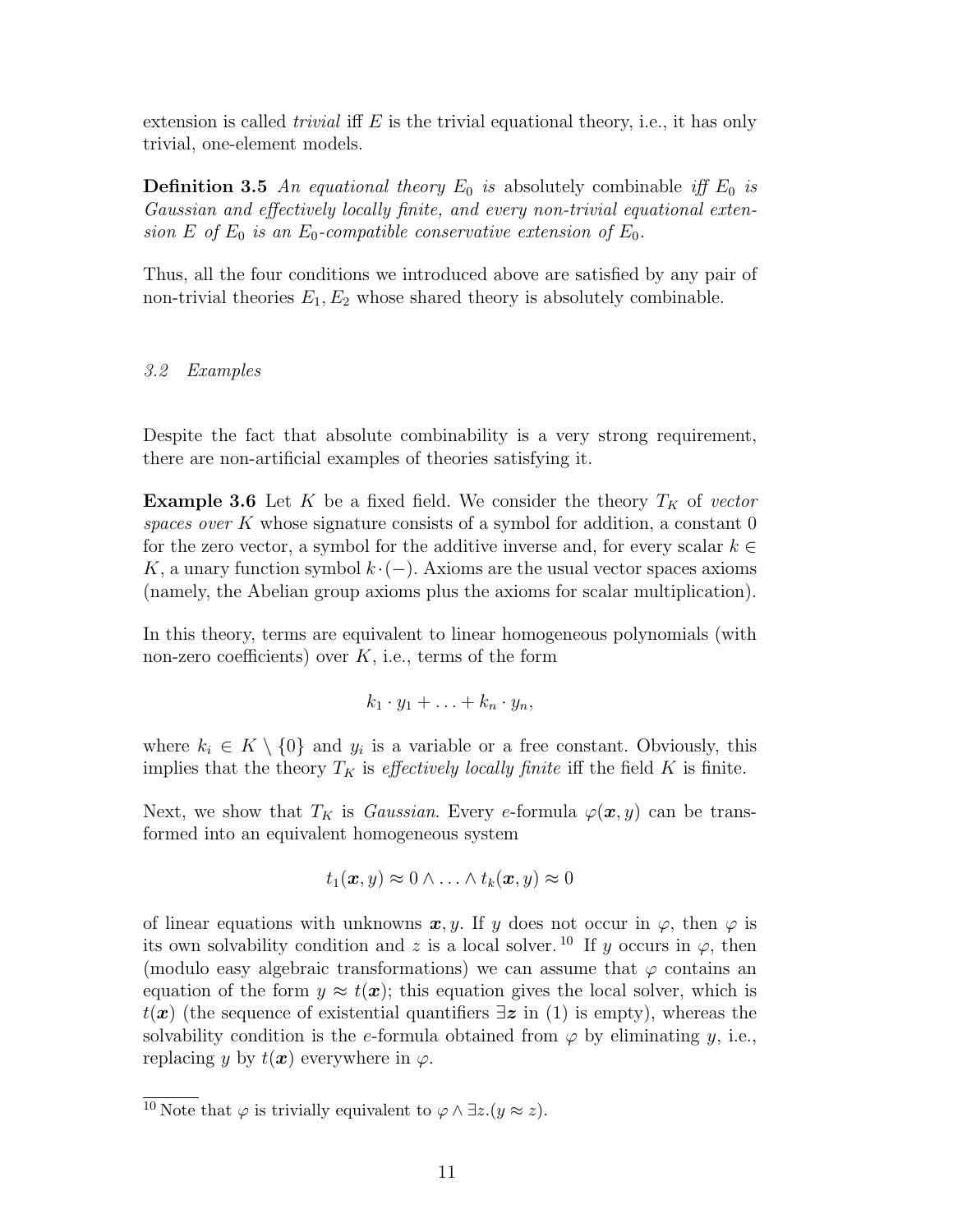The theory  $T_K$  admits a *model completion*  $T_K^*$  whose models are exactly the infinite models of  $T_K$ .<sup>11</sup> To see that, it is enough to note that every vector space embeds into an infinite vector space (e.g. into one having an infinite basis), which satisfies the first condition of Definition 2.3. As for the second condition, by Lemma 2.4 it is sufficient to show that  $T_K^*$  admits quantifierelimination. To do that we can consider with no loss of generality only formulae of the form  $\exists x.\varphi$ , where  $\varphi$  is a conjunction of literals each inequivalent to  $\bot$ and to  $\top$  in the original theory. To eliminate the quantifier  $\exists x$  we can proceed as follows. If  $\varphi$  contains an identity involving x, by solving with respect to x with the usual Gaussian elimination algorithm, we can convert  $\varphi$  into a conjunction of the form  $x \approx t \wedge \varphi'$  where neither t nor  $\varphi'$  contain x. The resulting formula  $\exists x.(x \approx t \land \varphi')$ , to which  $\exists x.\varphi$  is equivalent in the original theory  $T_K$ , is in turn logically equivalent to  $\varphi'$ . If  $\varphi$  contains no (positive) identities involving x, we can rewrite each negated identity in  $\varphi$  containing x into one of the form  $x \not\approx t$ , with x not occurring in t. The resulting formula, which is equivalent to  $\exists x.\varphi$  in  $T_K$ , has the form

$$
\exists x. (x \not\approx t_1 \land \cdots \land x \not\approx t_k \land \varphi')
$$

where  $t_1, \ldots, t_k$ , and  $\varphi'$  do not contain x. This formula is equivalent to  $\varphi'$  in the extended theory  $T_K^*$  since all the models of that theory are infinite.

It is now very easy to build  $T_K$ -compatible theories. In fact, any non-trivial equational extension E of  $T_K$  is  $T_K$ -compatible: this is because every finitely generated E-free algebra embeds into the countably generated E-free algebra, and the latter is always infinite for non-trivial E.

Also, notice that, if E is an equational extension of  $T_K$  that is not conservative, then E is trivial. In fact, if E is a non-conservative extension of  $T_K$ , then it is not difficult to see that there must be a non-zero linear polynomial that is equivalent to zero in E, i.e., there is  $k \neq 0$  and a polynomial  $p(x)$  not containing y such that

$$
\models_E k \cdot y + p(\boldsymbol{x}) \approx 0.
$$

Then  $\models_E y \approx k^{-1}p(x)$  and also  $\models_E y' \approx k^{-1}p(x)$  (by renaming y into y'), which shows that  $\models_E y \approx y'$ , i.e. E is trivial.

Thus, we have shown that the theory  $T_K$  of vector spaces over the field K is absolutely combinable if K is finite.  $\square$ 

Example 3.7 Another example, which is very similar to the one above, is the *pure equality theory*  $E_{=}$ , that is, the empty theory in the empty signature.

<sup>&</sup>lt;sup>11</sup> If the field K is infinite, adding the sentence  $\exists x.(x \not\approx 0)$  to  $T_K$  is enough to obtain  $T_K^*$ . Otherwise, it is enough to add for each  $n > 0$  a sentence satisfied in exactly all models of cardinality at least n.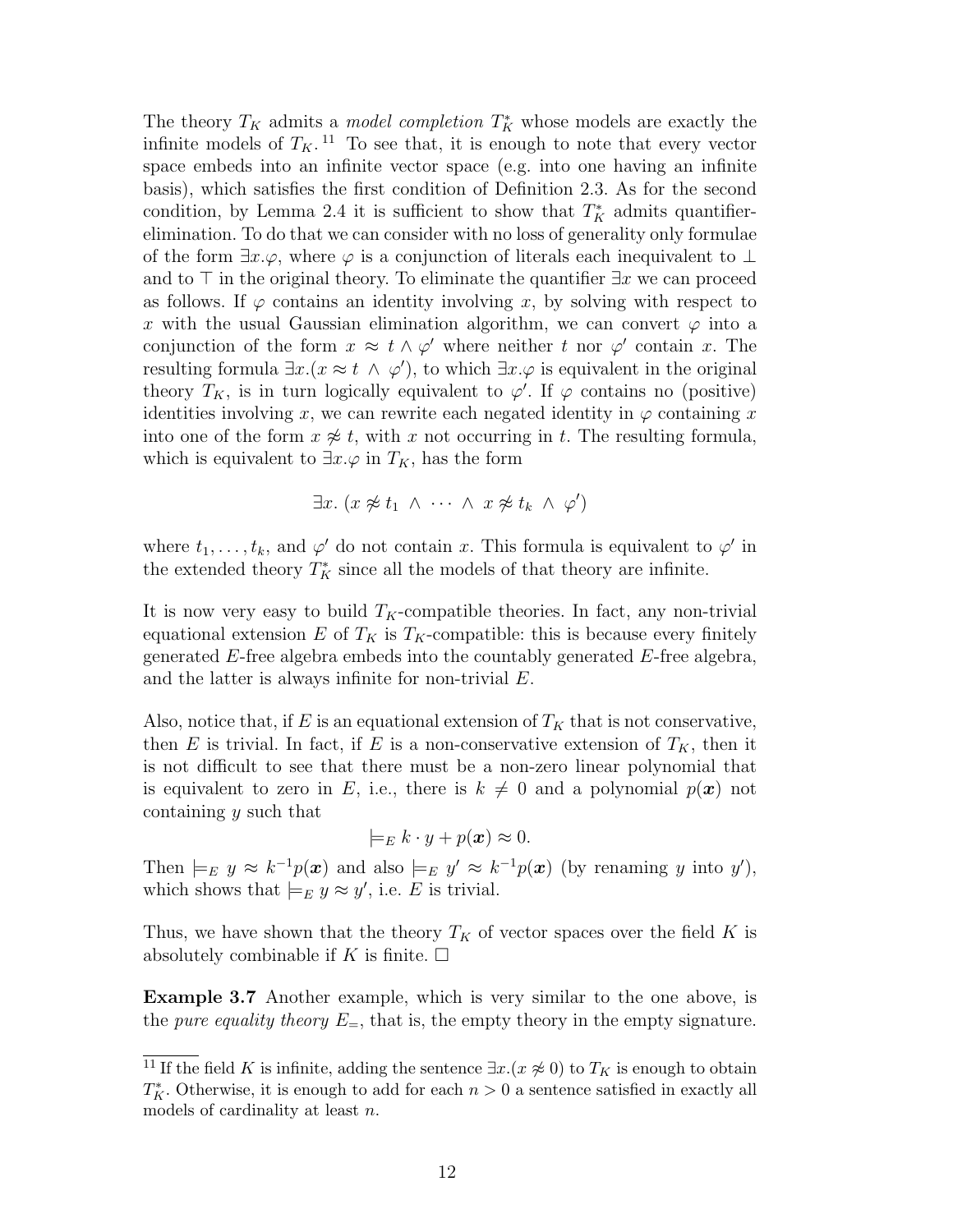This theory is *Gaussian*: to show this, one can argue as in the previous example. Specifically, let  $\varphi(\mathbf{x}, y)$  be an e-formula: if  $\varphi$  contains an equation like  $y \approx x_i$ , then  $x_i$  is the local solver and the solvability condition is obtained by replacing y by  $x_i$  in  $\varphi$ . Otherwise, we first remove the trivial equations  $y \approx y$ ; at this point,  $\varphi(\mathbf{x}, y)$  does not contain y anymore, so it is its own solvability condition (the solvability condition reduces to the tautology  $\top$  if no equation survives); the local solver is clearly z.

 $E_{\pm}$  admits the theory  $E_{\pm}^*$  of an infinite set as a *model completion*: in fact, by an argument very similar to the one in the previous example, it is easy to show that  $E^*$  has quantifier elimination and that every model of E (i.e., every set) can be embedded into a model of  $E^*_{=}$  (i.e., into an infinite set). That  $E=$ is effectively locally finite is also clear.

Take now any non-trivial equational theory  $E$ . It is immediate that, for being non-trivial, E is a conservative extension of  $E_{=}$ . We show that E is also  $E_{=}$ compatible. Now, points 1 and 2 of Definition 3.1—requiring that  $\approx_{E=} \subseteq \approx_E$ and  $E_{\pm}$  admits a model completion—are immediately satisfied as already explained. Point 3—requiring that every free model of  $E$  with finitely many generators be embeddable in a model of  $E \cup E^*_{=}$ —is satisfied because every finitely generated free model of an equational theory  $E$  embeds into an infinitely generated free model of  $E$ . Since the latter model is infinite for non-trivial  $E$ , it is also a model of  $E \cup E^*_{=}$ .

Thus, we have shown that the pure equality theory  $E_{\pm}$  is absolutely combinable.  $\square$ 

In Section 6, we will prove the remarkable fact that the theory of Boolean algebras is absolutely combinable as well. In particular, we will show that the theory of Boolean algebras is Gaussian. This is a more sophisticated example of a Gaussian theory, in which the string of existential quantifiers  $\exists z$  in (1) can be both not empty and applied to a non-trivial solver. <sup>12</sup>

Next, we give an example of a theory that is not Gaussian.

**Example 3.8** Let  $\Sigma$  be a signature consisting of a single unary function symbol f, and let  $E_{\emptyset}$  be the empty theory over this signature. This theory is not Gaussian. In fact, consider the e-formula  $y \approx f(y)$ , and assume that it has a local solver s and a solvability condition C such that

$$
\models_{E_\emptyset} y \approx f(y) \Leftrightarrow (C \land \exists z. (y \approx s(z))).
$$

Since C does not contain variables and there are no variable-free  $\Sigma$ -terms, C

 $12$  Note that in the above examples, we always have that either there are no parameters  $z$ , or that the solver is the trivial term  $z$  for a new variable  $z$ .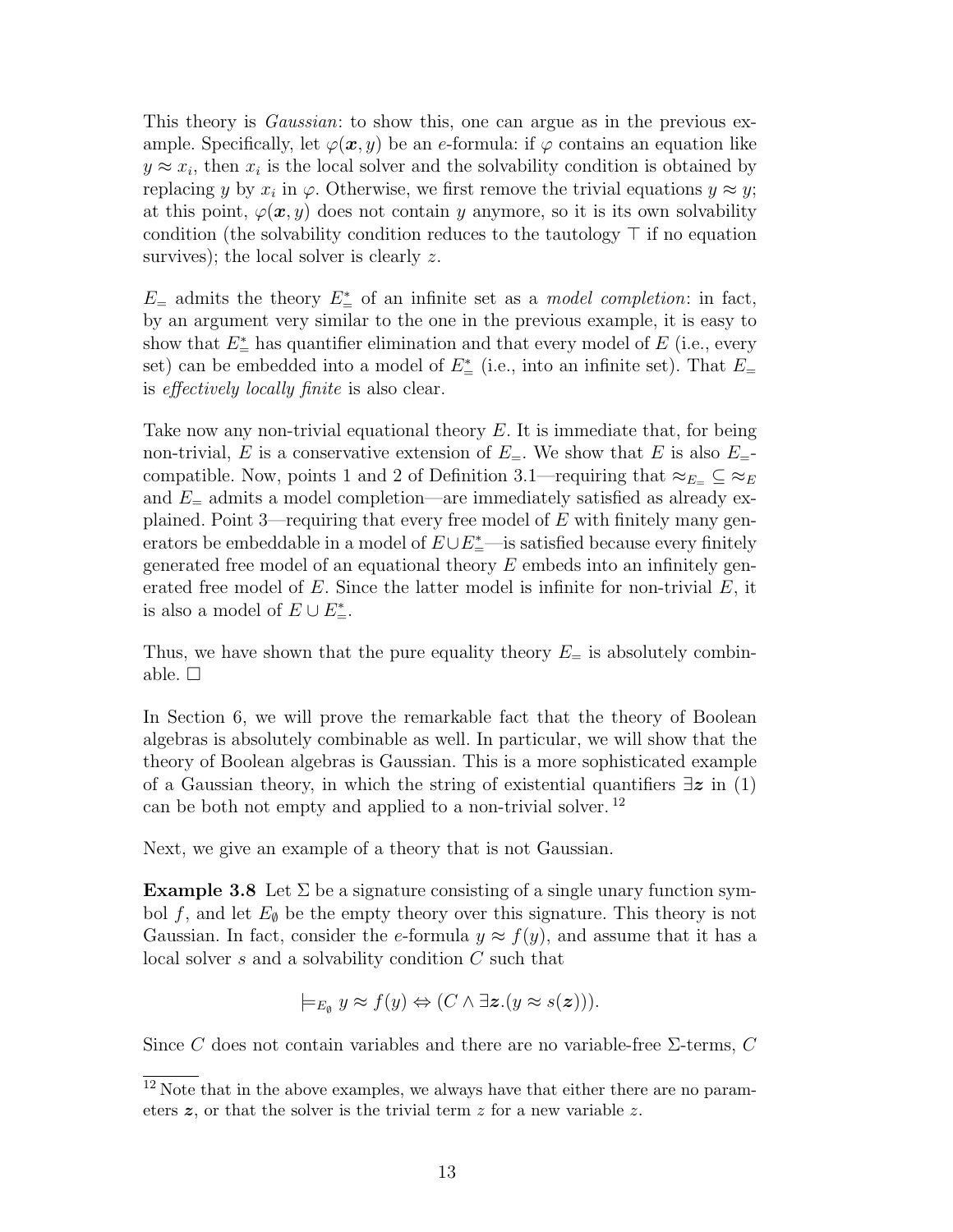must be the empty conjunction, which is trivially valid in  $E_{\phi}$ . Since  $\Sigma$  contains only the unary function symbol f, the solver s must be of the form  $s = f^k(z)$ for some  $k \geq 0$  and a variable z different from y. Thus, we have

$$
\models_{E_{\emptyset}} y \approx f(y) \Leftrightarrow \exists z.(y \approx f^k(z)).
$$

However, this equivalence does not hold in  $E_{\emptyset}$ . For example, consider the model whose domain are the natural numbers and where  $f$  is interpreted as the successor function. For  $y = k$  there exists a z (namely,  $z = 0$ ) such that  $k = f^k(z) = z + k$ . However,  $k \neq k + 1 = f(k)$ .  $\Box$ 

We recall that an equational theory  $E$  has unitary unification type iff every solvable unification problem has a most general  $E$ -unifier (see, e.g., [28]). The last example shows that not every theory with unitary unification type is Gaussian. Even if we will not need this result in the rest of the paper it is interesting to point out the opposite inclusion does hold. We show that in the following, using basic notions from unification theory (as, e.g., introduced in [28]).

# Lemma 3.9 Every Gaussian equational theory has a unitary unification type.

Proof. Let  $E$  be a Gaussian equational theory. Since  $E$ -unification problems are sets of equations, they can be viewed as e-formulae. Thus, let us consider the unification problem  $\varphi(\mathbf{x})$ , where  $\varphi$  is an e-formula. We recall that a solution of this problem, also called a E-unifier, is a substitution  $\sigma$  (i.e., a replacement of the variables x by terms) such that  $\models_E \varphi \sigma$ .<sup>13</sup> E-unifiers are compared with respect to instantiation modulo E on the variables  $x$  occurring in  $\varphi$ : a substitution  $\mu$  is more general than a substitution  $\sigma$  w.r.t.  $\boldsymbol{x}$  ( $\mu \leq^{\boldsymbol{x}}_{E} \sigma$ ) iff there is a substitution  $\lambda$  such that  $\models_E x\sigma \approx x\mu\lambda$  for all variables x in x. We show that every solvable E-unification problem  $\varphi(\boldsymbol{x})$  has a most general E-unifier (mgu), i.e., an E-unifier  $\mu$  such that  $\mu \leq_E^{\mathbf{z}} \sigma$  for all E-unifiers  $\sigma$  of  $\varphi(\mathbf{x})$ .

Assume that  $\varphi(x)$  has a solution. Since E is Gaussian, we can successively eliminate all the variables  $\mathbf{x} = x_1, \ldots, x_n$  from  $\varphi$  and obtain that

$$
\models_E \varphi(\boldsymbol{x}) \Leftrightarrow C \land \exists \boldsymbol{z}. (\bigwedge_{i=1}^n x_i \approx s_i(\boldsymbol{z})), \qquad (2)
$$

where C is a *ground e*-formula and the  $s_i$  are terms containing only variables from the tuple of fresh variables z. From (2) and the fact that  $\varphi(\bm{x})$  has a solution it follows that  $E \models C$ . This means that (2) can be restated as

$$
\models_E \varphi(\boldsymbol{x}) \Leftrightarrow \exists \boldsymbol{z}. (\bigwedge_{i=1}^n x_i \approx s_i(\boldsymbol{z})). \tag{3}
$$

 $\frac{13}{13}$  As usual,  $\varphi\sigma$  denotes the result of applying the substitution  $\sigma$  to the expression  $\varphi.$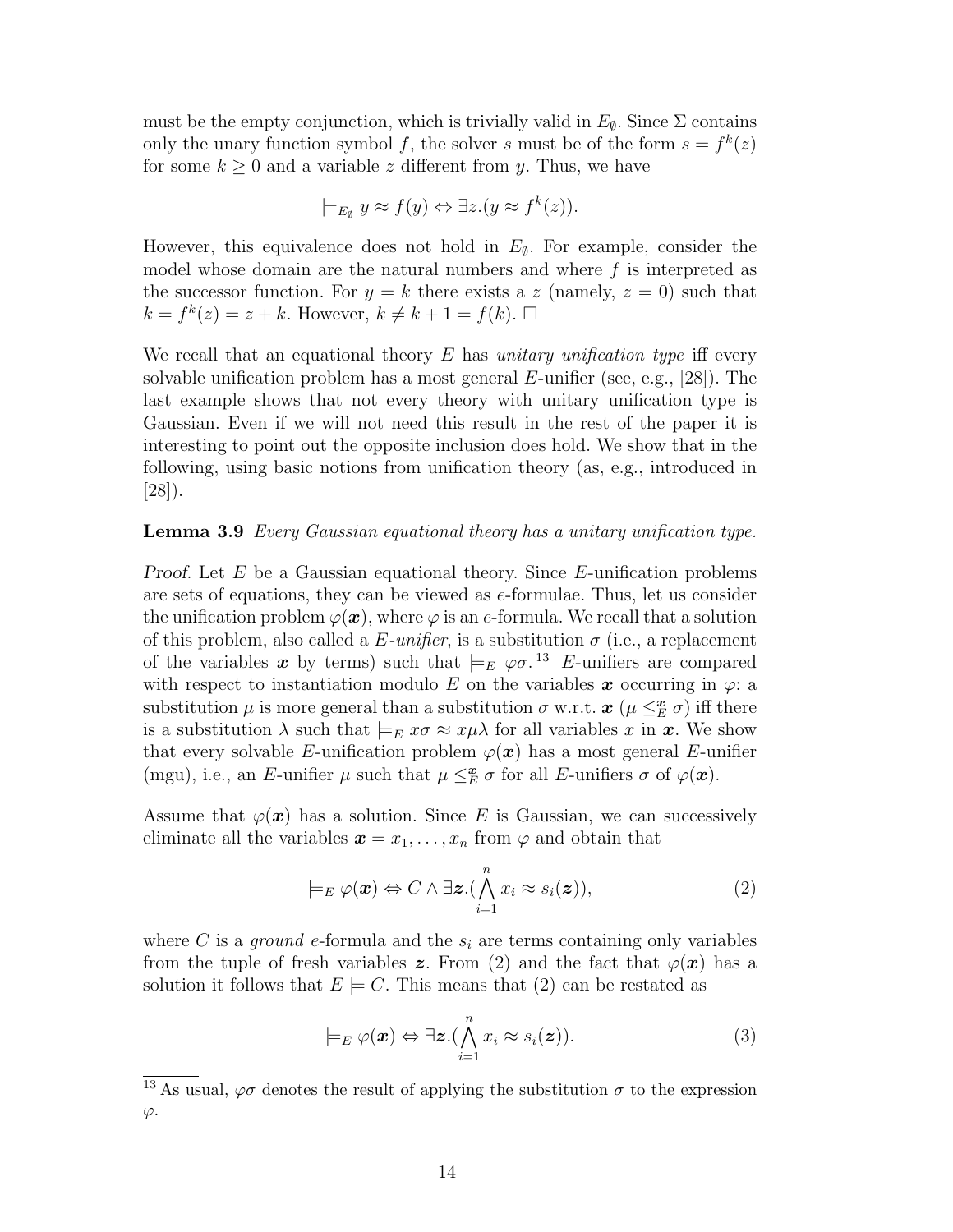We claim that the substitution

$$
\mu := \{x_1 \mapsto s_1(\boldsymbol{z}), \ \ldots, \ x_n \mapsto s_n(\boldsymbol{z})\}
$$

is an mgu of  $\varphi(\mathbf{x})$ . To see that  $\mu$  is an E-unifier of  $\varphi(\mathbf{x})$  observe that the right to left implication of (3) is equivalent to

$$
\models_E \bigwedge_{i=1}^n x_i \approx s_i(\boldsymbol{z}) \Rightarrow \varphi(\boldsymbol{x}),
$$

which obviously implies that  $\models_E \varphi \mu$ . To see that  $\mu$  is most general w.r.t.  $\bm{x}$ , we must show that it is more general than any other unifier  $\sigma$ . Thus, assume that  $\sigma$  is a unifier of  $\varphi(\mathbf{x})$ . This means that  $\models_E \varphi\sigma$ , and thus we have by (3) that

$$
\models_E \exists z \cdot \bigwedge_{i=1}^n x_i \sigma \approx s_i(z),
$$

that is, the formula  $\psi := \exists z \, \Lambda_{i=1}^n x_i \sigma \approx s_i(z)$  holds in all models of E. In particular,  $\psi$  holds in the E-free algebra with a countably infinite set of generators. The elements of this algebra are  $\approx_E$ -equivalence classes of terms over the countably infinite set  $X$  of all variables. Thus, we obtain that

$$
\models_E \bigwedge_{i=1}^n x_i \sigma \approx s_i(\boldsymbol{t})
$$

for some tuple of terms t. Let  $\lambda$  be the substitution that maps every element of z to the corresponding element of t. Then we have that  $\models_E x_i \sigma \approx x_i \mu \lambda$  for  $i = 1, \ldots, n$ . This shows that  $\mu \leq_E^{\mathbf{z}} \sigma$ , making  $\mu$  a most general E-unifier of  $\varphi(\boldsymbol{x})$ .  $\square$ 

#### 4 The combination procedure

In this section we describe an algorithm for combining two procedures deciding the world problem in two theories  $E_1$  and  $E_2$ , respectively, into a procedure deciding the world problem in  $E_1 \cup E_2$ . For that we assume that  $E_1, E_2$  are equational theories over the signatures  $\Sigma_1, \Sigma_2$  with decidable word problems, and that there exists an equational theory  $E_0$  over the signature  $\Sigma_0 := \Sigma_1 \cap \Sigma_2$ such that

- $E_0$  is Gaussian and effectively locally finite;
- for  $i = 1, 2, E_i$  is  $E_0$ -compatible and a conservative extension of  $E_0$ .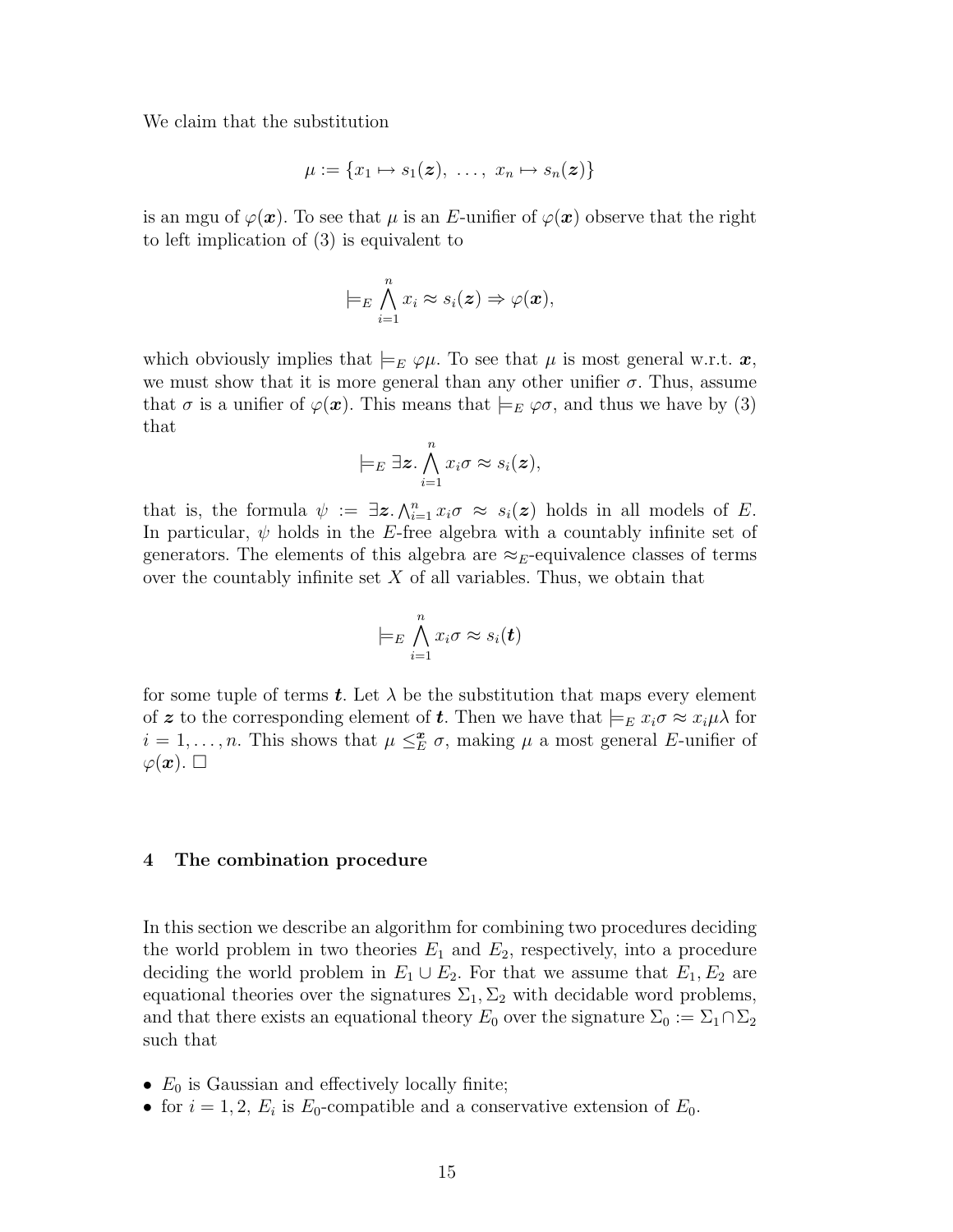#### 4.1 Abstraction rewrite systems

Our combination procedure works on the following data structure.

**Definition 4.1** An abstraction rewrite system (ARS) R is a finite ground rewrite system that can be partitioned into two subsets  $R_1$  and  $R_2$  such that

- for  $i = 1, 2$ , the rules of  $R_i$  are of the form  $a \rightarrow t$  where  $a \in C$  and  $t \in T(\Sigma_i, C)$ , and every constant a occurs at most once as a left-hand side in  $R_i$ ;
- $R = R_1 \cup R_2$  is terminating.

The ARS R is an initial ARS iff every constant occurs at most once as a left-hand side in the whole R.

Since every ARS R is terminating, we can find a strict total ordering  $>$  on the left-hand side constants of R such that for all  $a \to t \in R$ , the term t contains only left-hand side constants smaller than a. In particular, for  $i = 1, 2, R_i$  is also terminating, and the restriction that every constant occurs at most once as a left-hand side in  $R_i$  implies that  $R_i$  is confluent. We denote the unique normal form of a term s w.r.t.  $R_i$  by  $s\downarrow_{R_i}$ .

Given a ground rewrite system  $R$ , an equational theory  $E$ , and an e-formula  $\psi$ , we write  $R \models_E \psi$  to express that  $\{l \approx r \mid l \to r \in R\} \models_E \psi$ .

The following results about ARS's will be used several times in the rest of the paper.

**Lemma 4.2** Consider an ARS  $R = R_1 \cup R_2$  and let  $i \in \{1,2\}$ . Let **a** collect the left-hand side constants of  $R_i$  and  $\boldsymbol{c}$  collect the remaining free constants of  $R_i$ . For every  $\Sigma_i(c)$ -model A of  $E_i$  the following holds:

- (1) A can be expanded to a  $\Sigma_i(\mathbf{a}, \mathbf{c})$ -model  $\widehat{A}$  of  $E_i$  that satisfies  $R_i$ .
- (2) If A is an initial  $\Sigma_i(c)$ -model of  $E_i$ , then its expansion  $\hat{A}$  is an initial  $\Sigma_i(\mathbf{a}, \mathbf{c})$ -model of  $E_i \cup \{a \approx t \mid a \rightarrow t \in R_i\}.$

Proof. Let  $a_n > a_{n-1} > \cdots > a_1$  be a total ordering of the left-hand side (lhs) constants of  $R_i = \{a_j \rightarrow t_j \mid j = 1, \ldots, n\}$  such that  $t_j$  contains only lhs constants smaller than  $a_j$ . Let A be a  $\Sigma_i(c)$ -model of  $E_i$ .

(1) We define expansions  $\mathcal{A}_j$  of  $\mathcal A$  that interpret the lhs constants  $a_1, \ldots, a_j$ by induction on  $j = 0, \ldots, n$ :

- The algebra  $\mathcal{A}_0$  is defined simply as  $\mathcal{A}$ .
- For  $j > 0$ , the algebra  $\mathcal{A}_j$  expands  $\mathcal{A}_{j-1}$  by interpreting  $a_j$  by the interpre-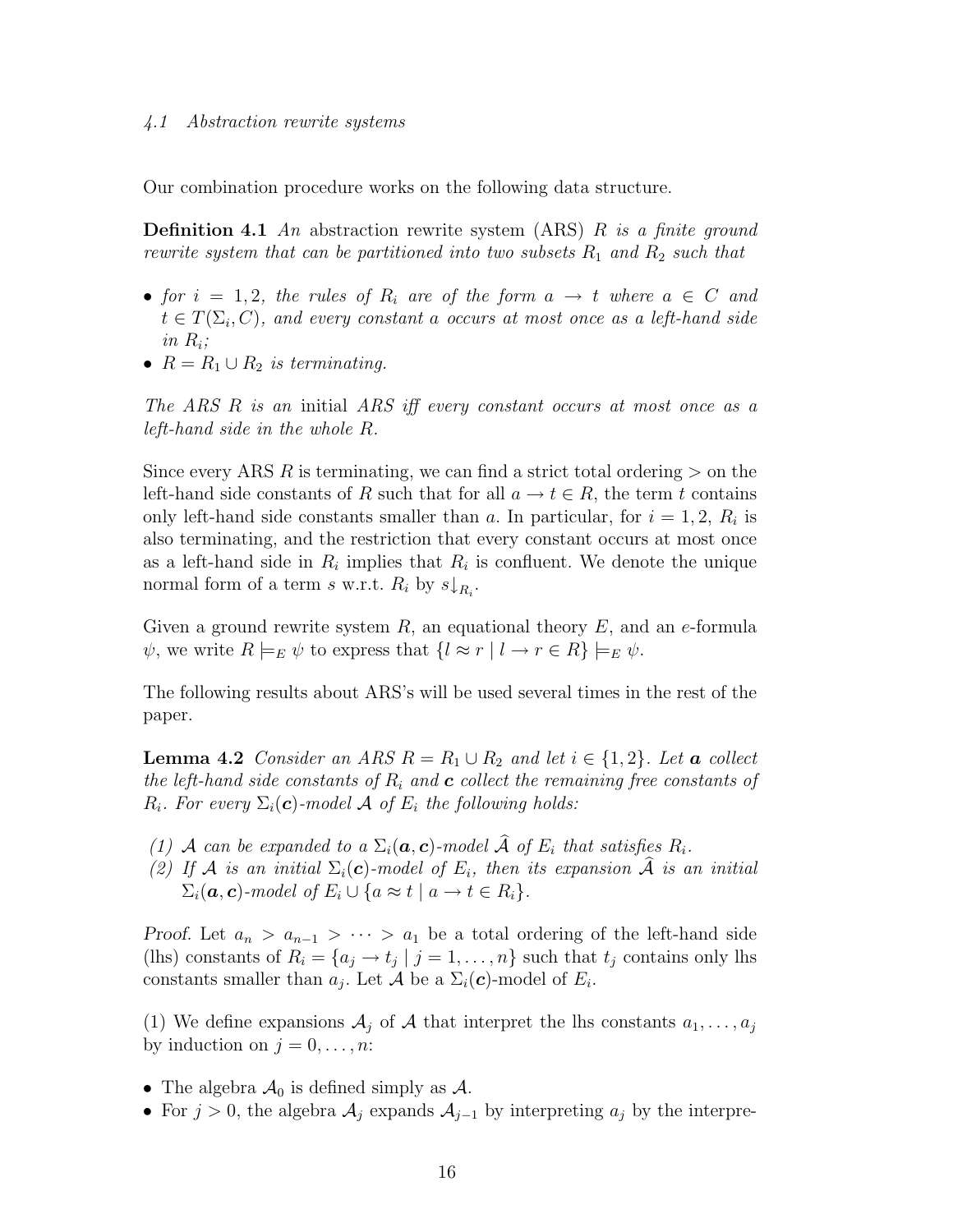tation of  $t_j$  in  $\mathcal{A}_{j-1}$ , i.e.,  $a_j^{\mathcal{A}_j}$  $\frac{\mathcal{A}_j}{j}:=t_j^{\mathcal{A}_{j-1}}$  $\mathcal{A}_{j-1}$ . Note that  $t_j^{\mathcal{A}_{j-1}}$  $j_j^{\mathcal{A}_{j-1}}$  is well-defined since  $t_j$  does not contain any of the constants  $a_j, \ldots, a_n$ .

Now, let  $\mathcal A$  be  $\mathcal A_n$ . It is easy to see that this algebra is a  $\Sigma_i(\boldsymbol a, \boldsymbol c)$ -model of  $E_i \cup \{a_j \approx t_j \mid j = 1, \ldots, n\}.$ 

(2) Assume A is an initial model of  $E_i$ . Since A is  $\Sigma_i(c)$ -generated by  $\emptyset$  and the carrier of  $\tilde{\mathcal{A}}$  coincides with the carrier of  $\mathcal{A}$ , the expansion  $\tilde{\mathcal{A}}$  is obviously  $\Sigma_i(\boldsymbol{a}, \boldsymbol{c})$ -generated by  $\emptyset$ . By (1),  $\mathcal A$  is a model of  $E_i \cup \{a_j \approx t_j \mid j = 1, \ldots, n\}$ .

To show that  $\hat{\mathcal{A}}$  is initial, assume that the algebra  $\mathcal{B}$  is a  $\Sigma_i(\boldsymbol{a}, \boldsymbol{c})$ -model of  $E_i \cup \{a_j \approx t_j \mid j = 1, \ldots, n\}$ . It is enough to show that there exists a  $\Sigma_i(\boldsymbol{a}, \boldsymbol{c})$ homomorphism from  $\hat{\mathcal{A}}$  to  $\mathcal{B}$ . The reduct  $\mathcal{B}_{\Sigma_i}(c)$  is a model of  $E_i$ , and thus there is a  $\Sigma_i(c)$ -homomorphism  $h: \mathcal{A} \to \mathcal{B}^{\Sigma_i(c)}$ . We claim that h is also a  $\Sigma_i(\boldsymbol{a}, \boldsymbol{c})$ -homomorphism from  $\widehat{\mathcal{A}}$  to  $\mathcal{B}$ , i.e.,  $h(a_j^{\mathcal{A}}) = a_j^{\mathcal{B}}$  for all  $j = 1, \ldots, n$ . This can be proved by induction on  $j$ :

- For  $j = 1$ , we have  $h(a_1^{\mathcal{A}}) = h(t_1^{\mathcal{A}}) = t_1^{\mathcal{B}} = a_1^{\mathcal{B}}$ , where the first identity holds by the definition of  $\mathcal{A}$ , the second since h is a  $\Sigma_i(\mathbf{c})$ -homomorphism, and the third since B satisfies  $a_1 \approx t_1$ .
- For  $j > 1$ , we have  $h(a_j^{\mathcal{A}}) = h(t_j^{\mathcal{A}}) = t_j^{\mathcal{B}} = a_j^{\mathcal{B}}$ , where the first identity holds by the definition of  $\mathcal{A}$ , the second since we know by induction that h is a  $\Sigma_i(a_1,\ldots,a_{j-1},c)$ -homomorphism, and the third since  $\mathcal B$  satisfies  $a_j \approx t_j$ . П

**Lemma 4.3** Let  $R = R_1 \cup R_2$  be an ARS, and  $s,t \in T(\Sigma_i, C)$  for some  $i \in \{1,2\}$ . Then  $R_i \models_{E_i} s \approx t$  iff  $s \downarrow_{R_i} \approx_{E_i} t \downarrow_{R_i}$ .

Proof. Let  $i \in \{1,2\}$ .

( $\Leftarrow$ ) Obviously,  $s\downarrow_{R_i} \approx_{E_i} t\downarrow_{R_i}$  implies  $R_i \models_{E_i} s \approx t$ .

 $(\Rightarrow)$  Assume that  $R_i \models_{E_i} s \approx t$ . Since  $R_i \models_{E_i} s \approx s \downarrow_{R_i}$  and  $R_i \models_{E_i} t \approx t \downarrow_{R_i}$ , this yields  $R_i \models_{E_i} s\downarrow_{R_i} \approx t\downarrow_{R_i}$ . Now assume that  $s\downarrow_{R_i} \not\approx_{E_i} t\downarrow_{R_i}$ , i.e., there is a model A of  $E_i$  in which the identity  $s \downarrow_{R_i} \approx t \downarrow_{R_i}$  does not hold. Since the terms  $s\downarrow_{R_i}, t\downarrow_{R_i}$  do not contain the left-hand side constants of  $R_i$ , we may assume that  $A$  does not interpret these constants. By Lemma 4.2, we can expand  $A$ to a model A of  $E_i$  that also interprets these constants and satisfies  $R_i$ . Since the interpretation of the terms  $s\downarrow_{R_i}, t\downarrow_{R_i}$  in  $\mathcal A$  coincides with the one in  $\mathcal A$ , this implies that  $R_i \not\models_{E_i} s\downarrow_{R_i} \approx t\downarrow_{R_i}$ , a contradiction.  $\Box$ 

If we want to decide the word problem in  $E_1 \cup E_2$ , it is sufficient to consider ground terms with free constants, i.e., terms  $s, t \in T(\Sigma_1 \cup \Sigma_2, C)$ . Given such terms  $s, t$  we can employ the usual abstraction procedures that replace subterms by new constants in C (see, e.g., [10]) to generate terms  $u, v \in$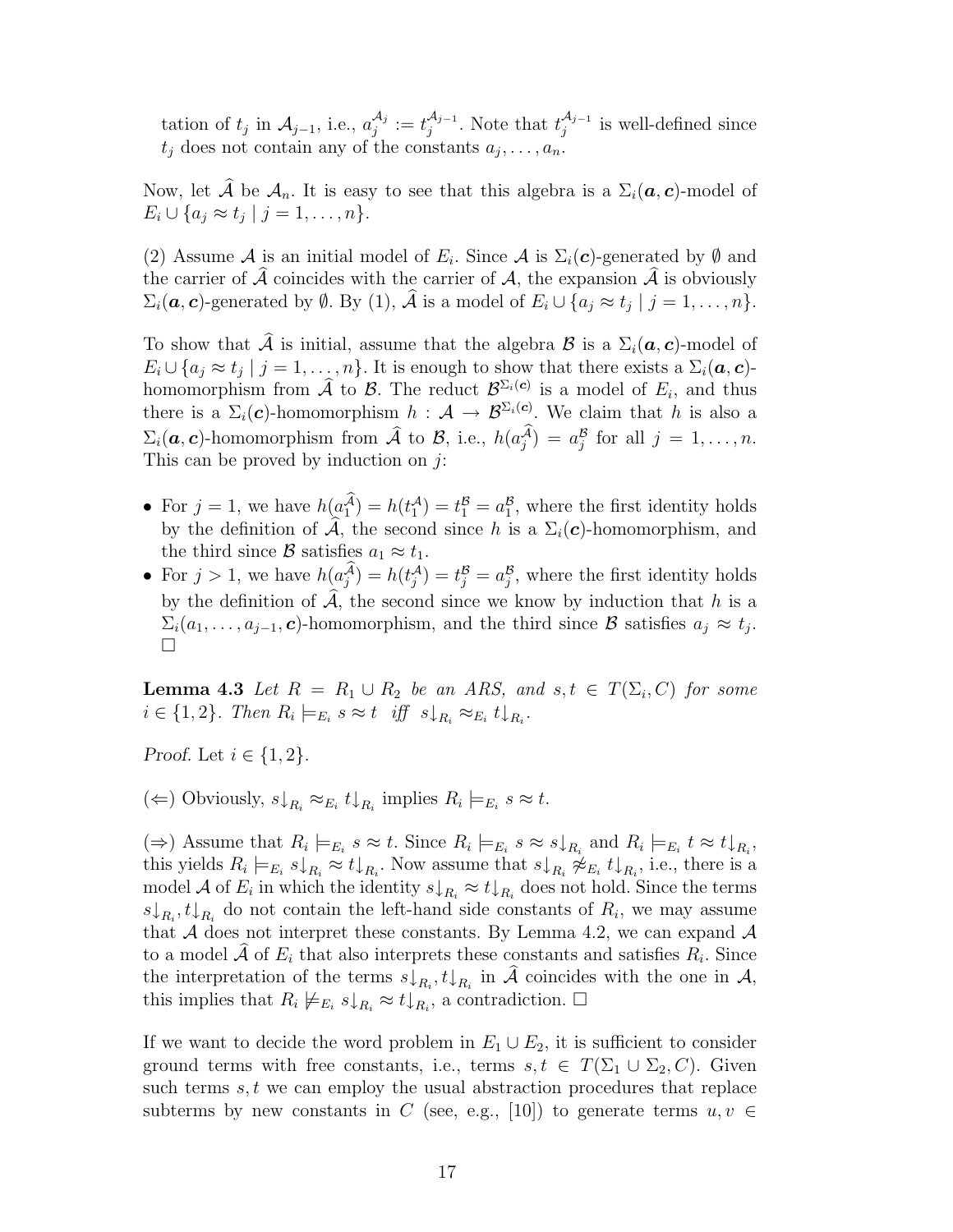Input: an initial ARS  $R = R_1 \cup R_2 = \{a_i \rightarrow t_i \mid i = 1, \ldots, n\}$  and terms  $u, v \in T(\Sigma_0, C)$ . Let **c** collect the free constants in R, u, and v that are not in  $\{a_1, \ldots, a_n\}$ . for  $i = 1$  to n do 1. Let j be such that  $a_i \rightarrow t_i \in R_j$  and k such that  $\{j,k\} = \{1,2\}.$ 2. Let  $T = R_{E_0}(\boldsymbol{a}_i, \boldsymbol{c})$  (see Definition 3.2). 3. For each pair of distinct terms  $t, t' \in T$ , test whether  $R_i^{(i)}$  $\big\langle \begin{smallmatrix} i\ \ \, \\ j\end{smallmatrix}\big\rangle \models_{E_j} t \approx t'.$ 4. Let  $\varphi(\mathbf{a}_i, \mathbf{c})$  be the conjunction of those identities  $t \approx t'$  for which the test succeeds. 5. Let  $s(\boldsymbol{a}_{i-1}, \boldsymbol{c}, \boldsymbol{d})$  be a local solver of  $\varphi$  w.r.t.  $a_i$  in  $E_0$ . 6. Add to  $R_k$  the new rule  $a_i \rightarrow s(\boldsymbol{a}_{i-1}, \boldsymbol{c}, \boldsymbol{d})$ .

done

Output: "yes" if  $R_1 \models_{E_1} u \approx v$ , and "no" otherwise.

Fig. 1. The combination procedure.

 $T(\Sigma_0, C)$  and an initial ARS  $R = R_1 \cup R_2$  such that

 $s \approx_{E_1 \cup E_2} t$  iff  $R \models_{E_1 \cup E_2} u \approx v$ .

For example, assume that  $\Sigma_1 = \{f, g\}$  and  $\Sigma_2 = \{f, h\}$ , and consider the terms  $s = f(h(c_1), g(h(c_1)))$  and  $t = g(f(h(c_1), c_2))$ . Then we can take  $u = f(a_1, a_2)$ ,  $v = a_3, R_1 = \{a_2 \to g(a_1), a_3 \to g(f(a_1, c_2))\}$ , and  $R_1 = \{a_1 \to h(c_1)\}.$ 

Thus, to decide the word problem in  $E_1 \cup E_2$ , it is sufficient to devise a procedure that can solve problems of the form " $R \models_{E_1 \cup E_2} u \approx v$ ?" where R is an initial ARS and  $u, v \in T(\Sigma_0, C)$ . We present this procedure next.

#### 4.2 The combination procedure

The input of the procedure is an initial ARS  $R = R_1 \cup R_2$  and two terms  $u, v \in T(\Sigma_0, C)$ . Let  $\gt$  be a total ordering of the left-hand side (lhs) constants of R such that for all  $a \to t \in R$ , t contains only lhs constants smaller than a. Given this ordering, we can assume that  $R = \{a_i \rightarrow t_i \mid i = 1, \ldots, n\}$  for some  $n \geq 0$  where  $a_n > a_{n-1} > \cdots > a_1$ .

Note that  $u, v$  and each  $t_i$  may also contain free constants from C that are not left-hand side constants. In the following, we use  $c$  to denote a tuple of all these constants. Furthermore, for  $j = 1, 2$  and  $i = 0, \ldots, n$ , we denote by  $R_i^{(i)}$  $j_j^{(t)}$  the restriction of  $R_j$  to the rules whose left-hand sides are smaller than or equal to  $a_i$ —where, by convention,  $R_i^{(0)}$  $j^{(0)}$  is the empty system. Finally, for  $i = 1, \ldots, n$ , we denote by  $a_i$  the tuple  $(a_1, \ldots, a_i)$ .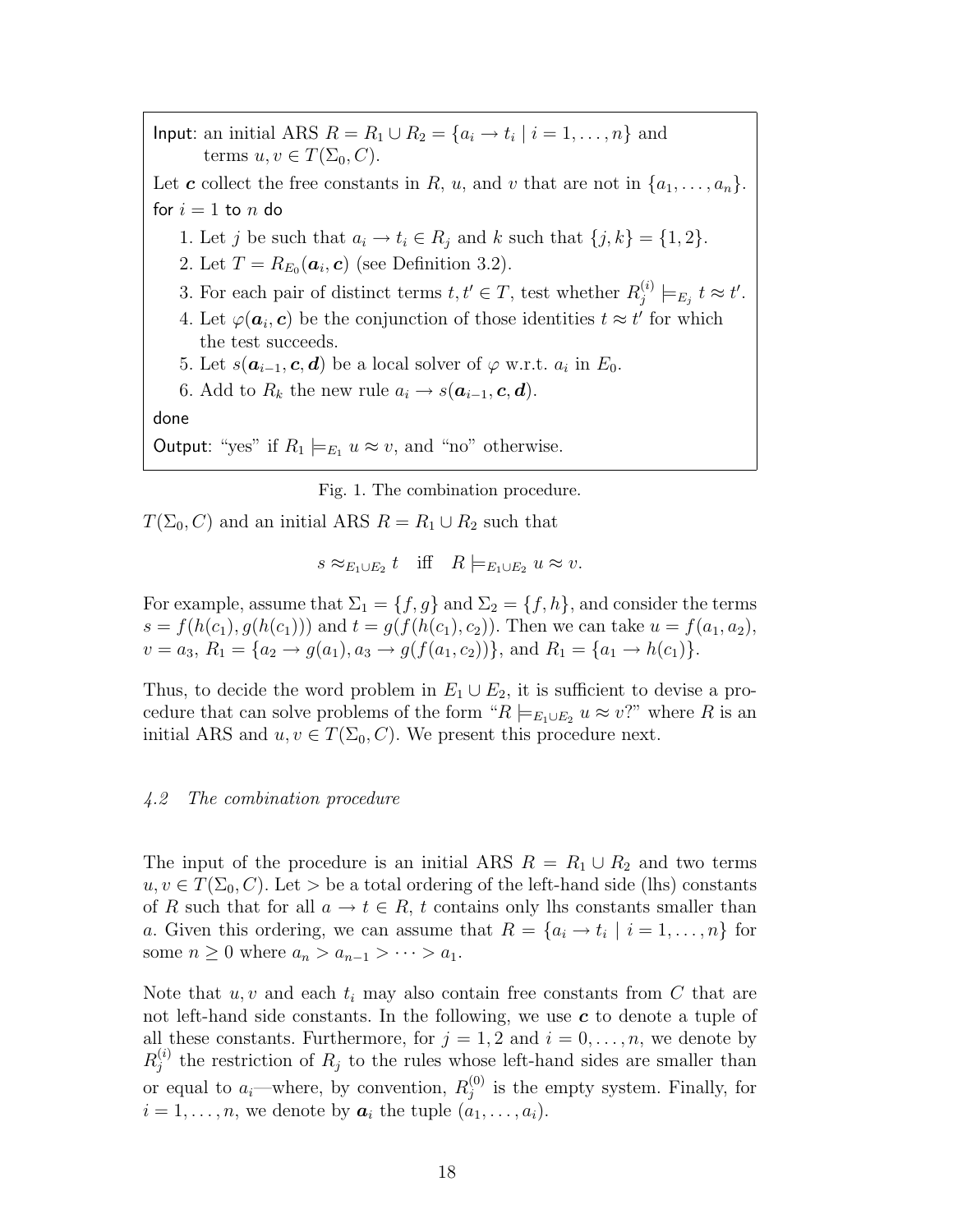The combination procedure is described in Figure 1. Similarly to previous combination procedures for the word problem, the procedure works in essence by incrementally propagating from one component decision procedure to the other entailed identities between ground terms in the shared signature. At each step  $i$  of the procedure's main loop, the propagated information is the one expressed by the identities in the formula  $\varphi(\boldsymbol{a}_i,\boldsymbol{c})$ , recognized by the decision procedure for  $E_j$  as consequences of  $R_j^{(i)}$  $j^{(i)}$ . The main difference with previous combination methods is that this information is first distilled, so to speak, into a *single* identity— $a_i \approx s(\boldsymbol{a}_{i-1}, \boldsymbol{c}, \boldsymbol{d})$ —obtained by solving  $\varphi(\boldsymbol{a}_i, \boldsymbol{c})$ w.r.t.  $a_i$ . This is possible precisely because the shared theory  $E_0$  is Gaussian. The propagation process is incremental in that at each step  $i$  the procedure considers for propagation only equational consequences of  $R_i^{(i)}$  $j_j^{(i)}$  in the signature  $\Sigma_0(\boldsymbol{a}_i, \boldsymbol{c})$ , as opposed to equational consequences of the whole  $R_j$  in the full shared signature  $\Sigma_0(\boldsymbol{a}_n, \boldsymbol{c})$ .

We point out that all of the steps of the procedure are effective. In fact, Step 1 of the for loop is trivially effective; Step 2 is effective because  $E_0$  is effectively locally finite by assumption. Step 3 is effective because the test that  $R_i^{(i)}$  $j^{(i)} \models_{E_j} t \approx t'$  can be reduced by Lemma 4.3 to testing that  $t \downarrow_{R_j^{(i)}} \approx_{E_j} t' \downarrow_{R_j^{(i)}}$ . The latter test is effective because, (i) the word problem in  $E_j$  is decidable by assumption and (ii)  $R_i^{(i)}$  $j^{(i)}$  is confluent and terminating at each iteration of the loop. Now, in Step 4 the formula  $\varphi$  can be computed because T is finite and the local solver in Step 5 can be computed by the algorithm provided by the definition of a Gaussian theory. Step 6 is trivial and for the final test after the loop, the same observations as for Step 3 apply.

A few more remarks on the procedure are in order. In the fifth step of the loop,  $d$  is a tuple of new constants introduced by the solver  $s$ . In the definition of a local solver, we have used variables instead of constants, but this difference will turn out to be irrelevant since free constants behave like variables. One may wonder why the procedure ignores the solvability condition for the local solver. The reason is that this condition follows from both  $R_1$  and  $R_2$ , as will be shown in the proof of completeness.

Adding the new rule to  $R_k$  in the sixth step of the loop does not destroy the property of  $R_1 \cup R_2$  being an ARS—although it will make it non-initial. In fact,  $s(a_{i-1}, c, d)$  contains only lhs constants smaller than  $a_i$ , and  $R_k$  before did not contain a rule with lhs  $a_i$  because the input was an *initial* ARS.

The test after the loop is performed using  $R_1, E_1$ . The choice  $R_1$  and  $E_1$  versus  $R_2$  and  $E_2$  is arbitrary. As it will be made clear by the completeness proof for the procedure, using  $R_2, E_2$  instead would produce the same results.

Before proving the correctness of the procedure, we illustrate it by a simple example. While the example is restricted to the well studied case of *signature*-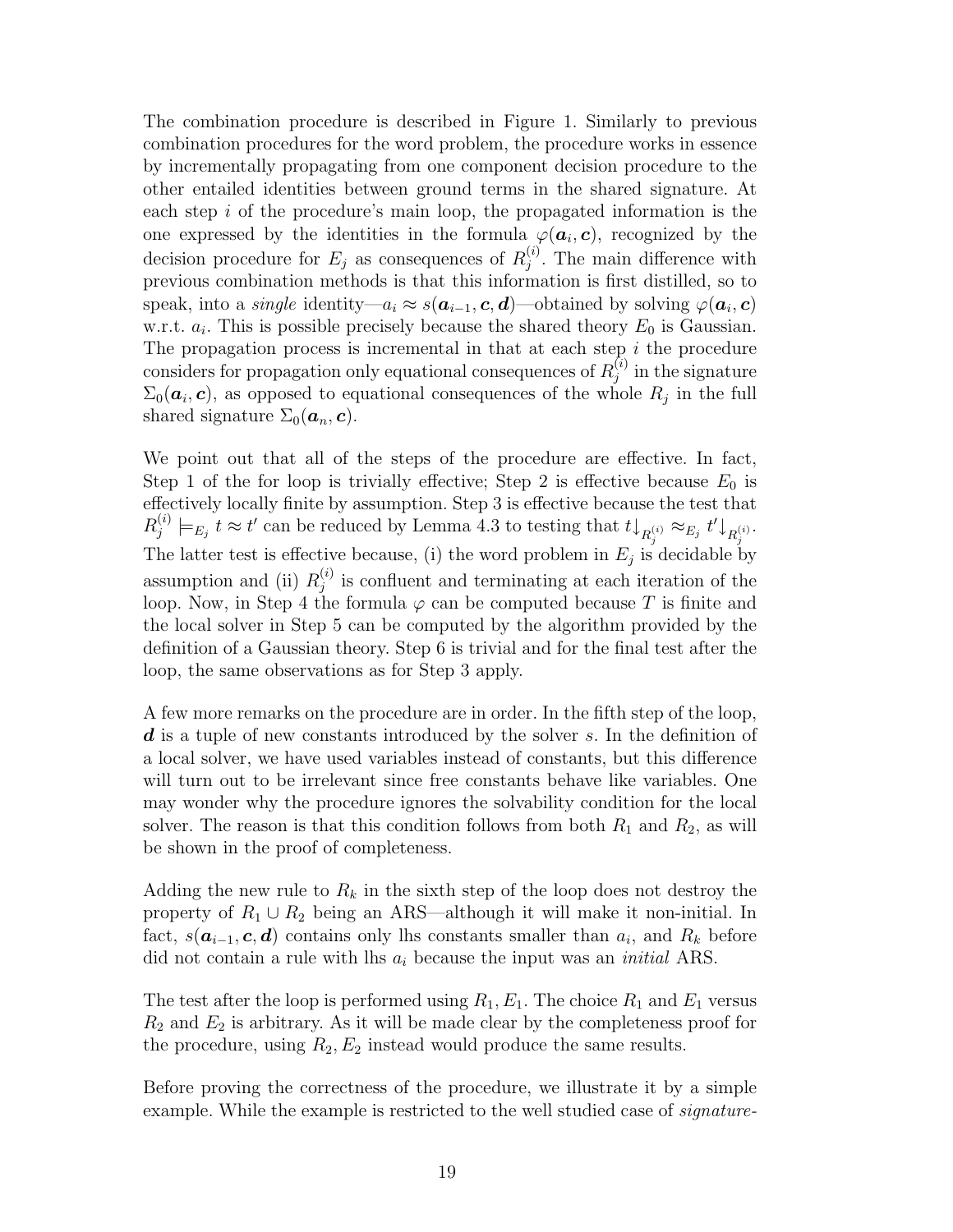disjoint theories, it is enough to show the essence of the propagation mechanism implemented by our procedure.

**Example 4.4** Let  $E_1 := \{f(x, y) \approx f(y, x)\}\$ and  $E_2 := \{g(x, x) \approx x\}$ . Its is easy to see that both theories are non-trivial and have decidable word problems. Since these two theories do not share any function symbols, we can use the theory  $E_{\rm{m}}$  from Example 3.7 as the *shared* theory. As argued in that example,  $E_1$ ,  $E_2$ , and  $E_$  satisfy all of our combinability conditions. Assume then that we want to use our procedure to show whether

$$
\models_{E_1 \cup E_2} g(f(x, y), f(y, g(x, x))) \approx f(x, y).
$$

After the abstraction process, we get the rewrite systems:

$$
R_1 = \{a_4 \to f(c_1, c_2), a_3 \to f(c_2, a_1), a_2 \to f(c_1, c_2)\} \text{ and}
$$
  

$$
R_2 = \{a_5 \to g(a_2, a_3), a_1 \to g(c_1, c_1)\},
$$

and the goal identity

 $a_5 \approx a_4$ 

where  $a_1, \ldots, a_5, c_1$  and  $c_2$  are fresh constants, with  $c_1$  and  $c_2$  replacing the variables  $x$  and  $y$ , respectively.

During the *first execution of the procedure's loop*, the procedure considers the lhs constant  $a_1$  and the free constants  $c_1, c_2$ . Since the signature of  $E_{=}$ is empty, these are also the terms to be considered for  $R_{E_0}(a_1, c_1, c_2)$ . The identity  $a_1 \approx c_1$  is the only identity between distinct terms of  $R_{E_0}(a_1, c_1, c_2)$ for which the test in Step 3 of the procedure succeeds. Using the procedure described in Example 3.7, Step 5 computes the solver  $s = c_1$  for the formula  $\varphi(a_1, c_1, c_2) = a_1 \approx c_1$ . Hence, Step 5 adds the rule  $a_1 \to c_1$  to  $R_1$  yielding the new systems:

$$
R_1 = \{a_4 \to f(c_1, c_2), a_3 \to f(c_2, a_1), a_2 \to f(c_1, c_2), \underline{a_1 \to c_1}\}
$$
  

$$
R_2 = \{a_5 \to g(a_2, a_3), a_1 \to g(c_1, c_1)\}.
$$

The second iteration of the loop considers the constants  $a_1, a_2$  and  $c_1, c_2$ . The only non-trivial identity involving the terms  $a_1, a_2, c_1, c_2$  that is entailed by  $R_1^{(2)}$  $\chi_1^{(2)}$  in  $E_1$  is  $a_1 \approx c_1$ . Solving  $\varphi(a_1, a_2, c_1, c_2) = a_1 \approx c_1$  w.r.t.  $a_2$  using the procedure described in Example 3.7 produces the solver  $s = d_1$ , where  $d_1$  is a fresh constant. Consequently, Step 6 adds the rewrite rule  $a_2 \rightarrow d_1$  to  $R_2$ , yielding the new systems:

$$
R_1 = \{a_4 \to f(c_1, c_2), a_3 \to f(c_2, a_1), a_2 \to f(c_1, c_2), a_1 \to c_1\}
$$
  

$$
R_2 = \{a_5 \to g(a_2, a_3), a_2 \to d_1, a_1 \to g(c_1, c_1)\}.
$$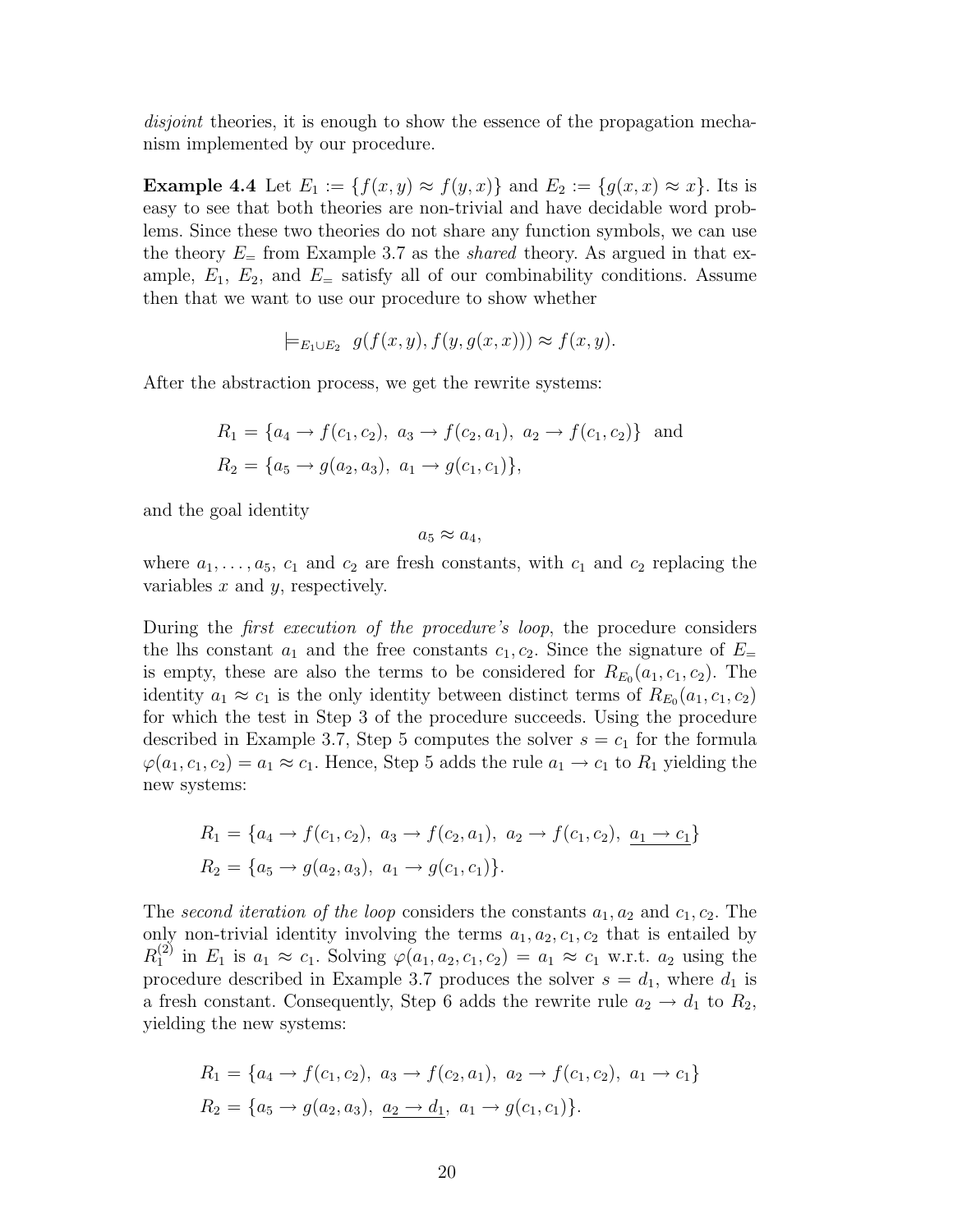The *third iteration of the loop* considers the constants  $a_1, a_2, a_3$  and  $c_1, c_2$ . The only relevant new identity (i.e., non-trivial and involving  $a_3$ ) that can now be derived in Step 3 is  $a_3 \approx a_2$ , which leads to the solver  $s = a_2$  w.r.t.  $a_3$  and the new systems:

$$
R_1 = \{a_4 \to f(c_1, c_2), a_3 \to f(c_2, a_1), a_2 \to f(c_1, c_2), a_1 \to c_1\}
$$
  

$$
R_2 = \{a_5 \to g(a_2, a_3), a_3 \to a_2, a_2 \to d_1, a_1 \to g(c_1, c_1)\}.
$$

In the fourth iteration of the loop, the only non-trivial identity for  $a_4$  in Step 3 is  $a_4 \approx a_3$ , which yields the solver  $s = a_3$  and the new systems:

$$
R_1 = \{a_4 \to f(c_1, c_2), a_3 \to f(c_2, a_1), a_2 \to f(c_1, c_2), a_1 \to c_1\}
$$
  

$$
R_2 = \{a_5 \to g(a_2, a_3), \underline{a_4 \to a_3}, a_3 \to a_2, a_2 \to d_1, a_1 \to g(c_1, c_1)\}.
$$

Finally, in the *fifth iteration of the loop*, the only non-trivial identity for  $a_5$  in Step 3 is  $a_5 \approx a_4$ , which yields the solver  $s = a_4$  and the final rewrite systems:

$$
R_1 = \{ \underline{a_5 \rightarrow a_4}, \ a_4 \rightarrow f(c_1, c_2), \ a_3 \rightarrow f(c_2, a_1), \ a_2 \rightarrow f(c_1, c_2), \ a_1 \rightarrow c_1 \}
$$
  

$$
R_2 = \{ a_5 \rightarrow g(a_2, a_3), \ a_4 \rightarrow a_3, \ a_3 \rightarrow a_2, \ a_2 \rightarrow d_1, \ a_1 \rightarrow g(c_1, c_1) \}.
$$

We can now perform the final test on the goal identity  $a_5 \approx a_4$ . If we test  $R_1 \models_{E_1} a_5 \approx a_4$  following the procedure suggested by Lemma 4.3, we first compute the  $R_1$ -normal forms of  $a_4$ ,  $a_5$ , and then check whether they are equal w.r.t.  $E_1$ . Since both  $a_4$  and  $a_5$  rewrite to the same normal form  $f(c_1, c_2)$ , this test clearly succeeds, and thus the procedure answers "yes." Note that the test  $R_2 \models_{E_2} a_5 \approx a_4$  succeeds as well, since  $a_4$  and  $a_5$  rewrite w.r.t.  $R_2$  to  $d_1$  and  $g(d_1, d_1)$ , respectively, and  $d_1 \approx_{E_2} g(d_1, d_1)$ .  $\Box$ 

#### 5 Correctness of the combination procedure

Since the combinations procedure obviously terminates for any input, we only need to prove its soundness and completeness. In the proof below, we will use the notation  $R_{1,i}, R_{2,i}$  to denote the updated rewrite systems obtained after step i in the loop  $(R_{1,0}$  and  $R_{2,0}$  are the input systems  $R_1$  and  $R_2$ ).

Proposition 5.1 (Soundness) If the combination procedure answers "yes", then  $R_1 \cup R_2 \models_{E_1 \cup E_2} u \approx v$ .

*Proof.* Let  $i \in \{1, \ldots, n\}$ . We start by showing that

$$
R_{1,i} \cup R_{2,i} \models_{E_1 \cup E_2} u \approx v \text{ implies } R_{1,i-1} \cup R_{2,i-1} \models_{E_1 \cup E_2} u \approx v.
$$
 (4)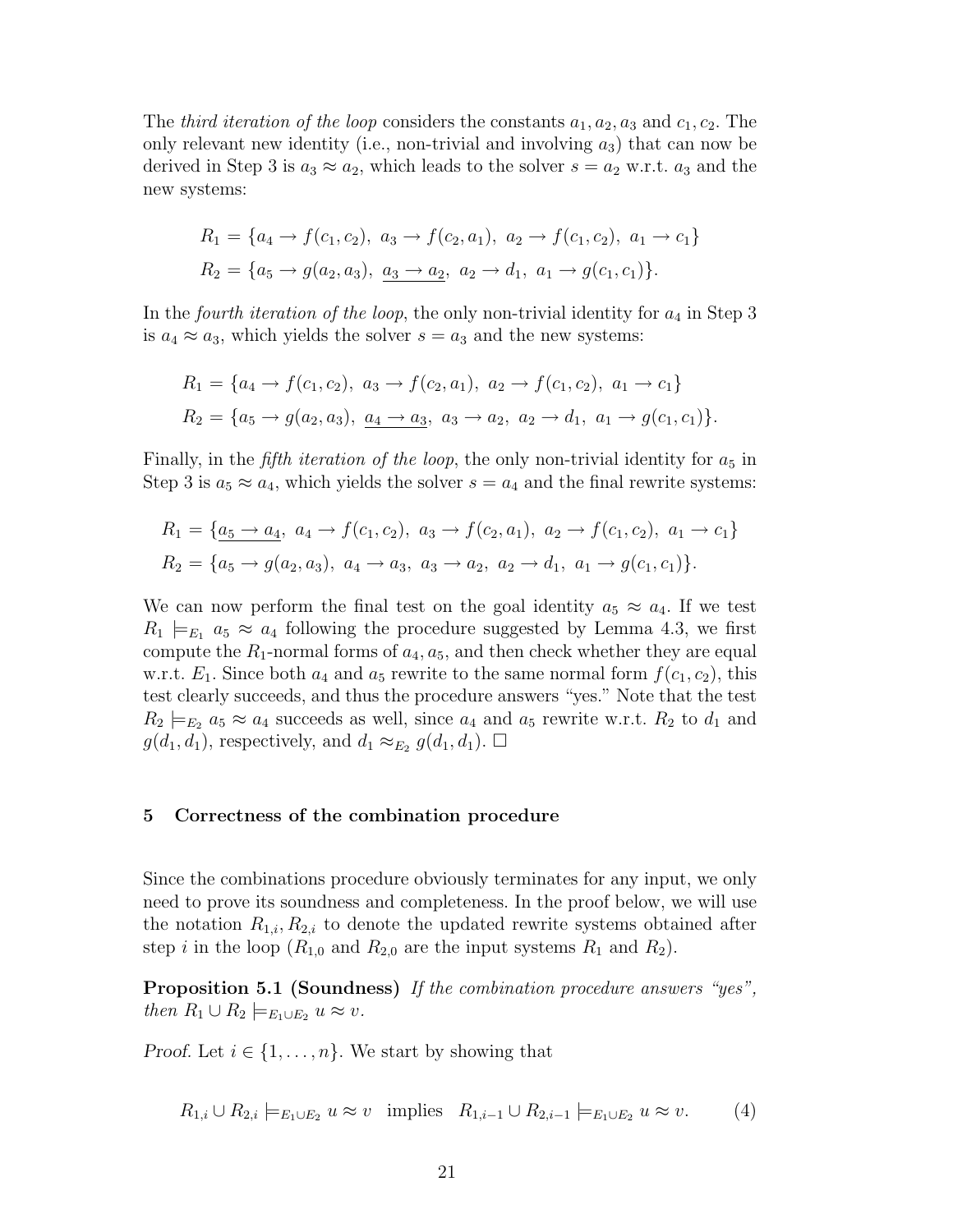First observe that

$$
R_{1,i} \cup R_{2,i} = R_{1,i-1} \cup R_{2,i-1} \cup \{a_i \approx s(\mathbf{a}_{i-1}, \mathbf{c}, \mathbf{d})\}
$$
(5)

where (i) the term  $s(a_{i-1}, c, d)$  is a local solver of  $\varphi(a_i, c)$  w.r.t. the free  $\text{constant } a_i \text{ in } E_0 \text{, and (ii) } \varphi(\bm{a}_i, \bm{c}) \text{ is an } e \text{-formula such that } R_{j,i-1} \models_{E_i} \varphi(\bm{a}_i, \bm{c})$ for some  $j \in \{1, 2\}$ .

Now assume that  $R_{1,i} \cup R_{2,i} \models_{E_1 \cup E_2} u \approx v$ . By (5) above and the fact that the constants  $d$  occur only in the solver  $s$ , we have that

$$
R_{1,i-1}\cup R_{2,i-1}\cup \{\exists \boldsymbol{z}.(a_i\approx s(\boldsymbol{a}_{i-1},\boldsymbol{c},\boldsymbol{z}))\}\ \models_{E_1\cup E_2}\ u\approx v.
$$

To prove that  $R_{1,i-1} \cup R_{2,i-1} \models_{E_1 \cup E_2} u \approx v$  it is enough to show that  $R_{1,i-1} \cup R_{2,i-1} \models_{E_1 \cup E_2} u \approx v$  $R_{2,i-1} \models_{E_1 \cup E_2} \exists z \ (a_i \approx s(\boldsymbol{a}_{i-1}, \boldsymbol{c}, z))$ . To that end, first observe that  $R_{1,i-1} \cup R_{2,i-1} \models_{E_1 \cup E_2} \exists z \ (a_i \approx s(\boldsymbol{a}_{i-1}, \boldsymbol{c}, z))$ .  $R_{2,i-1} \models_{E_1 \cup E_2} \varphi(\boldsymbol{a}_i, \boldsymbol{c})$  by monotonicity of  $\models$  and (ii) above. Second, by construction of s (see Definition 3.4) and the fact that  $E_1 \cup E_2$  extends  $E_0$  it follows, again by monotonicity, that

$$
R_{1,i-1}\cup R_{2,i-1}\ \models_{E_1\cup E_2}\ \exists \boldsymbol{z}.(a_i\approx s(\boldsymbol{a}_{i-1},\boldsymbol{c},\boldsymbol{z})).
$$

Thus, we have completed the proof of Property (4). To prove the proposition now, assume that procedure answers "yes". Then it must be that  $R_{1,n} \models_{E_1}$  $u \approx v$  which implies that  $R_{1,n} \cup R_{2,n} \models_{E_1 \cup E_2} u \approx v$ . But then, by a repeated application of Property (4) above, we have that  $R_1 \cup R_2 = R_{1,0} \cup R_{2,0} \models_{E_1 \cup E_2}$  $u \approx v$ .

The following two lemmas will be useful to prove the completeness of the combination procedure.

**Lemma 5.2** Let  $\psi_2(x, y, z)$  be an e-formula in the signature  $\Sigma_0$  such that  $R_{k,i}^{(i)} \models_{E_k} \psi_2(a_i, c, b)$ , where  $R_{k,i}^{(i)}$ ,  $a_i$ , and c are defined as in the procedure, and **b** is a set of free constants not in  $R_{k,i}^{(i)}$ . Then, there is an e-formula  $\psi_0(\bm{x}, \bm{y})$ in the signature  $\Sigma_0$ , such that

$$
R_{k,i}^{(i)} \models_{E_k} \psi_0(\boldsymbol{a}_i, \boldsymbol{c}) \quad and \quad \psi_0(\boldsymbol{a}_i, \boldsymbol{c}) \models_{E_0} \psi_2(\boldsymbol{a}_i, \boldsymbol{c}, \boldsymbol{b}).
$$

Proof. For notational simplicity, we prove the lemma for the case in which  $k = 1$ , as the proof for the case  $k = 2$  is identical. Let  $\Gamma_0$  be the set of ground identities  $\gamma_0$  in the signature  $\Sigma_0(a_i, c)$  such that  $R_{1,i}^{(i)} \models_{E_1} \gamma_0$  or, equivalently (by treating the rules of  $R_{1,i}^{(i)}$  as ground identities), such that  $E_1 \cup R_{1,i}^{(i)} \models \gamma_0$ . By compactness, it is enough to show that  $E_0 \cup \Gamma_0 \models \psi_2(a_i, c, b)$ .

Let  $c_i$  collect in addition to the elements of c all the other free constants of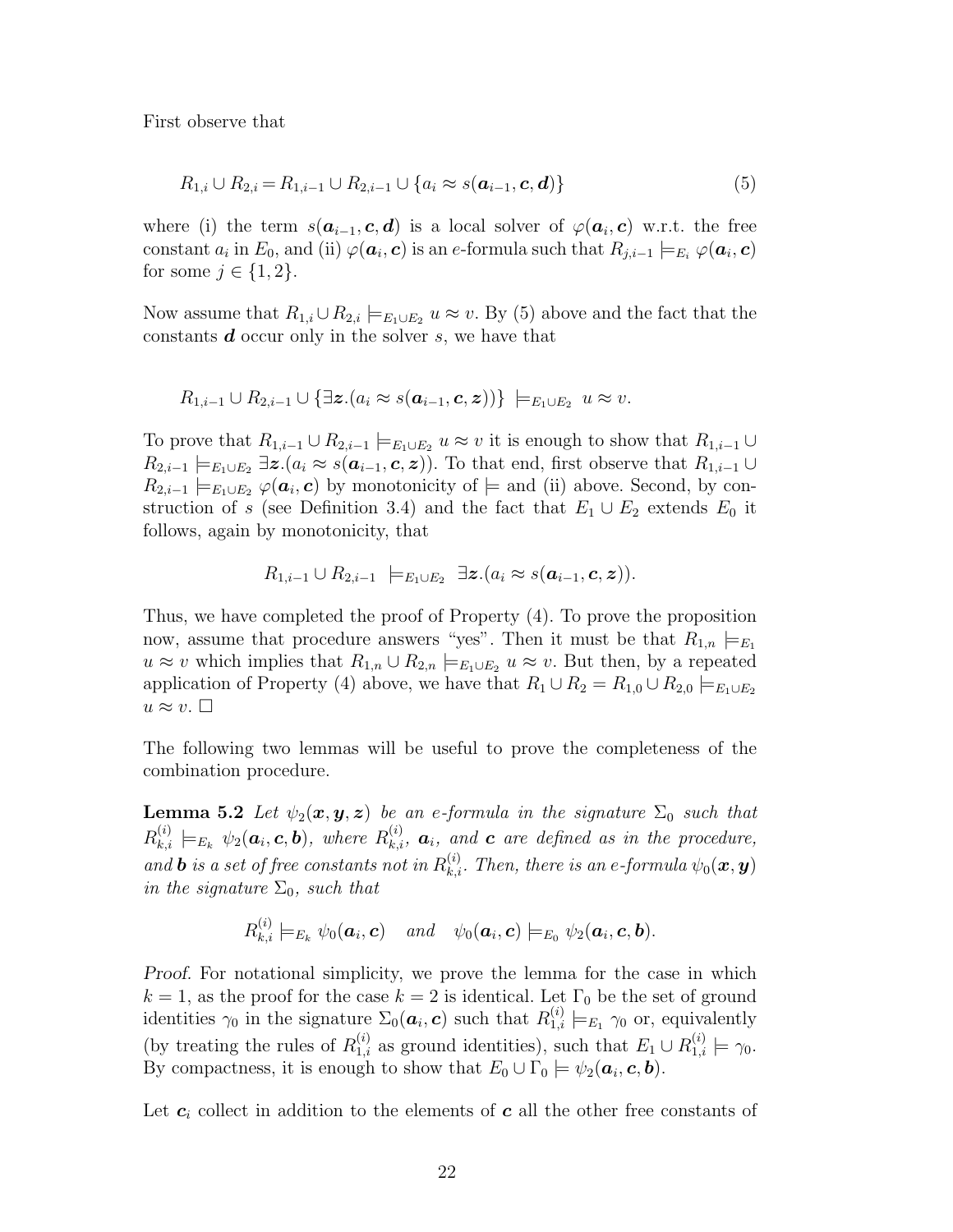$R_{1,i}^{(i)}$  that do not occur in  $a_i$ .<sup>14</sup> Let  $F_1$  be the  $\Sigma_1(a_i, c_i)$ -theory axiomatized by  $E_1 \cup R_{1,i}^{(i)}$  and let  $F_2$  be the  $\Sigma_0(a_i, c, b)$ -theory axiomatized by  $E_0$ . We construct below two algebras  $A_1$  and  $A_2$  such that

- (1)  $\mathcal{A}_1$  is a model of  $F_1$  that  $\Sigma_1(\boldsymbol{a}_i, \boldsymbol{c}_i)$ -embeds into a model of  $F_1 \cup E_0^*$ ,
- (2)  $\mathcal{A}_2$  is a model of  $F_2$  that  $\Sigma_0(\boldsymbol{a}_i, \boldsymbol{c}, \boldsymbol{b})$ -embeds into a model of  $F_2 \cup F_0^*$  and is initial for  $E_0 \cup \Gamma_0$ ,
- (3)  $A_1$  and  $A_2$  have a common  $\Sigma_0(\boldsymbol{a}_i, \boldsymbol{c})$ -subalgebra  $A_0$ .

Given these algebras, by applying Lemma 2.6 to  $F_1$  and  $F_2$  we know that there is a model A of  $F_1 \cup F_2$  and embeddings  $f_1$  and  $f_2$  of  $\mathcal{A}_1$  and  $\mathcal{A}_2$  into A that agree on  $A_0$ . Since A is a model of  $F_1 \cup F_2$ , it is also a  $\Sigma_1(a_i, c_i, b)$ -model of  $E_1 \cup R_{1,i}^{(i)}$ . Therefore, by the assumption that  $R_{1,i}^{(i)} \models_{E_1} \psi_2(a_i, c, b)$ , A must be a model of (the ground  $\Sigma_0(a_i, c, b)$ -formula)  $\psi_2(a_i, c, b)$ . By Lemma 2.2 and the fact that  $\mathcal{A}_2$  is  $\Sigma_0(\bm{a}_i, \bm{c}, \bm{b})$ -embedded into  $\mathcal{A}$ , we then have that  $\mathcal{A}_2$  models  $\psi_2(a_i, c, b)$  as well. Given that  $\mathcal{A}_2$  is an initial  $\Sigma_0(a_i, c_i, b)$ -model of  $E_0 \cup \Gamma_0$ , it follows that  $E_0 \cup \Gamma_0 \models \psi_2(a_i, c, b)$ .

To conclude the proof then we need to define the algebras  $\mathcal{A}_0$ ,  $\mathcal{A}_1$ ,  $\mathcal{A}_2$  and prove that they satisfy each of the three points above.

For *Point 1*, let  $C_1$  be the initial  $\Sigma_1(c_i)$ -model of  $E_1$ . Observe that by construction the left-hand side constants of  $R_{1,i}^{(i)}$  are exactly  $a_i$ . Therefore, we can use Lemma 4.2 to expand  $\mathcal{C}_1$  to an initial  $\Sigma_1(\bm{a}_i, \bm{c}_i)$ -model  $\mathcal{A}_1$  of  $F_1 = E_1 \cup R_{1,i}^{(i)}$ . To see that  $\mathcal{A}_1$  embeds into a model of  $F_1 \cup E_0^*$ , first observe that  $\mathcal{C}_1^{\Sigma_1}$  is a finitely generated *free* model of  $E_1$  with generators  $c_i$ . By Definition 3.1, there is then a  $\Sigma_1$ -embedding h of  $C_1^{\Sigma_1}$  into a model of  $E_1 \cup E_0^*$ . Let  $\mathcal{B}_1$  be the expansion of this model to  $\Sigma_1(a_i, c_i)$  defined by interpreting the constants of  $a_i \cup c_i$  as in  $\mathcal{A}_1$ ; that is, by having  $d^{\mathcal{B}_1} := h(d^{\mathcal{A}_1})$  for all  $d \in \mathbf{a}_i \cup \mathbf{c}_i$ . It is not difficult to see that  $\mathcal{B}_1$  models  $F_1 \cup E_0^*$  and that h is a  $\Sigma_1(a_i, c_i)$ -embedding of  $\mathcal{A}_1$  into  $\mathcal{B}_1$ .

To prove *Point 2*, let  $\mathcal{A}_2$  be an initial  $\Sigma_0(\boldsymbol{a}_i, \boldsymbol{c}, \boldsymbol{b})$ -model of  $E_0 \cup \Gamma_0$ . Since  $\mathcal{A}_2^{\Sigma_0}$ is a model of  $E_0$  and  $E_0^*$  is  $E_0$ 's model completion, it follows that there is a  $\Sigma_0$ -embedding h of  $\mathcal{A}_2$  into a  $\Sigma_0$ -model of  $E_0 \cup E_0^*$ . Let  $\mathcal{C}_2$  be the expansion of this model to  $\Sigma_0(a_i, c, b)$  defined by interpreting the constants of  $a_i \cup c \cup b$  as in  $\mathcal{A}_2$ ; that is, by having  $d^{c_2} := h(d^{\mathcal{A}_2})$  for all  $d \in \mathbf{a}_i \cup \mathbf{c} \cup \mathbf{b}$ . It is immediate that  $\mathcal{C}_2$  models  $F_2 \cup E_0^*$  and that h is a  $\Sigma_0(\boldsymbol{a}_i, \boldsymbol{c}, \boldsymbol{b})$ -embedding of  $\mathcal{A}_2$  into  $\mathcal{C}_2$ .

To prove *Point 3*, let  $\mathcal{A}_0$  be an initial  $\Sigma_0(\boldsymbol{a}_i, \boldsymbol{c})$ -model of  $E_0 \cup \Gamma_0$ . We first show that  $\mathcal{A}_0$  can be  $\Sigma_0(\boldsymbol{a}_i, \boldsymbol{c})$ -embedded into  $\mathcal{A}_1$ . By Lemma 2.1, it is enough to show that  $\mathcal{A}_1$  satisfies  $\Delta_{\emptyset}^{\Sigma_0(a_i,c)}(\mathcal{A}_0)$ . So let P be a positive ground  $\Sigma_0(a_i,c)$ literal satisfied by  $\mathcal{A}_0$ . Since  $\mathcal{A}_0$  is an initial model of  $E_0 \cup \Gamma_0$ , we have that

 $\frac{14 \text{ These}}{14 \text{ These}}$  additional constants may arise from the introduction of solvers into  $R_1$  in previous steps of the procedure.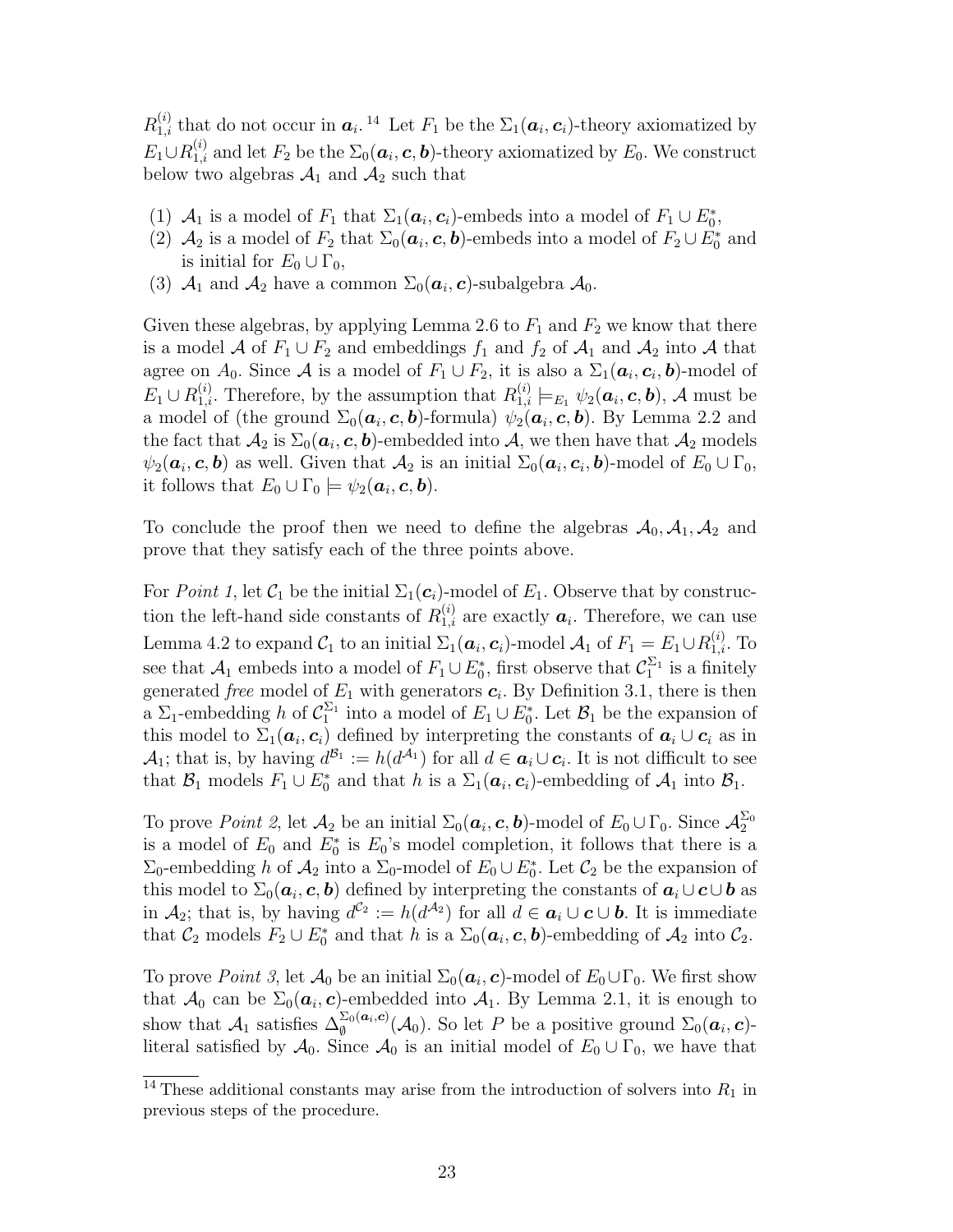$E_0 \cup \Gamma_0 \models P$ . But then,  $E_1 \cup R_{1,i}^{(i)} \models P$  because  $E_1 \cup R_{1,i}^{(i)} \models E_0 \cup \Gamma_0$ .<sup>15</sup> Since  $\mathcal{A}_1$  is a model of  $E_1 \cup R_{1,i}^{(i)}$ , we can conclude that  $\mathcal{A}_1$  satisfies P as well. Now let  $\neg P$  be a negative ground  $\Sigma_0(\boldsymbol{a}_i,\boldsymbol{c})$ -literal satisfied by  $\mathcal{A}_0$  and assume by contradiction that  $A_1$  satisfies P. Then, since  $A_1$  is an initial model of  $E_1 \cup R_{1,i}^{(i)}$ , we have that  $E_1 \cup R_{1,i}^{(i)} \models P$ . It follows that  $P \in \Gamma_0$  and so it must be satisfied by  $\mathcal{A}_0$ , against the assumption that  $\mathcal{A}_0$  satisfies  $\neg P$ .

We now show that  $\mathcal{A}_0$  can be  $\Sigma_0(\boldsymbol{a}_i, \boldsymbol{c})$ -embedded in  $\mathcal{A}_2$ . First note that, since  $\mathcal{A}_2$  is an initial  $\Sigma_0(\bm{a}_i,\bm{c},\bm{b})$ -model of  $E_0\cup\Gamma_0,$  the reduct of  $\mathcal{A}_2$  to  $\Sigma_0(\bm{a}_i,\bm{c})$  is a free model of  $E_0 \cup \Gamma_0$  over the generators (denoted by) **b**. Since  $\mathcal{A}_0$  is an initial  $\Sigma_0(\boldsymbol{a}_i, \boldsymbol{c})$ -model of  $E_0 \cup \Gamma_0$ , it follows by well-known results on free algebras that  $\mathcal{A}_0$  can be embedded into that reduct and so can be  $\Sigma_0(\boldsymbol{a}_i, \boldsymbol{c})$ -embedded into  $\mathcal{A}_2$ .

In conclusion, we have that  $\mathcal{A}_0$  is  $\Sigma_0(a_i, c)$ -embedded into both  $\mathcal{A}_1$  and  $\mathcal{A}_2$ . By renaming the elements of  $A_1$  and  $A_2$  appropriately, we can assume with no loss of generality that these embeddings are in fact inclusions. Hence  $\mathcal{A}_0$  is a  $\Sigma_0(\boldsymbol{a}_i, \boldsymbol{c})$ -subalgebra of both  $\mathcal{A}_1$  and  $\mathcal{A}_2$ , as required by Point 3.  $\Box$ 

**Lemma 5.3** For every  $i = 1, ..., n$  and every ground e-formula  $\psi(a_i, c)$  in the signature  $\Sigma_0(\boldsymbol{a}_i, \boldsymbol{c}),$ 

$$
R_{1,i}^{(i)} \models_{E_1} \psi \quad if \quad R_{2,i}^{(i)} \models_{E_2} \psi.
$$

In particular,  $R_{1,n} \models_{E_1} \psi$  iff  $R_{2,n} \models_{E_2} \psi$  for every ground e-formula  $\psi(a_n, c)$ in the signature  $\Sigma_0(\boldsymbol{a}_n, \boldsymbol{c})$ .

Proof. We prove the lemma by induction on i. The base case  $i = 0$  is trivial since  $R_{1,0}^{(0)}$  and  $R_{2,0}^{(0)}$  are empty, and  $E_1, E_2$  are conservative extensions of the same theory  $E_0$  over  $\Sigma_0$ .

Thus, let  $i > 0$  and assume that the lemma holds for  $i - 1$ . Let  $j, k, t_i, \varphi(\boldsymbol{a}_i, \boldsymbol{c})$ , and  $s(a_{i-1}, c, d)$  be defined as in the *i*-th iteration of the loop in the combination procedure. Then we have  $R_{j,i} = R_{j,i-1}$  and  $R_{k,i} = R_{k,i-1} \cup \{a_i \rightarrow a_i\}$  $s(a_{i-1}, c, d)$ .

First, we show that  $R_{j,i}^{(i)} \models_{E_j} \psi$  implies  $R_{k,i}^{(i)} \models_{E_k} \psi$ . Observe that  $R_{j,i}^{(i)}$  is equal to  $R_{j,i-1}^{(i)}$  and that  $R_{k,i}^{(i)}$  is equal to to  $R_{k,i-1}^{(i-1)} \cup \{a_i \to s(\mathbf{a}_{i-1}, \mathbf{c}, \mathbf{d})\}$ . From  $R_{j,i}^{(i)} \models_{E_j} \psi$  it follows that  $\varphi \models_{E_0} \psi$  (since, modulo  $E_0$ , every conjunct of  $\psi$  occurs as a conjunct in  $\varphi$  by the definition of  $\varphi$ ). Thus, it is sufficient to show that  $R_{k,i}^{(i)} \models_{E_k} \varphi$ . Because  $a_i \to s(a_{i-1}, c, d)$  belongs to  $R_{k,i}^{(i)}$  and since  $s(\boldsymbol{a}_{i-1}, \boldsymbol{c}, \boldsymbol{d})$  is a local solver of  $\varphi$  w.r.t.  $a_i$ , it is sufficient to show that the corresponding solvability condition  $C(\boldsymbol{a}_{i-1}, \boldsymbol{c})$  follows from  $E_k$  and  $R_{k,i}^{(i)}$ . However,

<sup>&</sup>lt;sup>15</sup>  $E_1 \cup R_{1,i}^{(i)} \models \Gamma_0$  by construction of  $\Gamma_0$ , and  $E_1 \cup R_{1,i}^{(i)} \models E_0$  because  $E_1$  extends  $E_0$ .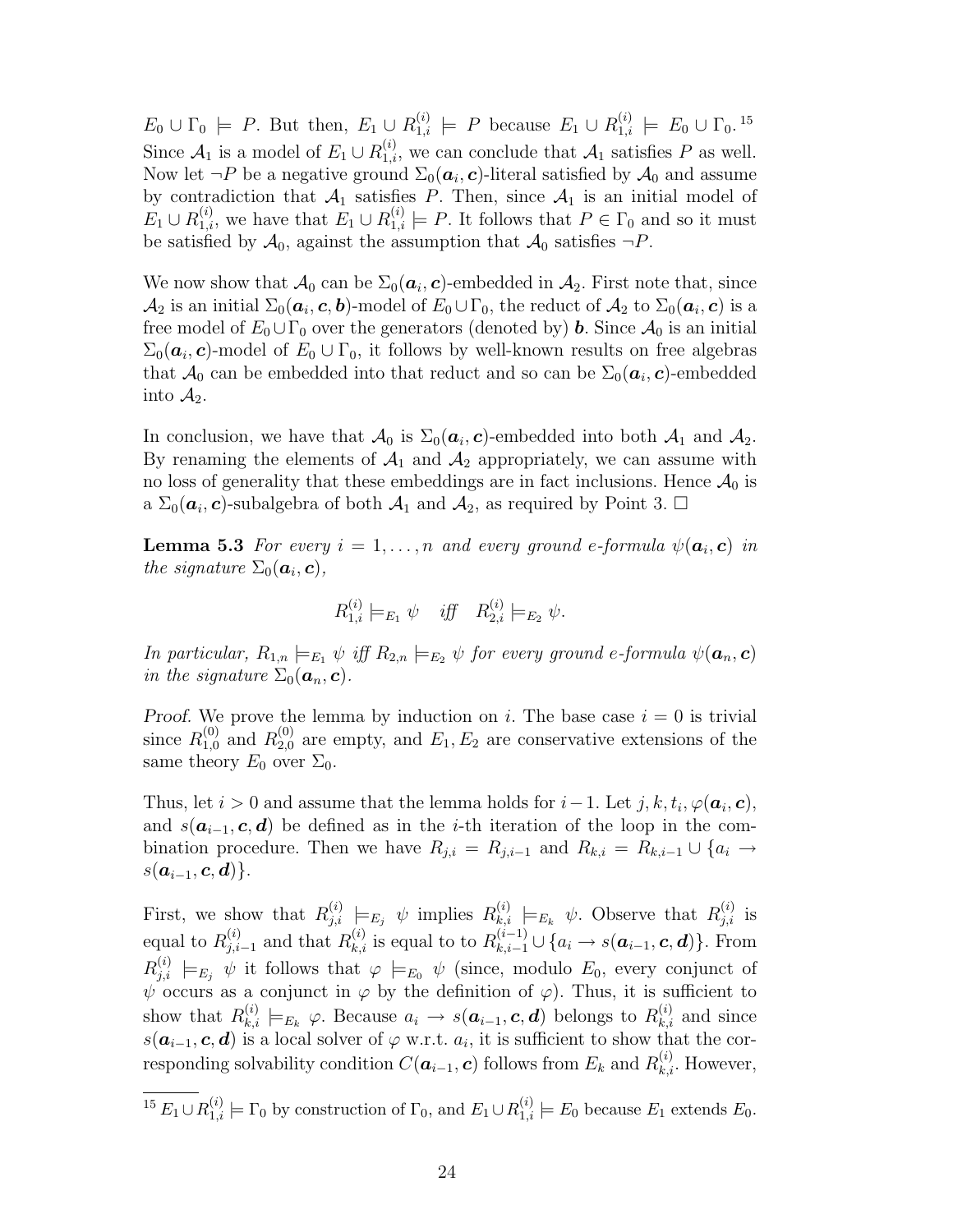this formula does not contain  $a_i$ , and thus we can argue as follows. Since  $\varphi$ implies its own solvability condition (in  $E_0$ , and thus also in  $E_j$ ),  $R_{j,i}^{(i)} \models_{E_j} \varphi$ implies  $R_{j,i}^{(i)} \models_{E_j} C(\boldsymbol{a}_{i-1}, \boldsymbol{c})$ . Because  $C(\boldsymbol{a}_{i-1}, \boldsymbol{c})$  does not contain  $a_i$  and since  $R_{j,i} = R_{j,i-1}$ , this implies that  $R_{j,i-1}^{(i-1)}$  $j_{j,i-1}^{(i-1)} \models_{E_j} C(\boldsymbol{a}_{i-1}, \boldsymbol{c})$  by Lemma 4.3. <sup>16</sup> Thus, the induction hypothesis yields  $R_{k,i-1}^{(i-1)}$  $\sum_{k,i=1}^{(i-1)}$   $\models_{E_k} C(\boldsymbol{a}_{i-1}, \boldsymbol{c})$ . Since  $R_{k,i-1}^{(i-1)} \subseteq R_{k,i}^{(i)}$ , this finally implies  $R_{k,i}^{(i)} \models_{E_k} C(\boldsymbol{a}_{i-1}, \boldsymbol{c})$ . In conclusion, we have shown that  $R_{k,i}^{(i)} \models_{E_k} \psi.$ 

Second, we show that  $R_{k,i}^{(i)} \models_{E_k} \psi$  implies  $R_{j,i}^{(i)} \models_{E_j} \psi$ . Since  $R_{k,i} := R_{k,i-1} \cup$  ${a_i \rightarrow s(a_{i-1}, c, d)}$ , we know (again by Lemma 4.3) that  $R_{k,i}^{(i)} \models_{E_k} \psi$  implies that  $R_{k,i-1}^{(i-1)}$  $\psi_{k,i-1}^{(i-1)} \models_{E_k} \psi_2(a_{i-1}, c, d)$  where  $\psi_2$  is obtained from  $\psi$  by replacing every occurrence of  $a_i$  by  $s(a_{i-1}, c, d)$ . Applying Lemma 5.2 to  $R_{k,i-1}^{(i-1)}$  $\frac{(i-1)}{k,i-1} \models_{E_k}$  $\psi_2(\boldsymbol{a}_{i-1}, \boldsymbol{c}, \boldsymbol{d})$ , we then obtain an e-formula  $\psi_0(\boldsymbol{x}_1, \ldots, \boldsymbol{x}_{i-1}, \boldsymbol{y})$  in the shared signature  $\Sigma_0$  such that

 $(1)$   $R_{k,i-1}^{(i-1)}$  $\chi_{k,i-1}^{(i-1)} \models_{E_k} \psi_0(a_{i-1}, c)$  and  $(2)$   $\psi_0(\bm{a}_{i-1}, \bm{c}) \models_{E_0} \psi_2(\bm{a}_{i-1}, \bm{c}, \bm{d}).$ 

By applying the induction hypothesis to the first entailment, we then have  $R_{i,i-1}^{(i-1)}$  $\overline{R}^{(i-1)}_{j,i-1} \models_{E_j} \psi_0(a_{i-1}, \mathbf{c}), \text{ and so, since } R_{j,i-1} = R_{j,i}, \text{ also } R^{(i)}_{j,i} \models_{E_j} \psi_0(a_{i-1}, \mathbf{c}).$ 

By the substitutivity property of equality and the construction of  $\psi_2$ , the second entailment implies that  $\psi_0(a_{i-1}, c) \wedge a_i \approx s(a_{i-1}, c, d) \models_{E_0} \psi$ , which is equivalent to

$$
\psi_0(\boldsymbol{a}_{i-1},\boldsymbol{c}) \wedge \exists z. (a_i \approx s(\boldsymbol{a}_{i-1},\boldsymbol{c},\boldsymbol{z})) \models_{E_0} \psi,
$$

as the constants **d** do not occur in  $\psi$ . Given that  $s(a_{i-1}, c, z)$  is a local solver for  $\varphi(\bm{a}_i, \bm{c})$ , we have by Definition 3.4 that  $\varphi(\bm{a}_i, \bm{c}) \models_{E_0} \exists \bm{z}$ .  $(a_i \approx s(\bm{a}_{i-1}, \bm{c}, \bm{z}))$ . It follows that  $\{\psi_0, \varphi\} \models_{E_0} \psi$ .

Recalling that  $R_{j,i}^{(i)} \models_{E_j} \varphi$  by construction of  $\varphi$  and that  $R_{j,i}^{(i)} \models_{E_j} \psi_0$  as shown above, we can conclude that  $R_{j,i}^{(i)} \models_{E_j} \psi$ .  $\Box$ 

**Proposition 5.4 (Completeness)** If  $R_1 \cup R_2 \models_{E_1 \cup E_2} u \approx v$ , then the combination procedure answers "yes".

Proof. Since the procedure is terminating, it is enough to show that  $R_{1,0} \cup$  $R_{2,0} \not\models_{E_1 \cup E_2} u \approx v$  whenever the combination procedure answer "no". We do that by building a model of  $R_{1,0} \cup R_{2,0} \cup E_1 \cup E_2$  that falsifies  $u \approx v$ .

 $\overline{^{16}$  Lemma 4.3 applies here because  $C(\boldsymbol{a}_{i-1}, \boldsymbol{c})$  is a conjunction of identities, and so it is entailed by a set of formulae iff each of its identities is.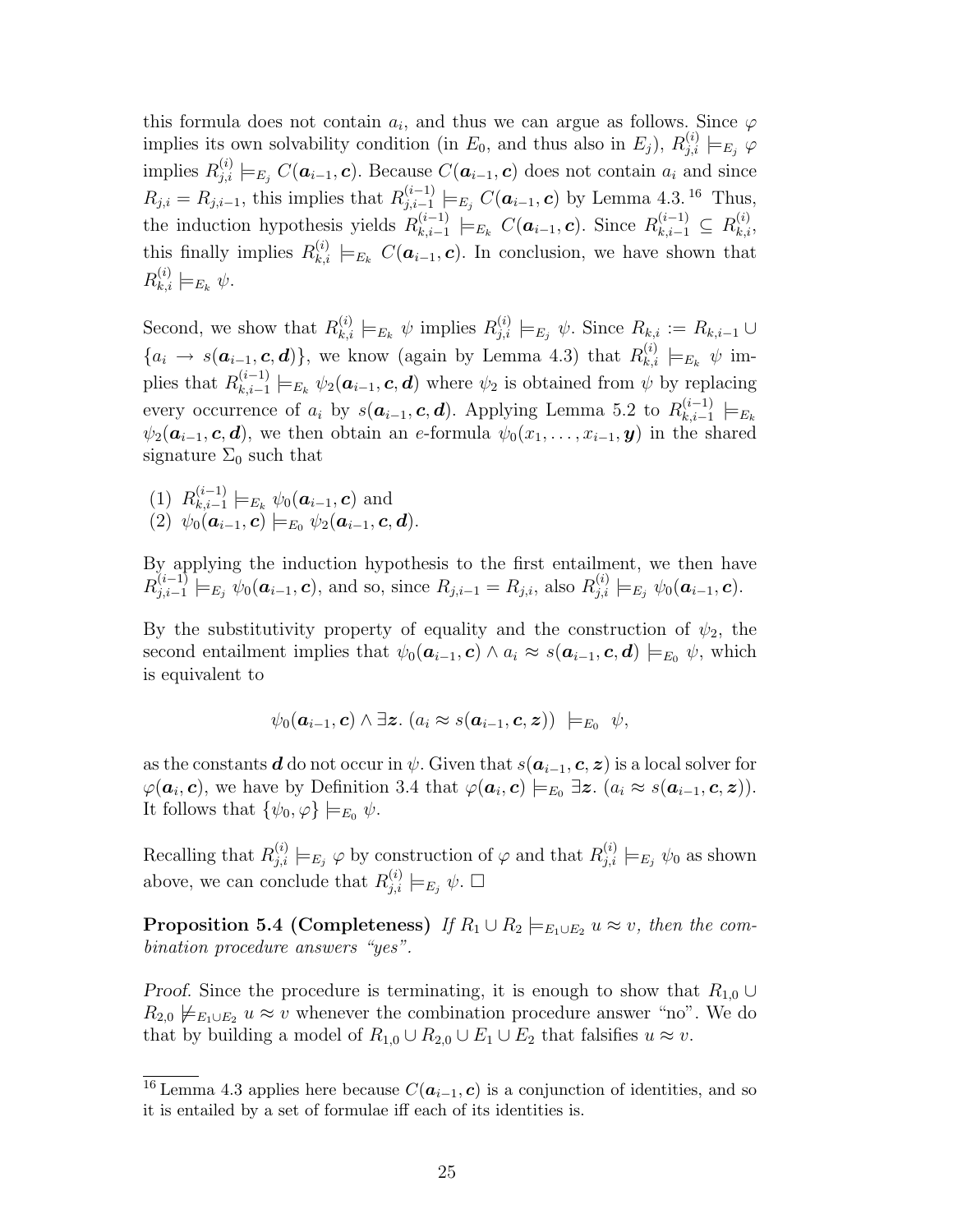Assume then that the combination procedure answer "no" and let  $k \in \{1, 2\}$ . Where c is defined as in Figure 1 and  $d_k$  is a tuple collecting all the new constants introduced in the rewrite system  $R_k$  during execution of the procedure (see Step 4 of the loop), let  $\mathcal{A}_{k,0}$  be the initial model of  $E_k$  over the signature  $\Sigma_k(c, d_k)$ . By Lemma 4.2,  $\mathcal{A}_{k,0}$  can be expanded to a  $\Sigma_k(a_n, c, d_k)$ -algebra  $\mathcal{A}_k$ , which is the initial  $\Sigma_k(\boldsymbol{a}_n, \boldsymbol{c}, \boldsymbol{d}_k)$ -model of the theory  $E_k \cup R_{k,n}$ .

In particular, the fact that  $\mathcal{A}_k$  is initial implies for every ground e-formula  $\varphi$ in the signature  $\Sigma_0(\boldsymbol{a}_n, \boldsymbol{c}),$ 

$$
\mathcal{A}_k \text{ satisfies } \varphi \quad \text{iff} \quad R_{k,n} \models_{E_k} \varphi. \tag{6}
$$

Now, let  $\mathcal{B}_k$  be the  $\Sigma_0$ -subalgebra of  $\mathcal{A}_k$  generated by (the interpretations in  $\mathcal{A}_k$  of) the constants  $a_n \cup c$ . We claim that the algebras  $\mathcal{B}_1$  and  $\mathcal{B}_2$  satisfy each other's diagram. To see that, let  $\psi$  be a ground  $\Sigma_0(\boldsymbol{a}_n, \boldsymbol{c})$ -identity. Then,

$$
\psi \in \Delta_{\mathbf{a}_n \cup \mathbf{c}}^{\Sigma_0}(\mathcal{B}_k) \text{ iff } \mathcal{B}_k \text{ satisfies } \psi \text{ [by definition of } \Delta_{\mathbf{a}_n \cup \mathbf{c}}^{\Sigma_0}(\mathcal{B}_k)]
$$
  
iff  $\mathcal{A}_k$  satisfies  $\psi$  [by construction of  $\mathcal{B}_k$  and Lemma 2.2]  
iff  $R_{k,n} \models_{E_k} \psi$  [by (6) above].

By Lemma 5.3, we can conclude that  $\psi \in \Delta_{\mathbf{a}\cup\mathbf{c}}^{\Sigma_0}(\mathcal{B}_1)$  iff  $\psi \in \Delta_{\mathbf{a}\cup\mathbf{c}}^{\Sigma_0}(\mathcal{B}_2)$ . It follows from the observation after Lemma 2.1 that  $\mathcal{B}_1$  and  $\mathcal{B}_2$  are  $\Sigma_0$ -isomorphic, hence they can be identified with no loss of generality. Therefore, let  $\mathcal{A}_0 := \mathcal{B}_1 = \mathcal{B}_2$ and observe that for  $k = 1, 2$ ,

- (1)  $\mathcal{A}_k^{\Sigma_k}$  is, by construction, a finitely generated free model of  $E_k$ , <sup>17</sup> and so by the  $E_0$ -compatibility of  $E_k$  it embeds into a model of  $E_k \cup E_0^*$ ;
- (2)  $\mathcal{A}_0$  is a  $\Sigma_0$ -subalgebra of  $\mathcal{A}_k^{\Sigma_k}$ ;
- (3)  $\mathcal{A}_0$  is a model of  $E_0$ —because  $\mathcal{A}_k^{\Sigma_0}$  is a model of  $E_0$  and the set of models of an equational theory is closed under building subalgebras.

By Lemma 2.6 it follows that there is a model A of  $E_1 \cup E_2$  such that for  $k = 1, 2$  there is a  $\Sigma_k$ -embedding  $f_k$  of  $\mathcal{A}_k^{\Sigma_k}$  into A. By the same lemma we also have that  $f_1(c^{A_1}) = f_2(c^{A_2})$  for all  $c \in \mathbf{a}_n \cup \mathbf{c}$ , the generators of  $\mathcal{A}_0$ . Let then A' be the expansion of A to the signature  $(\Sigma_1 \cup \Sigma_2)(a_n, c)$  such that  $c^{\mathcal{A}'} = f_1(c^{\mathcal{A}_1})$  for every  $c \in \mathbf{a}_n \cup \mathbf{c}$ . It is not difficult to see that  $f_k$  is a  $\Sigma_k(\boldsymbol{a}_n, \boldsymbol{c})$ -embedding of  $\mathcal{A}_k$  into  $\mathcal{A}'$  for  $k = 1, 2$ .

Observe that A', which is clearly a model of  $E_1 \cup E_2$ , is also a model of  $R_{1,0}\cup R_{2,0}$ . In fact, by construction of  $R_{1,n}$  and  $R_{2,n}$ , for all  $a\to t\in R_{1,0}\cup R_{2,0}$ , there is a  $k \in \{1,2\}$  such that  $a \to t \in R_{k,n}$ . It follows immediately that  $R_{k,n} \models_{E_k} a \approx t$ , which implies by (6) above that  $A_k$  satisfies  $a \approx t$ . But then  $\mathcal{A}'$  satisfies  $a \approx t$  as well by Lemma 2.2.

 $\overline{17 \text{ With}}$  generators  $c \cup d_k$ .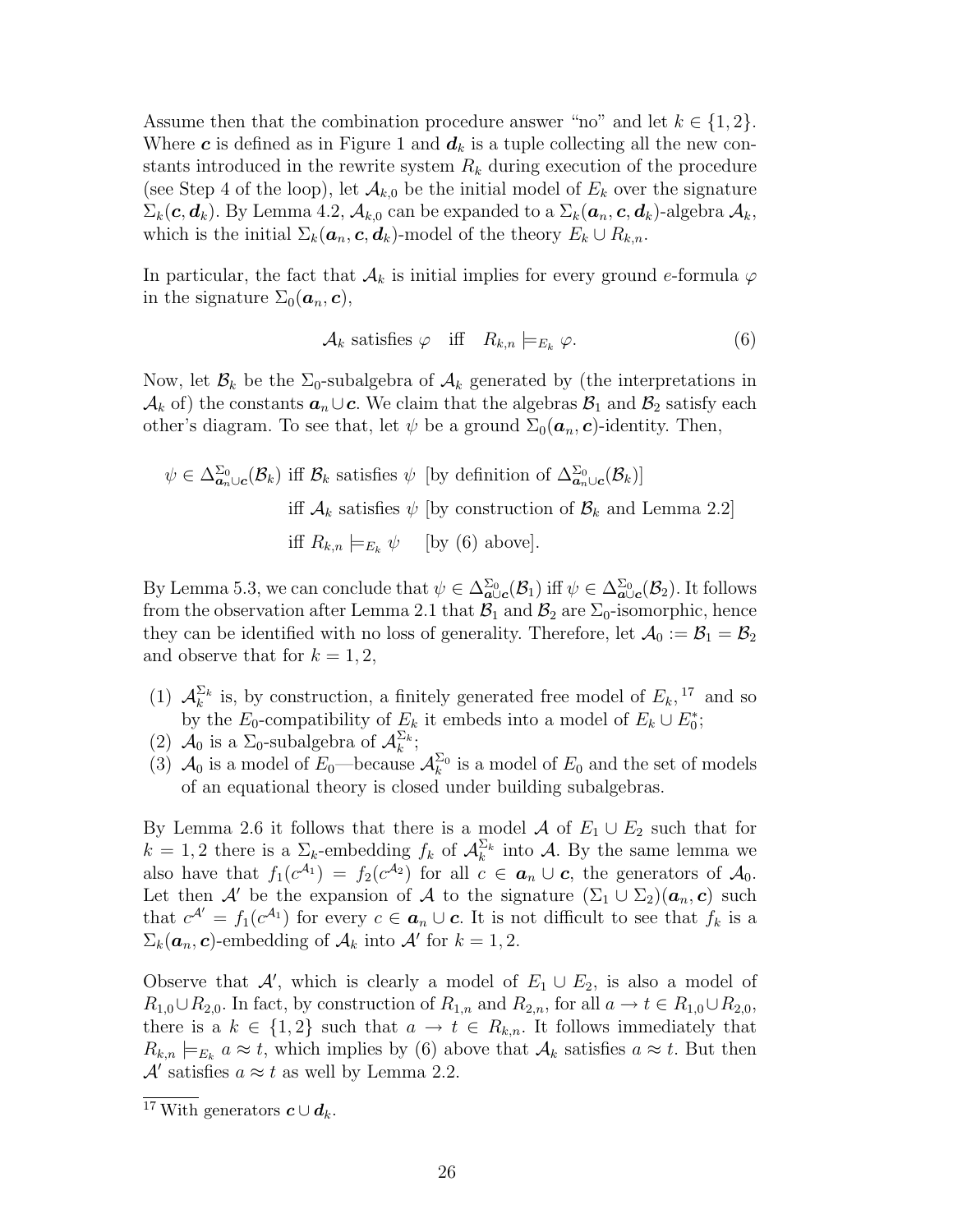In conclusion, we have that  $\mathcal{A}'$  is a  $(\Sigma_1 \cup \Sigma_2)(\boldsymbol{a}_n, \boldsymbol{c})$ -model of  $R_{1,0} \cup R_{2,0} \cup E_1 \cup E_2$ . All we need to show then is that  $\mathcal{A}'$  falsifies  $u \approx v$ . Now, since the procedure returns "no" by assumption, it must be that  $R_{1,n} \not\models_{E_1} u \approx v$ . We then have that  $\mathcal{A}_1$  falsifies  $u \approx v$  by (6) above and  $\mathcal{A}'$  falsifies  $u \approx v$  by Lemma 2.2.  $\Box$ 

Note that in the last paragraph of the proof above we could have given a completely symmetrical argument if the final test in the procedure had been on whether  $R_{2,n} \models_{E_2} u \approx v$ . In other words, the procedure's completeness does not depend on which component theory is used for the final test.

From the total correctness of the combination procedure, we then obtain the following modular decidability result.

**Theorem 5.5** Let  $E_0, E_1, E_2$  be three equational theories of respective signature  $\Sigma_0$ ,  $\Sigma_1$ ,  $\Sigma_2$  such that

- $\Sigma_0 = \Sigma_1 \cap \Sigma_2;$
- $E_0$  is Gaussian and effectively locally finite;
- for  $i = 1, 2, E_i$  is  $E_0$ -compatible and a conservative extension of  $E_0$ .

If the word problem in  $E_1$  and in  $E_2$  is decidable, then the word problem in  $E_1 \cup E_2$  is also decidable.

An immediate consequence of the above result is that, if the shared theory  $E_0$ of  $E_1$  and  $E_2$  is absolutely combinable, then the word problem is decidable in  $E_1 \cup E_2$  iff it is decidable in  $E_1$  and  $E_2$  separately. In fact, the conditions of Theorem 5.5 are all satisfied, with the possible exception that one of the two theories may not be a conservative extension of  $E_0$ . However, if this is the case, say for  $E_1$ , then  $E_1$  is trivial (because  $E_0$  is absolutely combinable). Hence  $E_1 \cup E_2$  is trivial as well, and thus the word problem in  $E_1 \cup E_2$  is trivially decidable.

In particular, from the absolute combinability of the pure equality theory  $E_{=}$ (see Example 3.7), we obtain as a corollary to Theorem 5.5 the well-known decidability result for the word problem in the union of two equational theories with disjoint signatures and decidable word problems (see, e.g., [3]).

Example 3.6 concerning the absolute combinability of the theory  $T_K$  of vector spaces over a finite field  $K$  shows further applications of Theorem 5.5: for instance, one can take as  $E_1$  the theory of K-algebras, <sup>18</sup> as  $E_2$  the theory of vector spaces with an endomorphism, and obtain as a consequence the decidability of the word problem for the theory  $E_1 \cup E_2$  of K-algebras over a finite field  $K$  endowed with a linear endomorphism.

<sup>18</sup> See any textbook in Algebra, like [29], for the definition.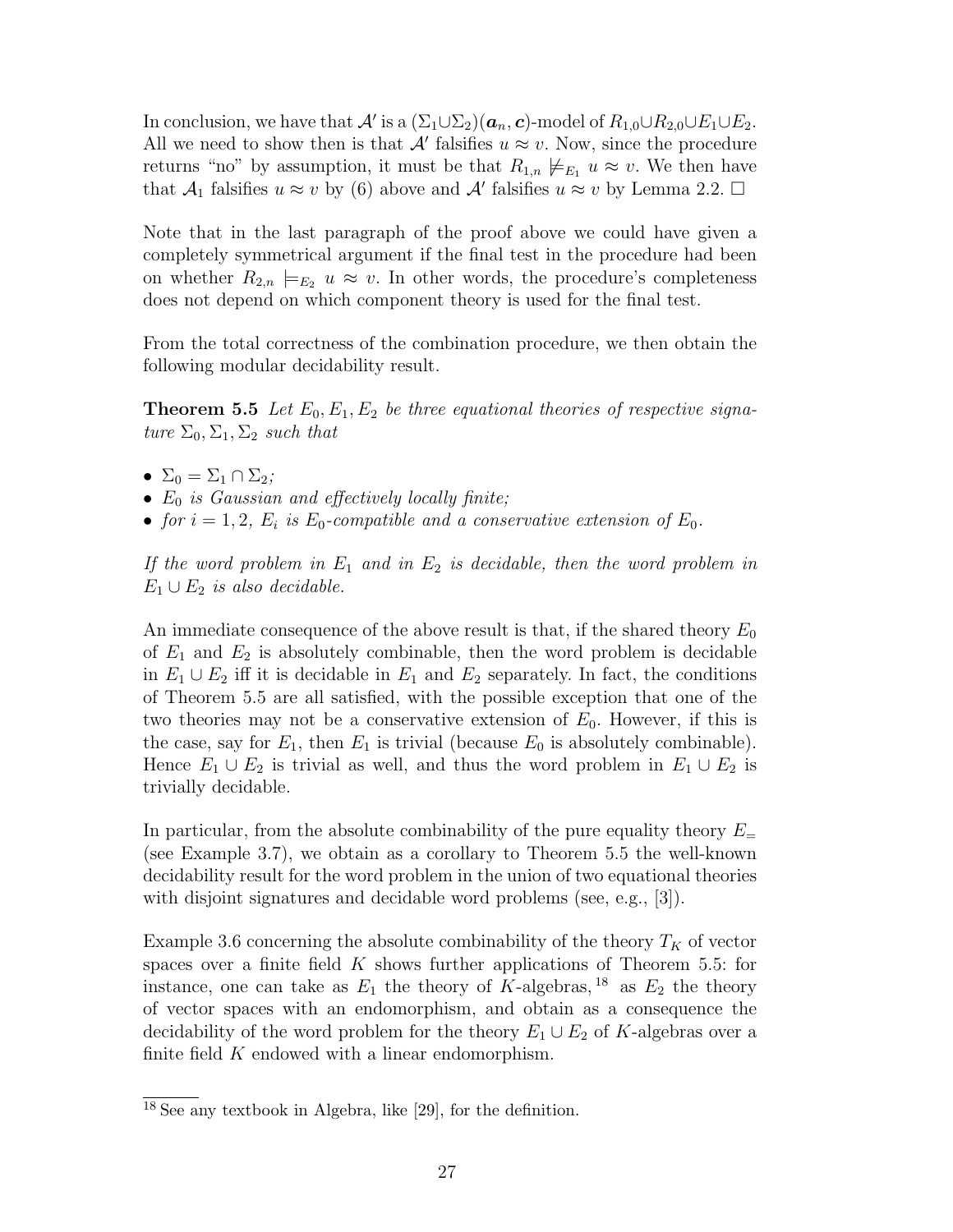In the next section, we use Theorem 5.5 to show that the decidability of validity transfers from classical modal logics to their fusion.

# 6 Fusion decidability in modal logics

In this section, we first show that the theory of Boolean algebras is absolutely combinable. This allows us then to apply Theorem 5.5 to show a strong transfer result for decidability of validity from modal logics to their fusion. The modal logics to which this result applies are called classical modal logics in the literature.

# 6.1 Boolean algebras

The theory BA of Boolean algebras is the equational theory over the signature  $\{\bigcap, \bigcup, \overline{(\bigcap}, \{1, 0\}\}\)$  given by the following identities:

| $x \cap y \approx y \cap x$                            | $x \cup y \approx y \cup x$                            |
|--------------------------------------------------------|--------------------------------------------------------|
| $x \cap (y \cap z) \approx (x \cap y) \cap z$          | $x \cup (y \cup z) \approx (x \cup y) \cup z$          |
| $(x \cap y) \cup y \approx y$                          | $(x \cup y) \cap y \approx y$                          |
| $x \cap (y \cup z) \approx (x \cap y) \cup (x \cap z)$ | $x \cup (y \cap z) \approx (x \cup y) \cap (x \cup z)$ |
| $x \cap x \approx x$                                   | $x \cup x \approx x$                                   |
| $x \cap 0 \approx 0$                                   | $x \cup 0 \approx x$                                   |
| $x \cap 1 \approx x$                                   | $x \cup 1 \approx 1$                                   |
| $x \cap \overline{x} \approx 0$                        | $x\cup \overline{x} \approx 1$                         |

It is well-known that BA is locally finite. In fact, let  $\mathbf{c} = (c_1, \ldots, c_n)$  be a finite collection of free constants. Every Boolean ground term over the constants in  $c$  is equivalent in  $BA$  to a term in "conjunctive normal form," a meet of terms of the form  $d_1 \cup \cdots \cup d_n$ , where each  $d_i$  is either  $c_i$  or  $\overline{c}_i$ . It is easy to see that the set  $R_{BA}(\boldsymbol{c})$  of such normal forms is isomorphic to the powerset of the powerset of  $c$ , which is effectively computable and has cardinality  $2^{2^n}$ . Hence we have the following result:

# Proposition 6.1 *BA* is effectively locally finite.

It is not possible to extend BA with proper axioms in its own signature: in fact, as soon as one extends BA with an axiom  $s \approx t$  for any s and t such that s  $\mathcal{Z}_{BA}$  t, the equation  $0 \approx 1$  becomes valid. This can be shown by an appropriate instantiation of the variables of  $s \approx t$  by 0 and 1, followed by simple Boolean simplifications. The validity of  $0 \approx 1$  in turn makes all Boolean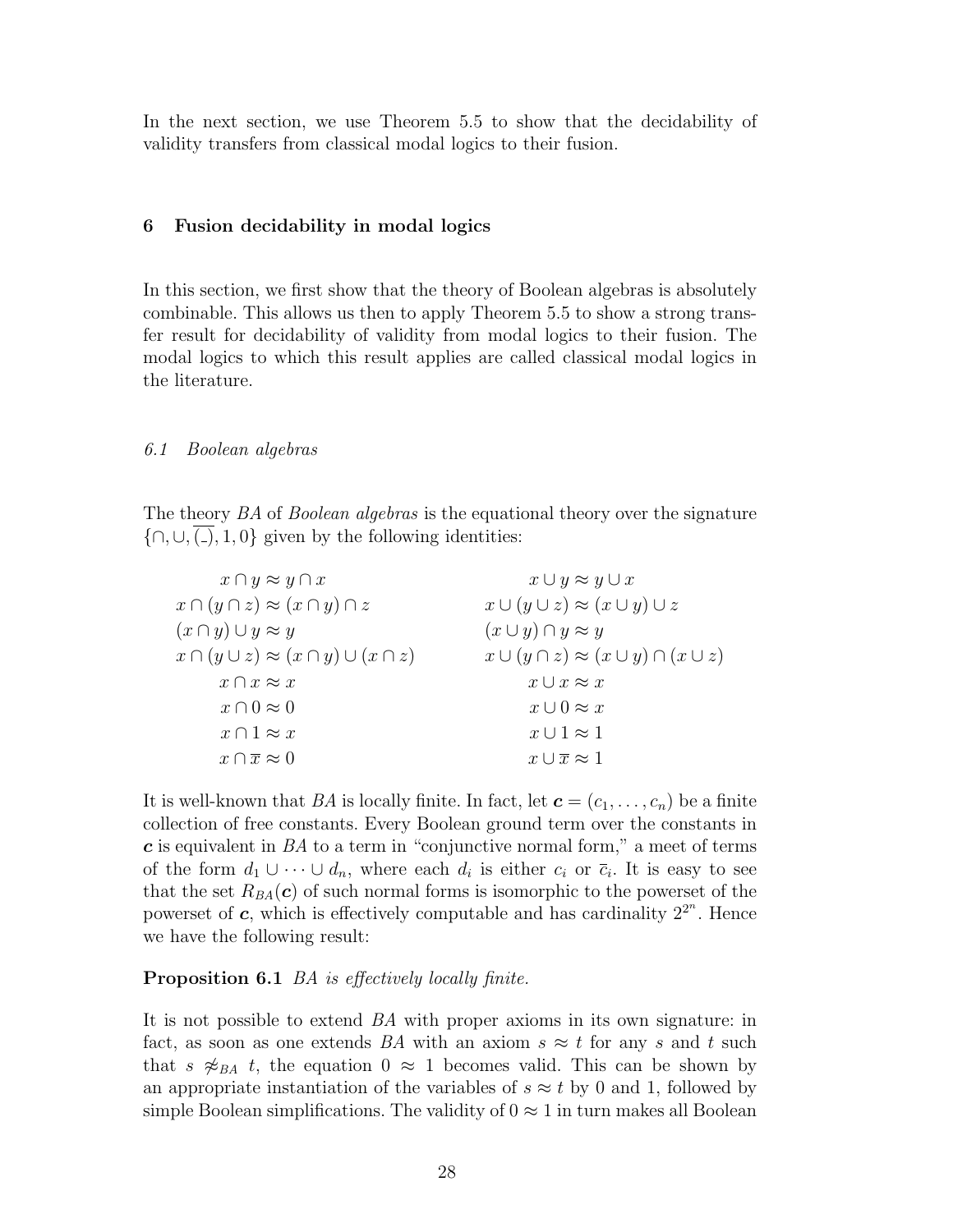terms equivalent to 0 (as one can easily show), making the extension a trivial equational theory. Thus we have the following result:

**Proposition 6.2** All non-trivial equational extensions of BA are conservative extensions of BA.

Recall (e.g., from [27,30]) that BA admits as a model completion the theory of atomless Boolean algebras.<sup>19</sup> A Boolean algebra  $\beta$  is said to be atomless iff it does not have atoms, where an atom is a nonzero element  $a \in \mathcal{B}$  such that for all  $b \in \mathcal{B}$  either  $a \leq b$  or  $a \leq \overline{b}$ . <sup>20</sup>

**Proposition 6.3** If E is a non-trivial equational extension of BA, then E is BA-compatible.

Proof. We need to embed any finitely generated E-free algebra into a model of  $E$  whose Boolean reduct is atomless. Since any finitely generated  $E$ -free algebra can be embedded into the  $E$ -free algebra  $A$  with a countably infinite set X of generators, it is sufficient to show that this algebra  $\mathcal A$  is atomless.

We know that  $\mathcal{A} = T(\Sigma, X)/\approx_E$  where  $\Sigma$  is the signature of E. Take a candidate atom  $a = [t]_{\approx_E}$  for some term  $t \in T(\Sigma, X)$ . Pick a variable  $x \in X$  that does not occur in t (this is possible as X is infinite). For  $[t]_{\approx_E}$  to be an atom we must have in A either  $[t]_{\approx_E} \leq [x]_{\approx_E}$  or  $[t]_{\approx_E} \leq [\overline{x}]_{\approx_E}$ , but in both cases this yields  $[t]_{\approx_E} = 0$ . In fact, in the former case, we have

$$
\models_E t \cap x \approx t,
$$

so that if we replace x by 0, we get  $\models_E 0 \approx t$ , proving that in fact  $a = [t]_{\approx_E} = 0$ is not an atom. The latter case is analogous: we can just use 1 instead of 0 in the argument above.  $\square$ 

To prove that BA is absolutely combinable, it remains to be shown that it is Gaussian. This is done in the next subsection.

# 6.2 Boolean solved forms

Since we will make essential use of results from the Boolean unification literature, we prefer to switch temporarily to a Boolean ring notation, commonly adopted in that literature. It should be recalled anyway that Boolean algebras

 $\frac{19}{19}$  In the context of fusions, atomless Boolean algebras were first used in [31] to prove that fusions are conservative extensions of their components. The proof of the decidability transfer result in [15] also makes use of atomless Boolean algebras. <sup>20</sup> Where  $a \leq b$  means that  $a \cap b = a$ .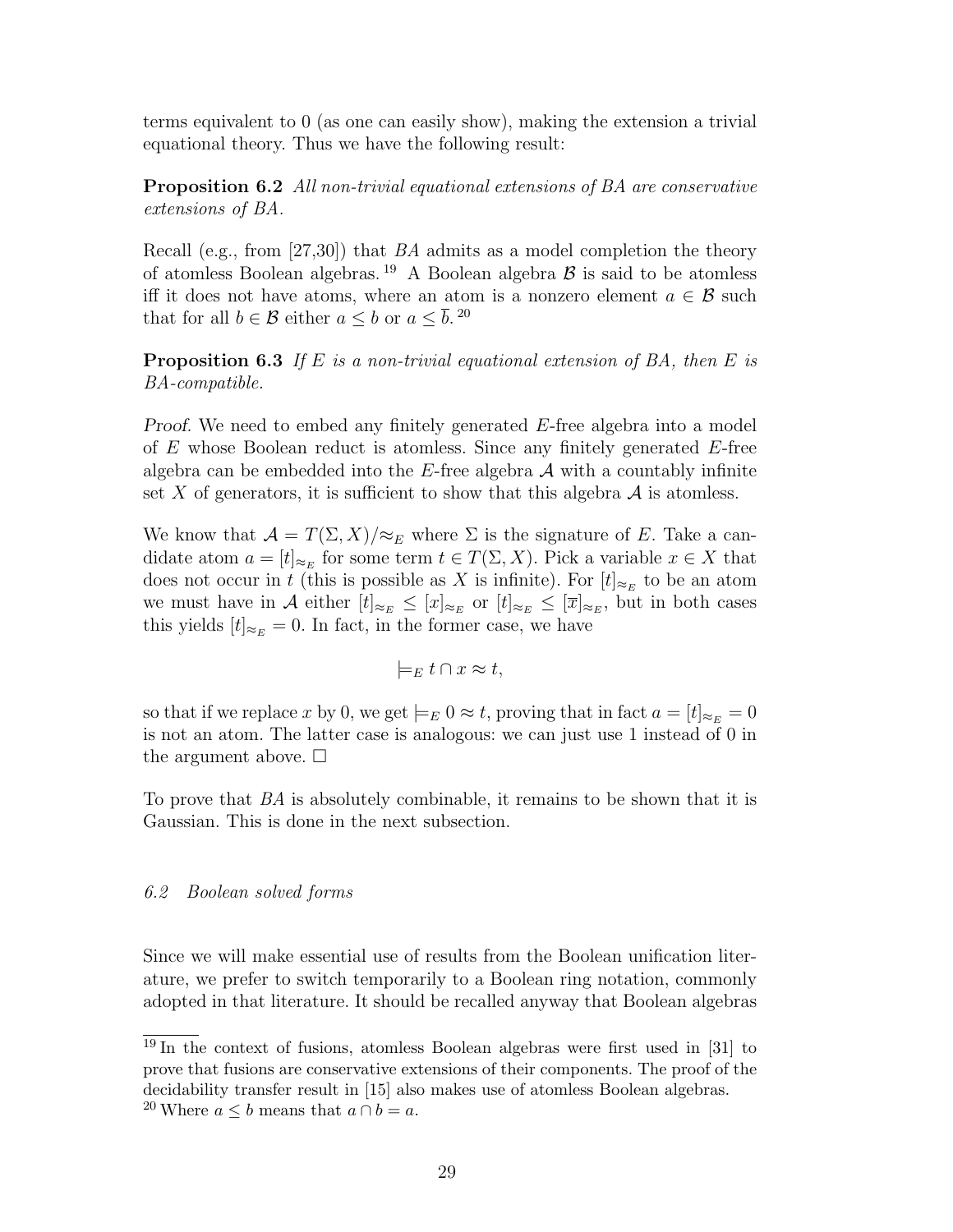and Boolean rings are essentially the same theory, expressed in different signatures. The difference is merely a notational question: one can convert terms in the signature of Boolean algebras into terms in the signature of Boolean rings and vice versa, the conversion being bijective modulo the axioms of the respective theories. The theory BR of Boolean rings is the theory in the signature  $\Sigma_{BR} = \{+, *, 0, 1\}$ , one of whose possible axiomatizations is the following:

$$
x * y \approx y * x,
$$
  
\n
$$
x + (y * z) \approx (x * y) * z,
$$
  
\n
$$
x * (y + z) \approx (x * y) + (x * z),
$$
  
\n
$$
x + x \approx 0,
$$
  
\n
$$
x + y \approx y + x,
$$
  
\n
$$
x + (y + z) \approx (x + y) + z,
$$
  
\n
$$
x * x \approx x,
$$
  
\n
$$
x * 0 \approx 0,
$$
  
\n
$$
x * 1 \approx x.
$$

It is well-known that when working with e-formulae in the theory BA, it is enough to consider only e-formulae of the form  $t \approx 1$ . The reason is that for every e-formula  $\varphi$  of the form  $s_1 \approx t_1 \wedge \cdots \wedge s_n \approx t_n$  in the signature of BA the following first-order equivalence holds: <sup>21</sup>

$$
\models_{BA} \varphi \Leftrightarrow ((s_1 \supset t_1) \cap (t_1 \supset s_1) \cap \cdots \cap (s_n \supset t_n) \cap (t_n \supset s_n)) \approx 1
$$

Note that the symbol  $\Leftrightarrow$  here denotes bi-implication at the first order logic level; it should not be confused with bi-implication at the level of modal logics or of Boolean algebra terms.

In a similar way, when working with  $e$ -formulae in the theory  $BR$ , it is enough to consider only e-formulae of the form  $t \approx 0$ . The reason now is that, for every e-formula  $\varphi$  of the form  $s_1 \approx t_1 \wedge \cdots \wedge s_n \approx t_n$  in the signature of BR the following equivalence holds:

$$
\models_{BR} \varphi \Leftrightarrow (((s_1 + t_1 + 1) * \cdots * (s_n + t_n + 1)) + 1) \approx 0.
$$

We show below that every formula of the form  $t(x, y) \approx 0$  can be effectively turned into the conjunction of a solvability condition  $c(\mathbf{x}) \approx 0$  and of a local solver parametrization  $\exists z.(y \approx s(\mathbf{x}, z))$ . It then follows immediately by Definition 3.4 that BR is Gaussian. As a consequence, BA is Gaussian as well.

We will use the following general result, adapted from [21], on the computation of most general  $BR$ -unifiers based on Löwnheim's formula.

**Proposition 6.4** Let  $t(c, y) \approx 0$  be a BR-unification problem with (free) constants **c** and (only) variable y. For all unifiers  $\{y \mapsto r(c)\}\$  of  $t(c, y) \approx 0$  and

<sup>&</sup>lt;sup>21</sup> Where the syntax  $s \supset t$  abbreviates the formula  $\overline{s} \cup t$ .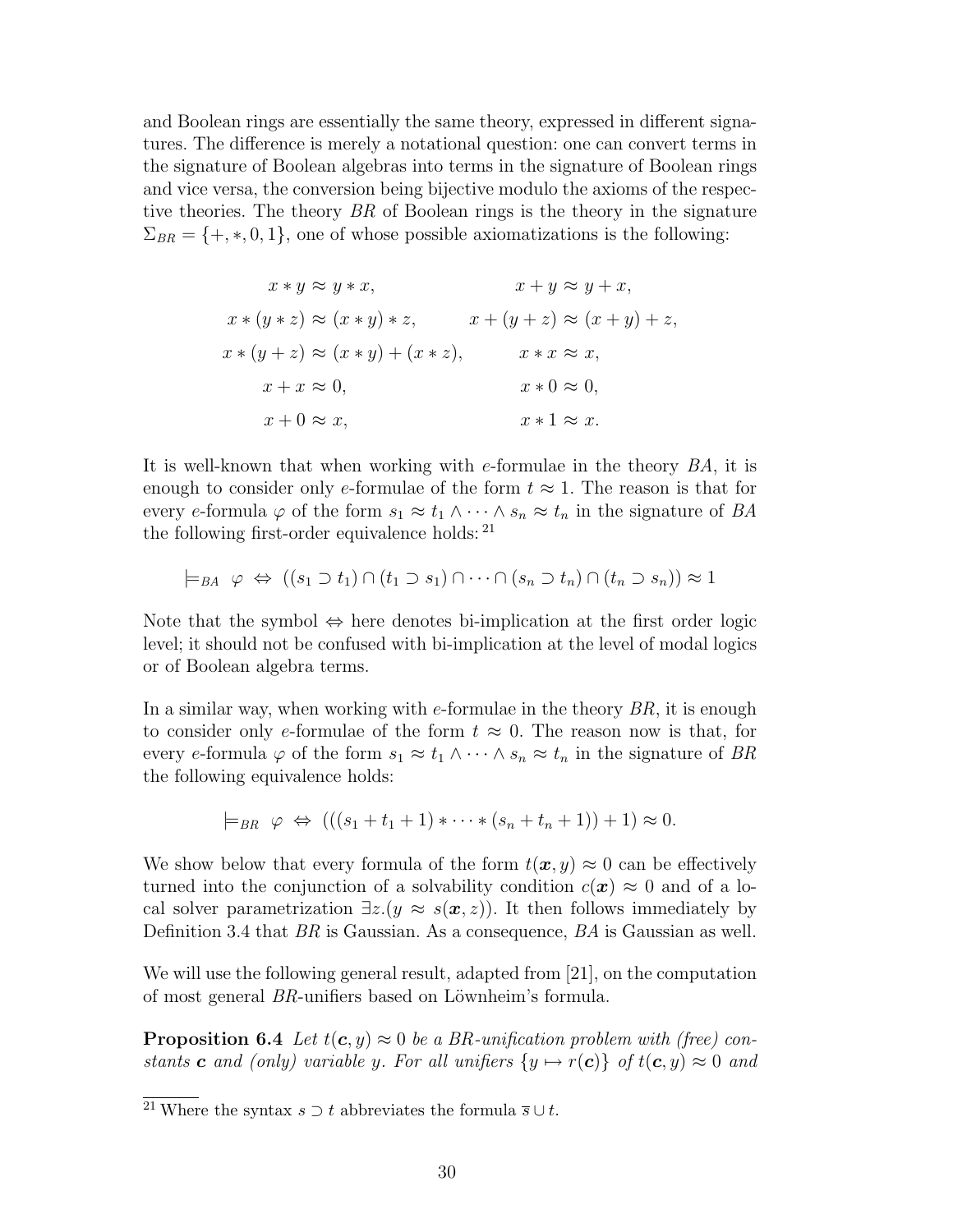fresh variables z, the substitution

$$
\{y \mapsto z + t(\mathbf{c}, z) * (z + r(\mathbf{c}))\}
$$

is a most general BR-unifier of  $t(c, y) \approx 0$ .

We will also need the next two lemmas.

**Lemma 6.5** Let  $t(x, y)$  be any  $\Sigma_{BR}$ -term and let  $c(x) = t(x, 1) * t(x, 0)$ . Then,

$$
\models_{BR} c(\boldsymbol{x}) * (1 + t(\boldsymbol{x}, y)) \approx 0.
$$

Proof. To prove the claim we can use the fact that the two-element Boolean ring  $\mathcal{B}_2$ , with carrier  $\{0, 1\}$ , generates the whole variety of Boolean rings. <sup>22</sup> Then, it is enough to check that  $c(\mathbf{x}) * (1 + t(\mathbf{x}, y))$  evaluates to 0 for every assignment V of the variables  $y, x$  into  $\{0, 1\}.$ 

Let V be such an assignment and for every term u let  $V|u|$  be the value denoted by u in  $\mathcal{B}_2$  under the assignment V. If  $V[t(\boldsymbol{x}, y)] = 1$ , the claim follows immediately from the axioms of BR. If instead  $V[t(\boldsymbol{x}, y)] = 0$ , depending on whether  $V[y] = 1$  or  $V[y] = 0$ , we have also  $V[t(\boldsymbol{x}, 1)] = 0$  or  $V[t(\boldsymbol{x}, 0)] = 0$ and in any case  $V[c(\boldsymbol{x})] = 0$ .  $\square$ 

The next lemma is related to Boole's method for computing most general BR-unifiers [21].

**Lemma 6.6** Let  $t(x, y)$  be a  $\Sigma_{BR}$ -term and let  $c(x) = t(x, 1) * t(x, 0)$ . The substitution  $\sigma := \{y \mapsto 1 + t(x, 1)\}\$ is a BR-unifier of the unification problem

$$
t(\boldsymbol{x},y) * (1 + c(\boldsymbol{x})) \approx 0
$$

in which the elements of  $x$  are treated as (free) constants and y is the only variable.

*Proof.* For notational convenience, let us denote the term  $t\sigma$  obtained by applying the substitution  $\sigma$  to t by  $t(\mathbf{x}, 1+t(\mathbf{x}, 1))$ . Let  $\mathcal{B}_2$  be again the two-element Boolean ring with carrier  $\{0, 1\}$  as in the proof of Lemma 6.5. It is enough to show that the term

$$
u = t(\bm{x}, 1 + t(\bm{x}, 1)) * (1 + c(\bm{x}))
$$

evaluates to 0 for every assignment of the variables  $y, x$  into  $\{0, 1\}.$ 

<sup>&</sup>lt;sup>22</sup> This means that an identity is entailed by  $BR$  iff it is valid in  $\mathcal{B}_2$ . This may be seen as a consequence e.g. of Stone representation theorem [32], saying that any Boolean ring embeds into a Cartesian power of  $\mathcal{B}_2$ .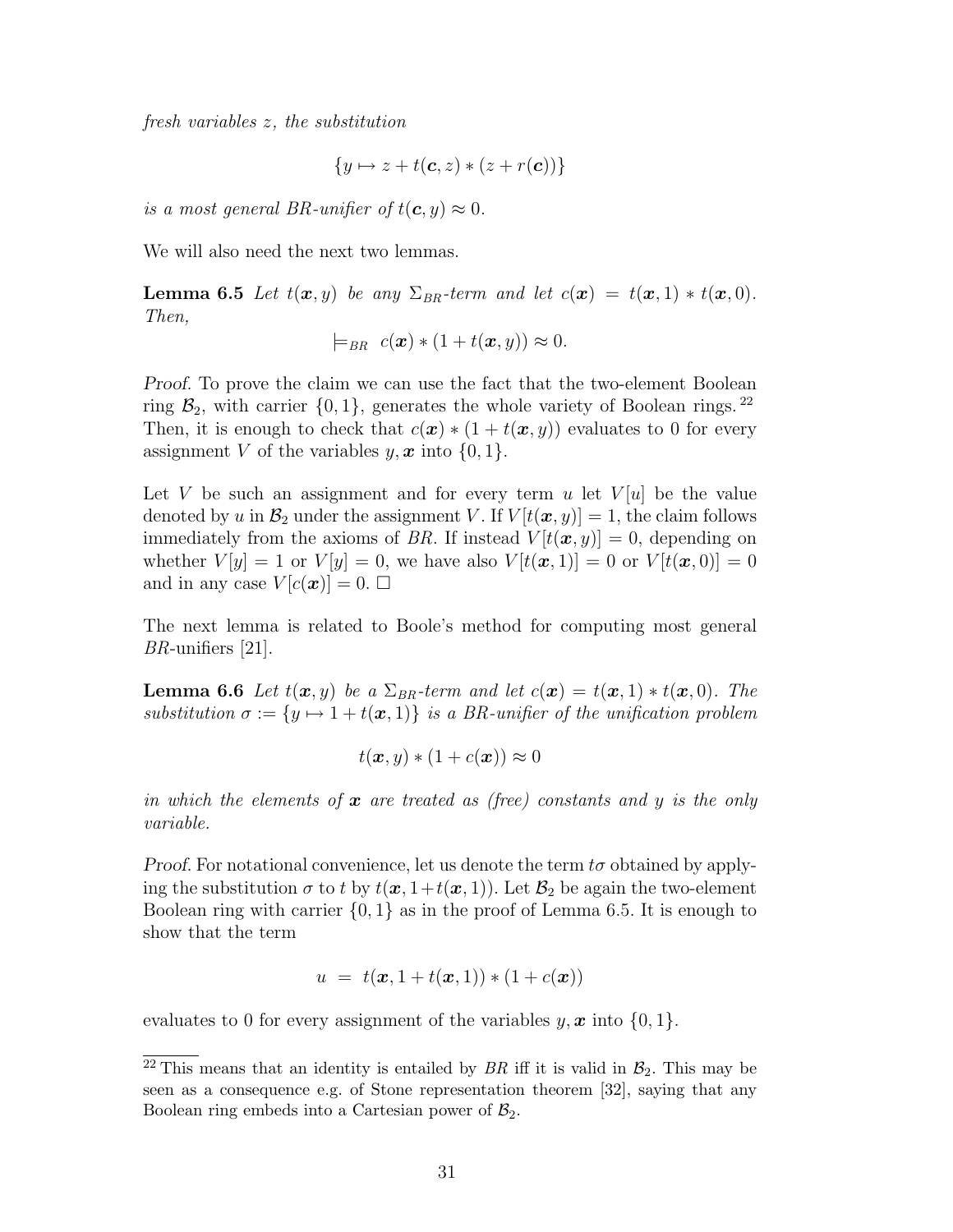Let V be such an assignment. If  $V[c(\mathbf{x})] = 1$ , the whole term u trivially evaluates to 0. Therefore, suppose that  $V[c(\boldsymbol{x})] = 0$ . Then it is enough to show that  $V[t(\mathbf{x}, 1+t(\mathbf{x}, 1))] = 0$ . Since  $V[c(\mathbf{x})] = 0$ , from the definition of  $c(\mathbf{x})$ , it must be that either (i)  $V[t(\boldsymbol{x}, 1)] = 0$  or (ii)  $V[t(\boldsymbol{x}, 1)] = 1$  and  $V[t(\boldsymbol{x}, 0)] = 0$ . In the first case, we get that  $V[t(\mathbf{x}, 1+t(\mathbf{x}, 1))] = V[t(\mathbf{x}, 1)] = 0$ . In the second case, we get that  $V[t(\boldsymbol{x}, 1 + t(\boldsymbol{x}, 1))] = V[t(\boldsymbol{x}, 0)] = 0$ .  $\Box$ 

We are now ready to prove the existence (and computability) of solvability conditions and local solvers in BR for all e-formulae of the form  $t(x, y) \approx 0$ .

**Proposition 6.7** For every  $\Sigma_{BR}$ -term  $t(x, y)$ , there exist  $\Sigma_{BR}$ -terms  $c(x)$  and  $s(x, z)$ , computable from t in linear time, such that

$$
\models_{BR} t(\boldsymbol{x},y) \approx 0 \Leftrightarrow (c(\boldsymbol{x}) \approx 0 \land \exists z. (y \approx s(\boldsymbol{x},z))).
$$

Proof. Let

$$
c(\boldsymbol{x}) = t(\boldsymbol{x}, 1) * t(\boldsymbol{x}, 0) \tag{7}
$$

as in Lemmas 6.5 and 6.6. We show that we can define a local solver  $s(\mathbf{x}, z)$ for  $t(x, y) \approx 0$  based on the solvability condition  $c(x) \approx 0$ .

By Lemma 6.6, the substitution  $\{y \mapsto 1 + t(x, 1)\}\$ is a BR-unifier of the unification problem

$$
t(\boldsymbol{x}, y) * (1 + c(\boldsymbol{x})) \approx 0.
$$
 (8)

By Proposition 6.4 then, where  $z$  is a fresh variable and

$$
s(\mathbf{x}, z) := z + t(\mathbf{x}, z) * (1 + c(\mathbf{x})) * (z + 1 + t(\mathbf{x}, 1)),
$$
\n(9)

the substitution  $\{y \mapsto s(x, z)\}\$ is a most general BR-unifier of (8), which means in particular that  $s(x, z)$  is a solution of (8), i.e.,

$$
\models_{BR} t(\boldsymbol{x}, s(\boldsymbol{x}, z)) * (1 + c(\boldsymbol{x})) \approx 0. \tag{10}
$$

We use (10) to show that

(i) 
$$
t(\mathbf{x}, y) \approx 0 \models_{BR} c(\mathbf{x}) \approx 0 \land \exists z.(y \approx s(\mathbf{x}, z))
$$
 and  
(ii)  $c(\mathbf{x}) \approx 0 \land \exists z.(y \approx s(\mathbf{x}, z)) \models_{BR} t(\mathbf{x}, y) \approx 0$ ,

from which the proposition's equivalence immediately follows.

(i) Let B be any model of BR and let V be any assignment of the variables  $x, y$ into B such that  $V[t(\boldsymbol{x}, y)] = 0$ . <sup>23</sup> Then extend V to z by letting  $V[z] = V[y]$ . From Lemma 6.5 (and the axioms of BR) we can deduce that  $V[c(\boldsymbol{x})] = 0$  and

 $\sqrt[23]{23}$  By a slight abuse of notation we denote  $0^8$  by 0.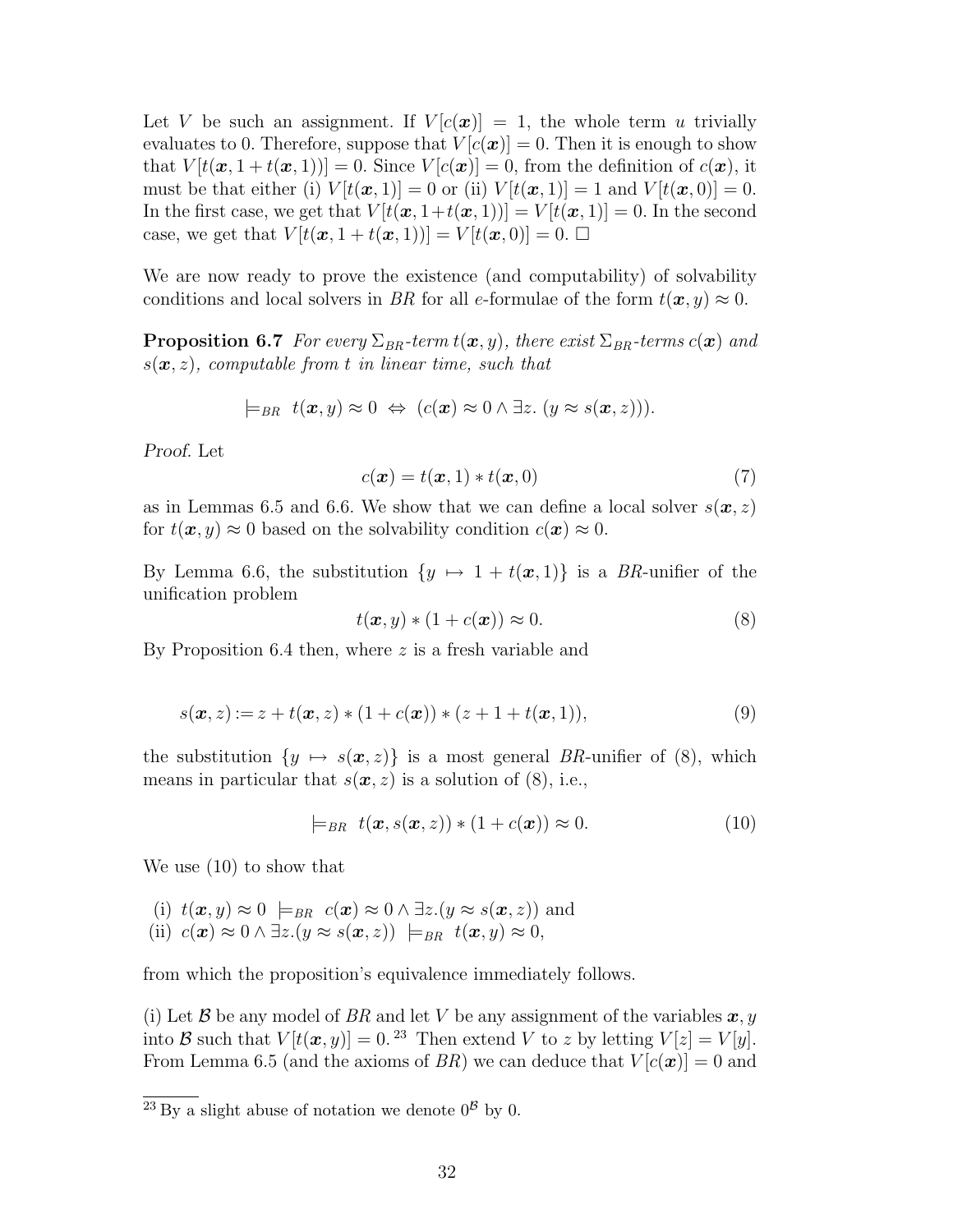$$
V[s(\mathbf{x}, z)] = V[s(\mathbf{x}, y)]
$$
  
=  $V[y + t(\mathbf{x}, y) * (1 + c(\mathbf{x})) * (y + 1 + t(\mathbf{x}, 1))]$   
=  $V[y + 0 * (1 + c(\mathbf{x})) * (y + 1 + t(\mathbf{x}, 1))]$   
=  $V[y + 0] = V[y].$ 

It follows that B satisfies  $c(\mathbf{x}) \approx 0 \wedge \exists z.(y \approx s(\mathbf{x}, z))$  under the assignment V, which proves claim (i).

(ii) Let B be any model of BR and let V be any assignment of  $x, y$  into B such that B satisfies  $c(\mathbf{x}) \approx 0 \wedge \exists z \ (y \approx s(\mathbf{x}, z))$ . Clearly, it is possible to extend V to z so that  $V[c(\boldsymbol{x})] = 0$  and  $V[y] = V[s(\boldsymbol{x}, z)]$ . Together with (10), we then have

$$
V[t(\boldsymbol{x}, y)] = V[t(\boldsymbol{x}, s(\boldsymbol{x}, z))]
$$
  
=  $V[t(\boldsymbol{x}, s(\boldsymbol{x}, z)) * (1 + 0)]$   
=  $V[t(\boldsymbol{x}, s(\boldsymbol{x}, z)) * (1 + c(\boldsymbol{x}))] = 0.$ 

It follows that B satisfies  $t(x, y) \approx 0$  under the assignment V, which proves claim (ii).

To conclude the proof, we need to show that  $c(\mathbf{x})$  and  $s(\mathbf{x}, y)$  are computable in linear time from  $t(x, y) \approx 0$ . This, however, is immediate from the explicit definitions we have provided for them above.  $\Box$ 

Strictly speaking, the result above proves that the theory BR of Boolean rings, not the theory BA of Boolean algebras, is Gaussian. However, given an e-formula  $u(x, y) \approx 1$  in the signature  $\Sigma_{BA}$ , one can translate it into a corresponding formula  $t(x, y) \approx 0$ , compute a satisfiability condition and local solver for  $t(x, y) \approx 0$  in BR, and translate those back into a satisfiability condition and local solver for  $u(x, y) \approx 1$ . Since both translation processes are clearly effective, it follows that, with the possible exception of the linear complexity claim, a result like that in Proposition 6.7 holds for BA as well. It follows that the theory BA of Boolean algebras is Gaussian.

Furthermore, the computational complexity of computing local solvers in BA is indeed linear. This is thanks to the fact that local solvers in BA can be computed directly, without a translation into the signature of BR. In fact, for each e-formula  $u(x, y) \approx 1$  (and fresh variable z), the term

$$
s'(\boldsymbol{x}, z) = (u(\boldsymbol{x}, 1) \supset u(\boldsymbol{x}, z)) \supset (z \cap (u(\boldsymbol{x}, 0) \supset u(\boldsymbol{x}, z))) \tag{11}
$$

is a local solver for  $u(x, y) \approx 1$  in BA w.r.t. y. It is immediate that  $s'(x, z)$ can be computed in linear time from  $u(x, y)$ . To see that it is indeed a local solver of  $u(x, y)$ , one can argue as follows. From formulas (9) and (7), we have that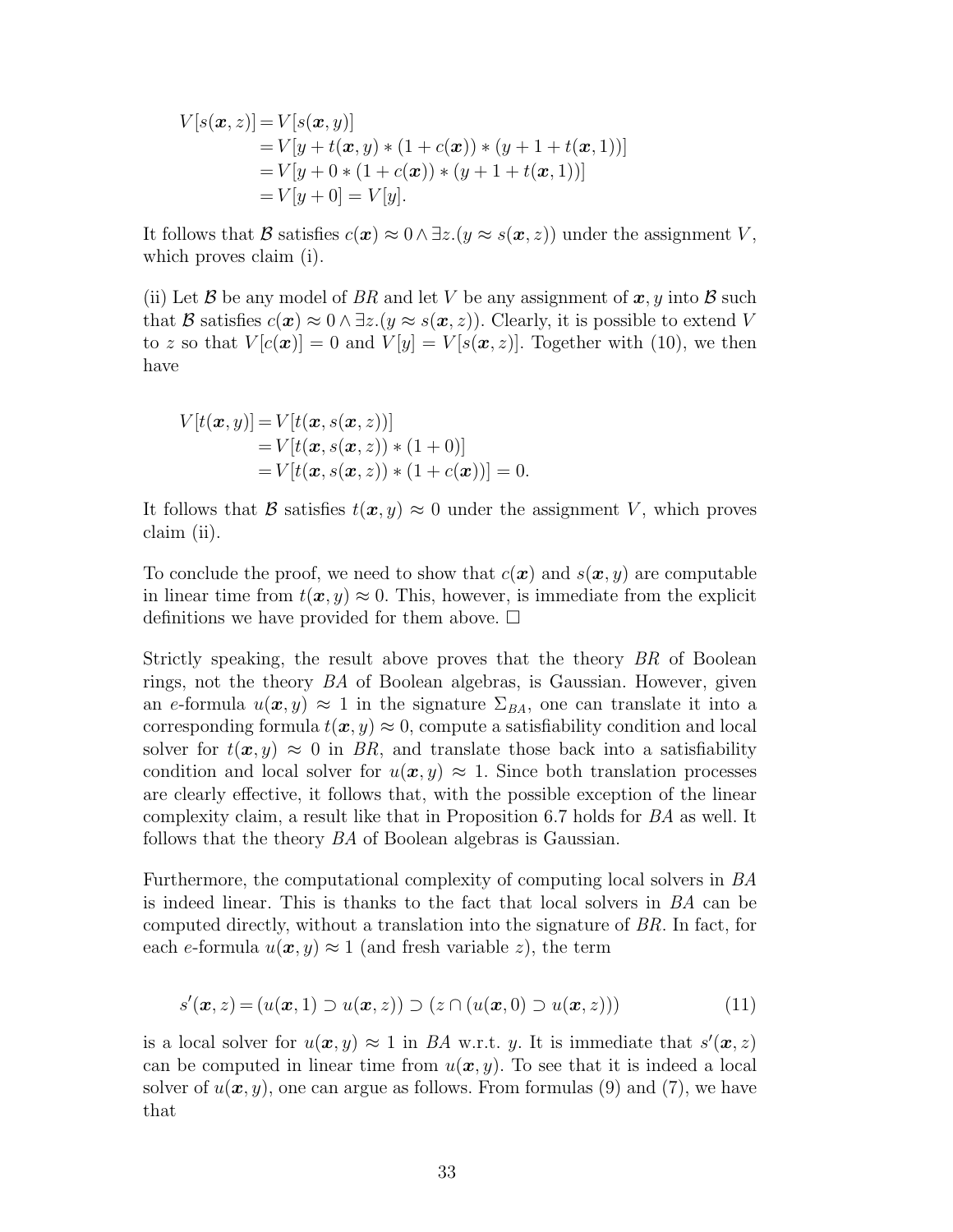$$
s(\mathbf{x}, z) = z + t(\mathbf{x}, z) * (1 + t(\mathbf{x}, 1) * t(\mathbf{x}, 0)) * (z + 1 + t(\mathbf{x}, 1))
$$
(12)

is a local solver of the formula  $t(x, y) \approx 0$  for any  $\Sigma_{BR}$ -term  $t(x, y)$ . Observing that  $u \approx 1$  is equivalent in BA to  $\overline{u} \approx 0$ , let  $t(x, y)$  be the translation of  $\overline{u}$  into the signature of BR.<sup>24</sup> Then, modulo the signature translation, t is equivalent to  $\overline{u}$ . Let  $u_z, u_0, u_1$  abbreviate respectively  $u(\boldsymbol{x}, z), u(\boldsymbol{x}, 0), u(\boldsymbol{x}, 1)$ . If we replace every occurrence of  $t(x, z)$ ,  $t(x, 0)$ ,  $t(x, 1)$  in (12) by  $\overline{u}_z$ ,  $\overline{u}_0$ ,  $\overline{u}_1$ , respectively, and translate the formula  $(11)$  into the signature of  $BR$ , we obtain a formula that is equivalent in  $BR$  to (12). To see that, consider the following chains of equalities modulo the signature translation and the axioms of BA and  $BR:^{25}$ 

$$
s'(\mathbf{x}, z) \approx (u_1 \supset u_z) \supset (z \cap (u_0 \supset u_z))
$$
  
\n
$$
\approx \overline{u_1 \supset u_z} \cup (z \cap (u_0 \supset u_z))
$$
  
\n
$$
\approx (u_1 \cap \overline{u}_z) \cup (z \cap (\overline{u}_0 \cup u_z))
$$
  
\n
$$
\approx (u_1 \overline{u}_z) \cup (z(\overline{u}_0 + u_z + \overline{u}_0 u_z))
$$
  
\n
$$
\approx (u_1 \overline{u}_z) \cup (z(1 + u_0 + u_0 u_z))
$$
  
\n
$$
\approx (u_1 \overline{u}_z) \cup (z + u_0 z + u_0 u_z z)
$$
  
\n
$$
\approx u_1 \overline{u}_z + z + u_0 z + u_0 u_z z + u_1 \overline{u}_z z + u_1 \overline{u}_z u_0 z + u_1 \overline{u}_z u_0 u_z z
$$
  
\n
$$
\approx u_1 \overline{u}_z + z + u_0 z + u_0 u_z z + u_1 \overline{u}_z z + u_0 u_1 \overline{u}_z z
$$
  
\n
$$
\approx u_1 + u_1 u_z + z + u_0 z + u_0 u_z z + u_1 z + u_1 u_z z + u_0 u_1 z + u_0 u_1 u_z z,
$$
  
\n
$$
s(\mathbf{x}, z) \approx z + t(\mathbf{x}, z)(1 + t(\mathbf{x}, 1)t(\mathbf{x}, 0))(z + 1 + t(\mathbf{x}, 1))
$$
  
\n
$$
\approx z + \overline{u}_z(1 + \overline{u}_1 \overline{u}_0)(z + u_1)
$$
  
\n
$$
\approx z + \overline{u}_z(u_1 + u_0 + u_0 u_1)(z + u_1)
$$
  
\n
$$
\approx z + \overline{u}_z(u_1 z + u_0 z + u_0 u_1 z + u_1 + u_0 u_1 + u_0 u_1)
$$
  
\n
$$
\approx z + (1 + u_z)(u_1 z + u_0 z + u_0 u_1 z + u_1)
$$
  
\n
$$
\approx z + u_1 z + u_0 z + u_0 u_1 z + u_1 + u_
$$

It is easy to verify at this point that both s and s' reduce to the same  $\Sigma_{BR}$ term, hence they are equivalent.

#### 6.3 Equational theories induced by modal logics

Taken together, the results of the previous two subsections (Propositions 6.1, 6.2, 6.3, 6.7) show that the theory  $BA$  is absolutely combinable.

<sup>&</sup>lt;sup>24</sup> This translation can be achieved by the rewrite rules  $\overline{x} \to x + 1$ ,  $x \cap y \to x * y$ , and  $x \cup y \rightarrow x + y + x * y$ .

<sup>&</sup>lt;sup>25</sup> To simplify the notation, we omit writing the operator  $*$  explicitly, and use the standard precedence rules for ∗ and +.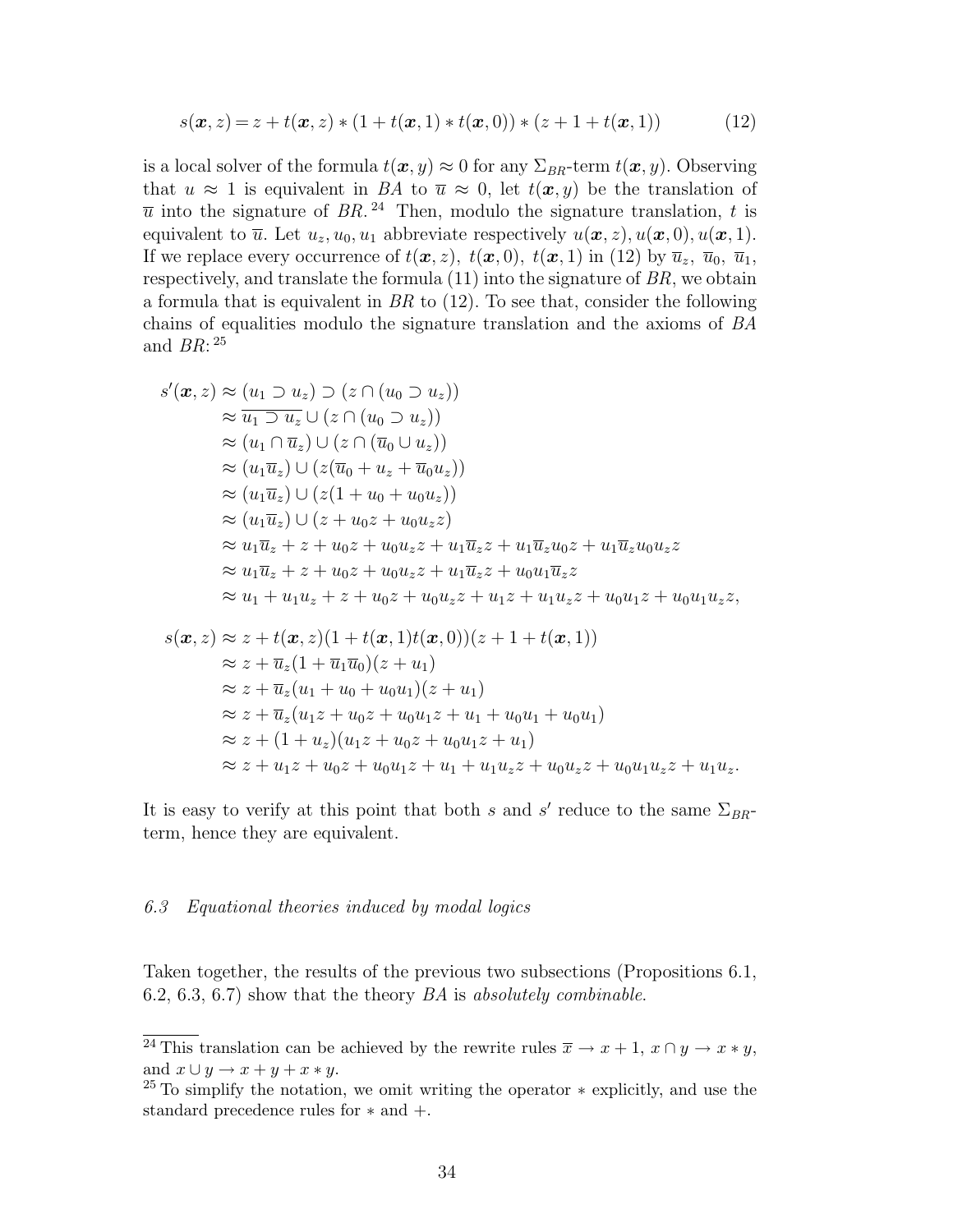**Theorem 6.8** Let  $E_1, E_2$  be equational extensions of BA having decidable word problems. Then the word problem in their union  $E_1 \cup E_2$  is also decidable.

Recall that an *equational extension* of BA is an equational theory E over a signature extending the signature of BA and satisfying  $\approx_{BA} \subseteq \approx_E$ . Proposition 6.2 says that  $\approx_E$  is in fact a conservative extension of  $\approx_{BA}$  whenever E is non-trivial. If one of the theories  $E_i$  in the formulation of the above theorem is trivial, then the theorem holds trivially. Otherwise, we can apply Theorem 5.5.

It remains to show what all this has to do with modal logics and their fusions. In this subsection we show that there is a close connection between equational extensions of BA and so-called classical modal logics, and that the union of such theories corresponds to the fusion of such modal logics.

A modal signature  $\Sigma_M$  is a set of operation symbols endowed with corresponding arities; from  $\Sigma_M$ , propositional formulae are built using countably many propositional variables, the operation symbols in  $\Sigma_M$ , the Boolean connectives, and the constant  $\top$  for truth and  $\bot$  for falsity. We use the letters  $x, x_1, \ldots, y, y_1, \ldots$  to denote propositional variables and the letters  $t, t_1, \ldots, u$ ,  $u_1, \ldots$  to denote propositional formulae.

The following definition is taken from [33], pp. 8–9:  $^{26}$ 

**Definition 6.9** A classical modal logic L based on a modal signature  $\Sigma_M$  is a set of propositional formulae that

- (i) contains all classical propositional tautologies;
- (ii) is closed under uniform substitution of propositional variables by propositional formulae;
- (iii) is closed under the modus ponens rule ('from t and  $t \Rightarrow u$  infer u');
- (iv) is closed under the replacement rules, which are specified as follows. We have one such rule for each n-ary  $o \in \Sigma_M$ , namely:

$$
t_1 \Leftrightarrow u_1, \ldots, t_n \Leftrightarrow u_n
$$

$$
o(t_1, \ldots, t_n) \Leftrightarrow o(u_1, \ldots, u_n)
$$

Since classical modal logics (based on a given modal signature) are closed under intersections, it makes sense to speak of the least classical modal logic  $[S]$  containing a certain set of propositional formulae S. If  $L = [S]$ , we say that S is a set of axiom schemata for L and write  $S \vdash t$  for  $t \in [S]$ .

<sup>26</sup> Strictly speaking, K. Segerberg in [33] considers only modal signatures consisting of a single unary modal operator (i.e., unary unimodal logics; more general multimodal systems became popular only later on). The least classical modal logic with a single unary operator is usually called E.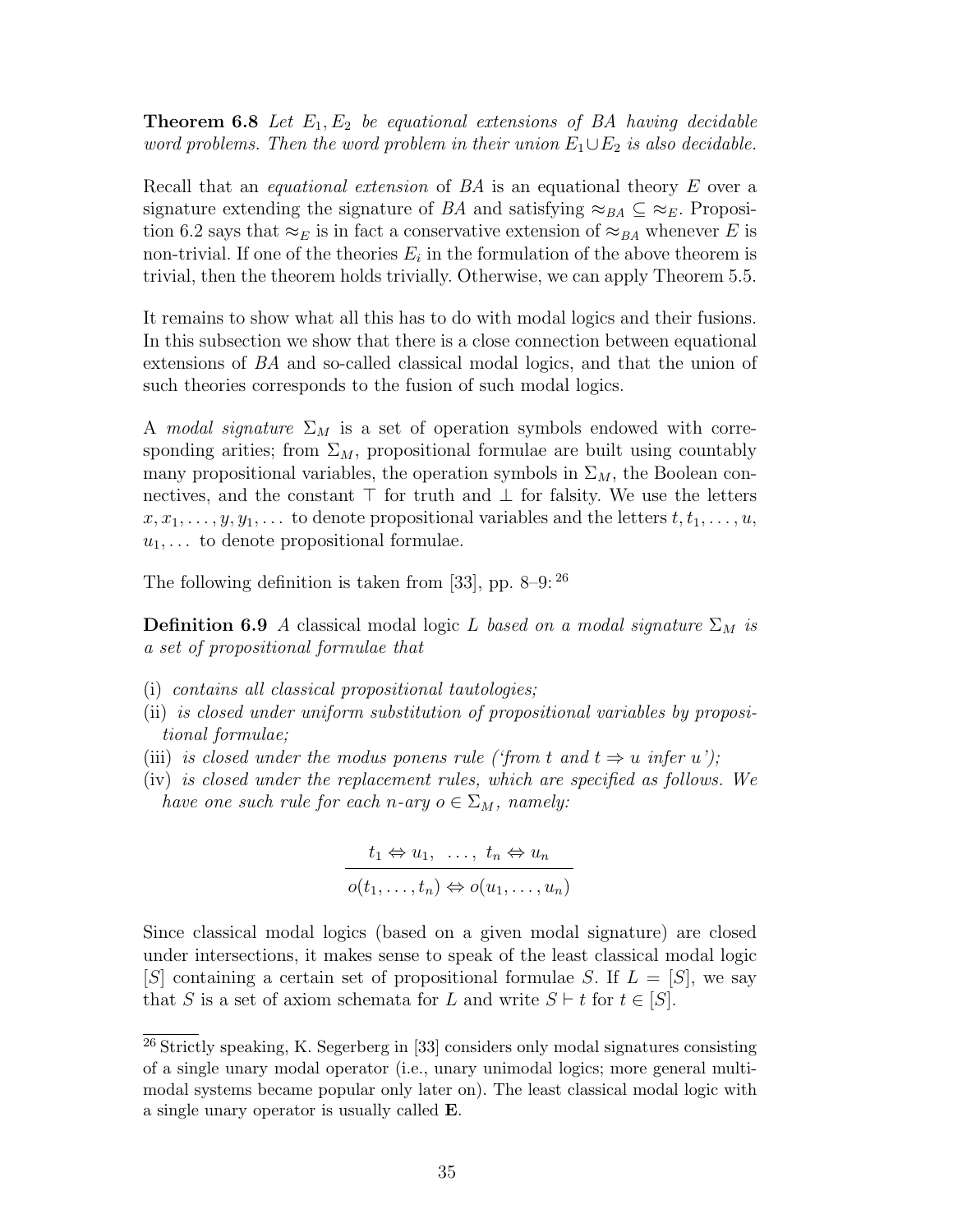Notice that giving a set of axiom schemata for  $L$  is not the only way to introduce a classical modal logic  $L$ : for instance, one can introduce  $L$  just by specifying a certain (e.g. Kripke, neighborhood, algebraic, etc.) semantics and saying that  $L$  is the set of formulae that are valid in that semantics.

We say that a classical modal logic  $L$  is *decidable* iff  $L$  is a recursive set of propositional formulae; the *decision problem* for  $L$  is just the membership problem for L.

A classical modal logic  $L$  is said to be *normal* iff for every *n*-ary modal operator o in the signature of L and every  $i = 1, \ldots, n, L$  contains the formula

$$
o(\bm{x},\top,\bm{x}')
$$

and also the formula

$$
o(\boldsymbol{x},(y\Rightarrow z),\boldsymbol{x}')\Rightarrow (o(\boldsymbol{x},y,\boldsymbol{x}')\Rightarrow o(\boldsymbol{x},z,\boldsymbol{x}')),
$$

where x abbreviates the tuple  $(x_1, \ldots, x_{i-1})$  and x' abbreviates the tuple  $(x_{i+1}, \ldots, x_n)$ . The latter schema is called the "Aristotle law". <sup>27</sup> The least normal (classical modal, unary, unimodal) logic is the modal logic usually called  $\mathbf{K}$  [34].

Most well-known modal logics considered in the literature (both normal and non-normal) fit Definition 6.9: these include standard unary unimodal systems like K, T, K4, S4, S5 and so on [34], tense systems like  $K_t$  and other temporal logics [35], the propositional dynamic logic PDL [36], common knowledge systems [37], and computational tree logic  $CTL$  [38]. <sup>28</sup> Modal logics with so-called graded modalities [40–42] (which correspond to qualified number restrictions in Description Logics [43]) are examples of classical modal logics that are not normal [17].

We want to show that any classical modal logic  $L$  gives rise to an equational extension  $E<sub>L</sub>$  of BA such that the decision problem for L corresponds to the word problem for  $E_L$ . For notational convenience, we will assume that  $\Sigma_{BA}$ also contains the binary symbol  $\supset$ , defined by the axiom  $x \supset y \approx \overline{x} \cup y$ .

Given a logic L with modal signature  $\Sigma_M$ , we define  $E_L$  as the theory having as signature  $\Sigma_M \cup \Sigma_{BA}$  and as set of axioms the set

$$
BA \cup \{t_{BA} \approx 1 \mid t \in L\},\
$$

<sup>&</sup>lt;sup>27</sup> The axiom schema  $o(x, \top, x')$  can be dropped by closing the logic under the necessitation rule: from t infer  $o(\mathbf{x}, t, \mathbf{x}')$ ; in that case, thanks to the Aristotle laws, the replacement rules become redundant.

<sup>&</sup>lt;sup>28</sup> On the other hand, the full computational tree logic  $CTL^*$  [39] is not a classical modal system in the sense of Definition 6.9, as it is not closed under uniform substitution.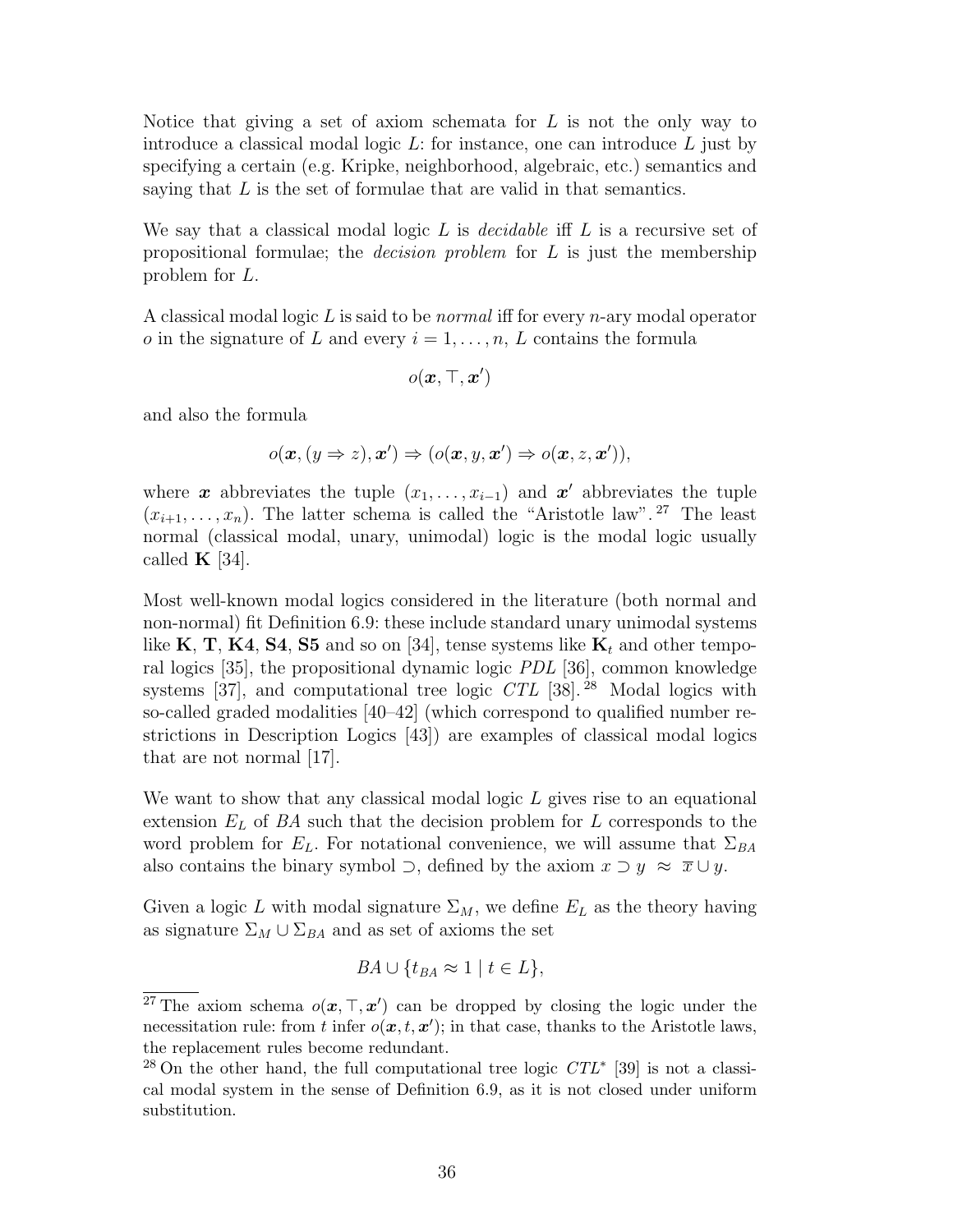where  $t_{BA}$  is obtained from t by replacing t's logical connectives  $(\neg, \wedge, \vee, \Rightarrow)$ by the corresponding Boolean algebra operators  $((\_), \cap, \cup, \supset)$ , and the logical constants  $\top$  and  $\bot$  by 1 and 0, respectively.

Vice versa, given an equational extension E of BA over the signature  $\Sigma$ , we define  $L_E$  as the classical modal logic over the modal signature  $\Sigma \setminus \Sigma_{BA}$  axiomatized by the formulae

$$
\{t_L \mid \bigmodels_E t \approx 1\},\
$$

where  $t<sub>L</sub>$  is obtained from t by the inverse of the replacement process above.

Classical modal logics (in our sense) and equational extensions of BA are equivalent formalisms, as is well-known from algebraic logic [44]. In particular, for our purposes, the following standard proposition is crucial, as it reduces the decision problem for a classical modal logic  $L$  to the word problem in  $E_L$ .

**Proposition 6.10** For every classical modal logic L and for every propositional formula t, we have that  $t \in L$  iff  $\models_{E_L} t_{BA} \approx 1$ .

Proof. The direction from left to right is immediate from the definition of  $E_L$ .

For the opposite direction, we can use the well-known Lindenbaum algebra construction (see e.g. [44]).<sup>29</sup> We define a model  $A_L$  of  $E_L$  as follows. Where  $\Sigma_L$  is the signature of L, the carrier of  $\mathcal{A}_L$  is defined as the set of all the equivalence classes of  $\Sigma_L$ -formulae with respect to the equivalence relation <sup>30</sup>

$$
\equiv \; := \; \{ (t, u) \mid t \Leftrightarrow u \in L \}.
$$

It is easy to see that, since L is closed under the replacement rules,  $\equiv$  is in fact a congruence relation with respect to the modal operators in  $\Sigma_L$ . We define these operators in  $\mathcal{A}_L$  as prescribed by  $L$ , that is, we interpret each *n*-ary modal operator *o* as the *n*-ary function  $o^{A_L}$  such that

$$
o^{\mathcal{A}_L}([t_1]_{\equiv},\ldots,[t_n]_{\equiv}) = [o(t_1,\ldots,t_n)]_{\equiv}.
$$

We then define the Boolean operators in the obvious way, that is, we interpret ∩, say, as the binary function  $\bigcap^{\mathcal{A}_L}$  such that  $\bigcap^{\mathcal{A}_L}([t_1]_\equiv,[t_2]_\equiv) = [t_1 \wedge t_2]_\equiv$ , and so on. It is a standard exercise to show that  $\mathcal{A}_L$  is well-defined. From the closure of  $L$  under uniform substitution, we obtain for arbitrary formulae  $t, u$ that  $\mathcal{A}_L \models t_{BA} \approx u_{BA}$  iff  $t \Leftrightarrow u \in L$ ; for  $u = 1$ , we also get (by modus ponens

<sup>29</sup> Readers familiar with this construction will notice that the closure conditions required by Definition 6.9 are precisely the closure conditions that make the construction work.

 $30$  That  $\equiv$  is in fact an equivalence relation follows from modus ponens and tautologies.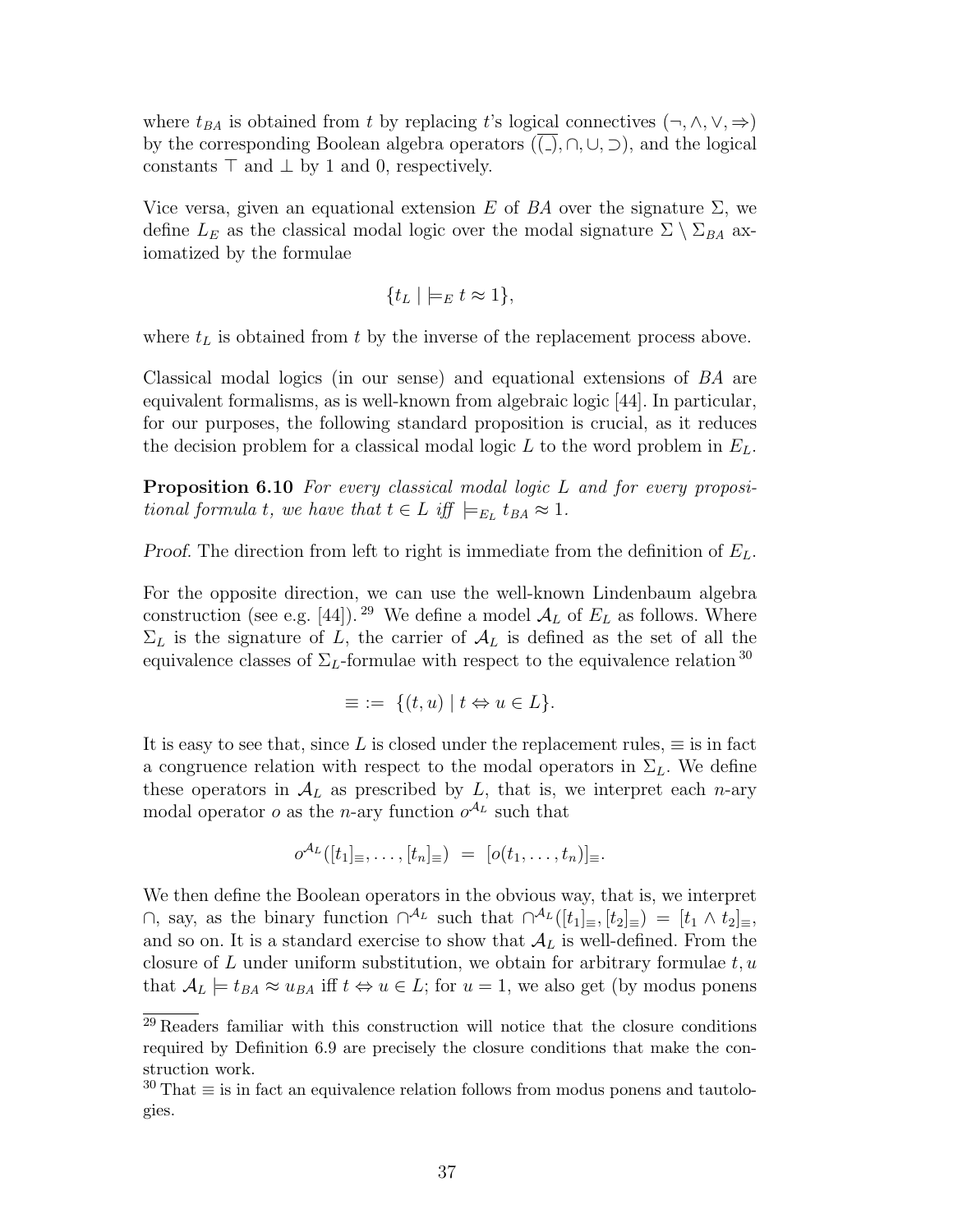and tautologies) that  $A_L \models t_{BA} \approx 1$  iff  $t \in L$ . This shows, in particular, that  $\mathcal{A}_L$  is a model of the equational theory  $E_L$ . Hence if  $\models_{E_L} t_{BA} \approx 1$ , we have in particular that  $A_L \models t_{BA} \approx 1$  and finally that  $t \in L$ , as claimed.  $\Box$ 

Given two classical modal logics  $L_1, L_2$  over two *disjoint* modal signatures  $\Sigma_M^1$ ,  $\Sigma_M^2$ , the *fusion* of  $L_1$  and  $L_2$  is the classical modal logic

$$
L_1\otimes L_2
$$

over the signature  $\Sigma_M^1 \cup \Sigma_M^2$  defined as  $[L_1 \cup L_2]$ , the least classical modal logic extending  $L_1 \cup L_2$ . Since  $E_{L_1 \otimes L_2}$  is easily seen to be deductively equivalent to the theory  $E_{L_1} \cup E_{L_2}$  (i.e.,  $\approx_{E_{L_1} \otimes L_2} = \approx_{E_{L_1} \cup E_{L_2}}$ ), it is clear that the decision problem  $L_1 \cup L_2 \vdash t$  reduces to the word problem  $E_{L_1} \cup E_{L_2} \models t_{BA} \approx 1$ . Theorem 6.8 thus yields the following transfer theorem for classical modal logics.

**Theorem 6.11** If  $L_1, L_2$  are decidable classical modal logics, then their fusion  $L_1 \otimes L_2$  is also decidable.

# 6.4 Complexity issues

The complexity of our combination procedure applied to fusion decidability in modal logic is the same as the complexity of the combination procedures proposed for the classical normal modal logics case in [15] and for the classical modal logics with *covering normal terms* treated in [17]. In fact, the same remarks as in [17] apply, as we will see below.

To begin with, let us recall that

- $\bullet$  the preprocessing abstraction procedure  $31$  takes only linear time;
- the computation of a local solver takes also linear time—although it might be applied to an exponentially long formula, as we will see;
- only linearly many iterations of our procedure's loop (see Fig. 1) need to be executed on any input.

Consequently, the only sources of real complexity in the whole procedure are the tests of Step 3 of the loop (the final test, after the loop, is of the same nature). Hence we have to analyze:

- how many such tests are performed;
- how expensive each of them is.

 $\overline{31}$  The one that converts a formula in the signature of the fusion logic into an initial ARS and two Boolean terms  $u$  and  $v$ .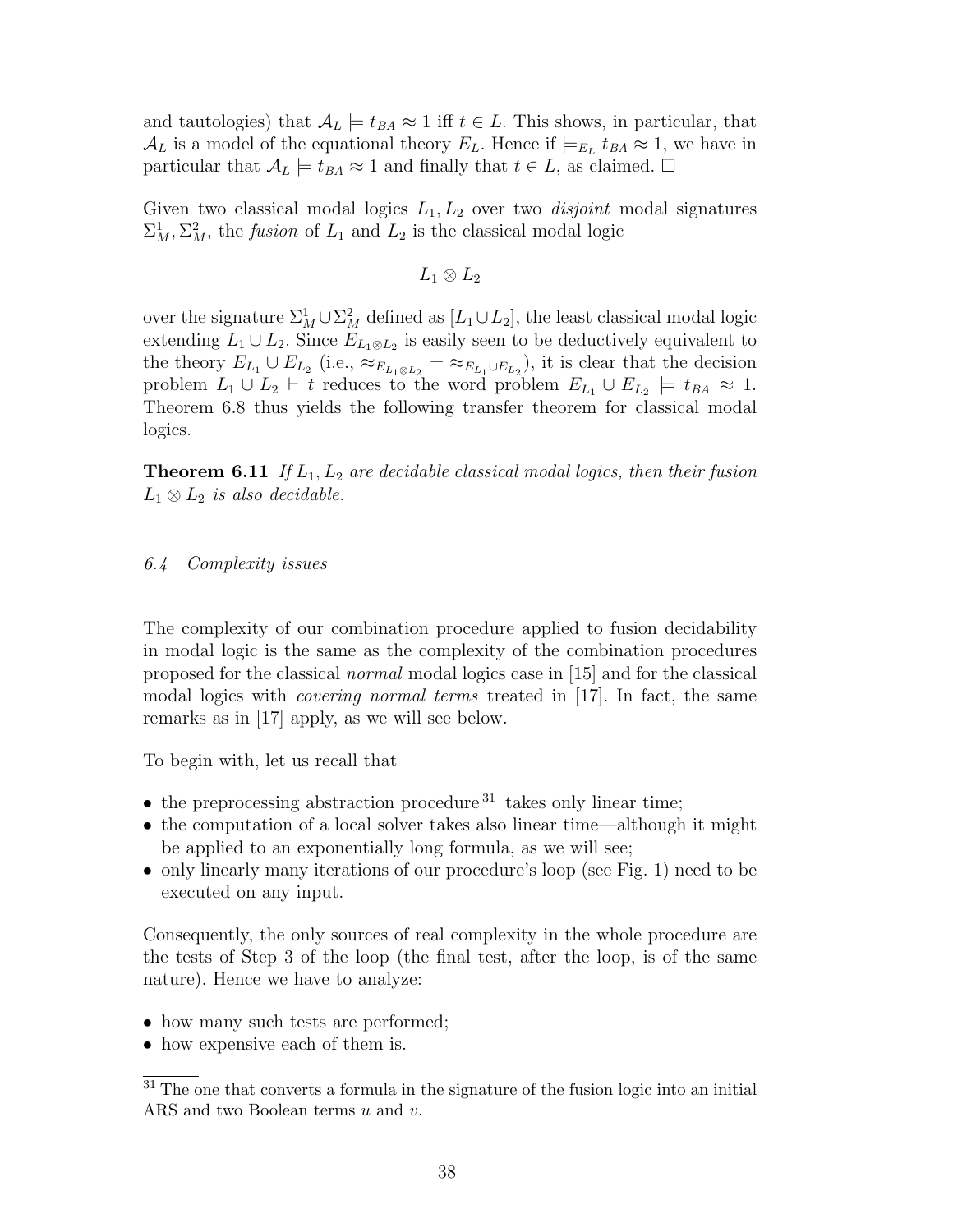Suppose that n is the number of the free constants in the procedure's input the initial ARS  $R$  and the shared terms  $u$  and  $v$ . This number is obviously linear in the size of the input. Let us assume for simplicity that the only free constants in the input are the lhs constants in R:  $a_1, \ldots, a_n$ .<sup>32</sup> Now, as we discussed before stating Proposition 6.1, the number of non-equivalent Boolean terms over *n* constants is  $2^{2^n}$ , hence one might conclude that during the *i*<sup>th</sup> iteration of the procedure's loop we will need to execute  $O(2^{2^i} \cdot 2^{2^i})$ equivalence tests in Step 3 of the loop. Instead, we can limit ourselves to  $2^i$ tests for the following reason.

Recall that the e-formula  $\varphi$  built at Step 4 of the loop is equivalent in the shared theory BA to an identity of the form  $t \approx 1$ , where t is a Boolean term. This term is in turn equivalent in BA to a term of the form  $t_1 \cap \cdots \cap t_m$ , where each  $t_k$  is a term-clause, i.e., a term of the form  $b_1 \cup \cdots \cup b_i$  where each  $b_j$  is either  $a_j$  or  $\overline{a}_j$ . It is an immediate consequence of BA that

$$
\models_{BA} (t_1 \cap \cdots \cap t_m) \approx 1
$$
 iff  $\models_{BA} t_k \approx 1$  for all  $k = 1, ..., m$ .

It follows that to generate  $\varphi$  it is enough to consider in the test of Step 3 only identities of the form  $t \approx 1$  where t is a term-clause over  $a_1, \ldots, a_i$ . And we already know that, modulo  $BA$ , there are only  $2<sup>i</sup>$  such identities. As an additional consequence of the above we have that the size of the e-formula  $\varphi$ is linear in  $2^i$ , which in turn means that the local solver computed in Step 6 of the loop is also linear in  $2^i$ , and so exponential in the size of the input.

Let us now consider the cost of the test

$$
R_j^{(i)} \models_{E_{L_j}} t \approx 1,
$$

where t is any term-clause. This test requires  $R_i^{(i)}$  $j^{(i)}_j$ -normalization first and then a call to the decision procedure for the input logic  $L_j$ . In the worst case,  $R_j^{(i)}$ j is of the form  $\{a_1 \rightarrow t_1, \ldots, a_i \rightarrow t_i\}$  with each right-hand side term being a recursively computed, exponentially long solver.

Normalizing the term t with respect to  $R_i^{(i)}$  $j^{(i)}$  can then raise the length of t from linear to  $2^{q(n)}$ , where  $q(n)$  is a quadratic polynomial. To see this it is helpful to observe that, because of the way  $R_i^{(i)}$  $j^{(i)}_j$  is defined, normalizing t amounts to first replacing every occurrence of  $a_1$  in t by  $t_1$ , then replacing every occurrence of  $a_2$  in the resulting term by  $t_2$  and so on. Now let us first consider how the size of the terms  $t_1, \ldots, t_i$  grows when we apply the rewrite system to them. First of all,  $t_1$  is irreducible, and so it does not change in size, i.e., its size after rewriting is still  $O(2^n)$ . The term  $t_2$  is of size  $O(2^n)$  and thus may contain at most  $O(2^n)$  occurrences of  $a_1$ . Thus, by rewriting, its size may grow to  $O(2^{n} + 2^{n} \cdot 2^{n}) = O(2^{2n})$ . The term  $t_3$  is of size  $O(2^{n})$  and thus may contain at

 $32$  The complexity analysis does not change if we ignore other possible free constants.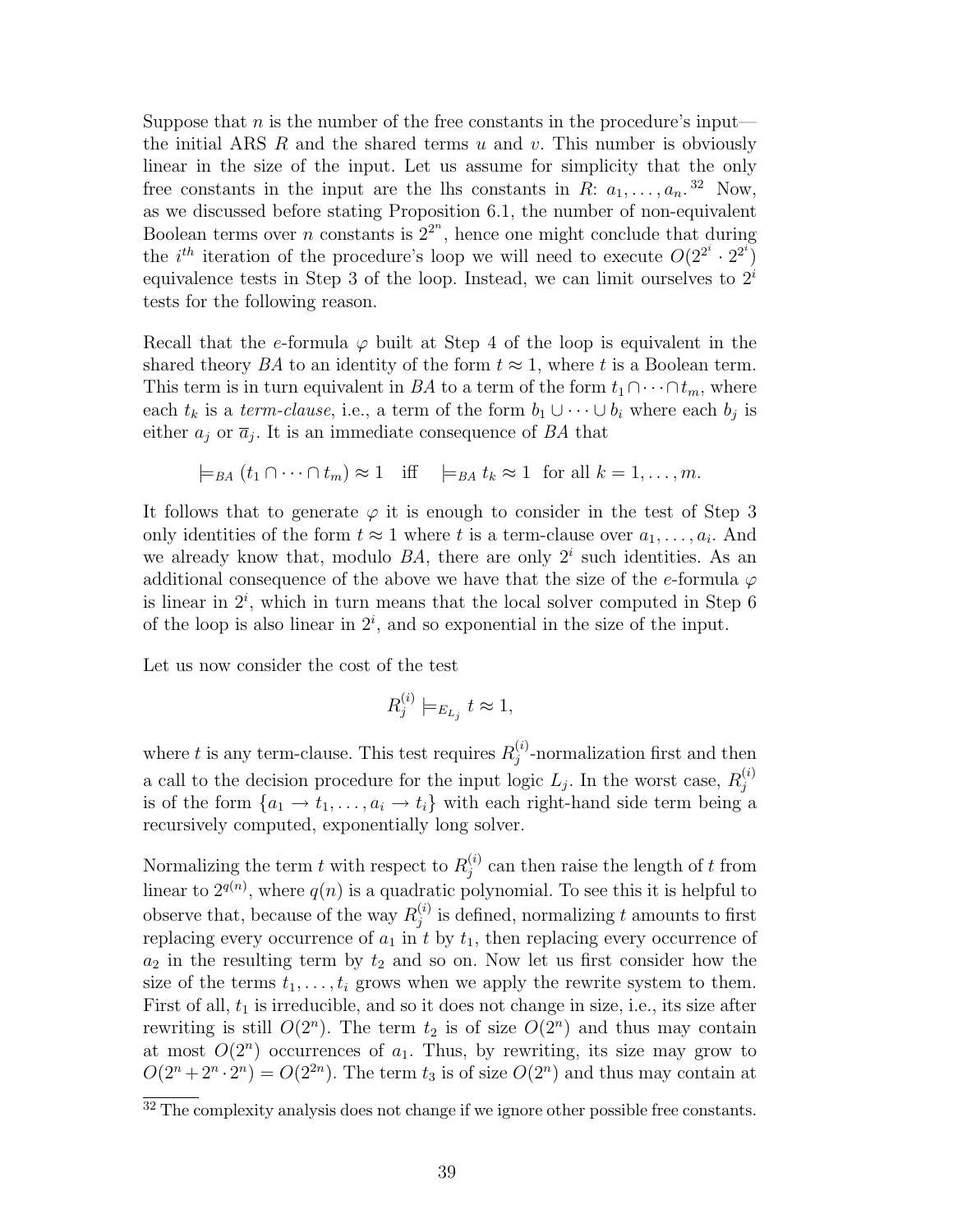most  $O(2^n)$  occurrences of  $a_1, a_2$ . Considering the worst-case that all of them are occurrences of  $a_2$ , the size of  $t_3$  may grow to  $O(2^n + 2^n \cdot 2^{2n}) = O(2^{3n})$ . If we continue this argument until we reach  $t_n$ , we see that indeed  $t_n$  may grow by rewriting to size  $O(2^{(n^2)})$ . Since the size of the term t is linear in n, <sup>33</sup> its size may grow by rewriting (where in the worst case we replace  $O(n)$  constants by terms of size  $O(2^{(n^2)}))$  to size  $O(2^{(n^2+1)})$ .

In conclusion, the decision procedures for  $L_1$  and for  $L_2$  may have to deal with exponentially many, exponentially long instances of the decision problem in each of the linearly many iterations of the loop. If these procedures are in PSPACE, we get an EXPSPACE combined decision procedure. If instead the procedures are in EXPTIME, we get a 2EXPTIME combined decision procedure. These are the same as the complexity bounds given in [17] for their combination procedure.

# 6.5 Examples

Here we give two examples of our combination procedure at work in the case of classical modal logics.

Example 6.12 Consider the classical modal logic KT with modal signature  $\{\Box\}$  and obtained by adding to **K** the axiom schema

$$
\Box\ x \Rightarrow x.
$$

Now let  $KT_1$  and  $KT_2$  be two signature disjoint renamings of  $KT$  in which  $\Box_1$  and  $\Box_2$ , respectively, replace  $\Box$ , and consider the fusion logic  $KT_1 \otimes KT_2$ . We can use our combination procedure to show that

$$
KT_1\otimes KT_2 \ \vdash \ \Box_2 x \Rightarrow \Diamond_1 x
$$

(where as usual  $\Diamond_1 x$  abbreviates  $\neg \Box_1 \neg x$ ).

For  $i = 1, 2$ , let  $E_i$  be the equational theory corresponding to  $KT_i$ . It is enough to show that

$$
\models_{E_1 \cup E_2} (\Box_2(x) \supset \Diamond_1(x)) \approx 1,
$$
\n(13)

where now  $\Diamond_1 x$  abbreviates  $\Box_1(\overline{x})$ .

After the abstraction process, we get the two rewrite systems:

$$
R_1 = \{a_1 \to \Diamond_1(c)\}\
$$
 and  $R_2 = \{a_2 \to \Box_2(c)\}\$ ,

and the goal equation

 $(a_2 \supset a_1) \approx 1$ ,

<sup>&</sup>lt;sup>33</sup> Recall that t is a term clause over  $\{a_1, \ldots, a_i\}$ .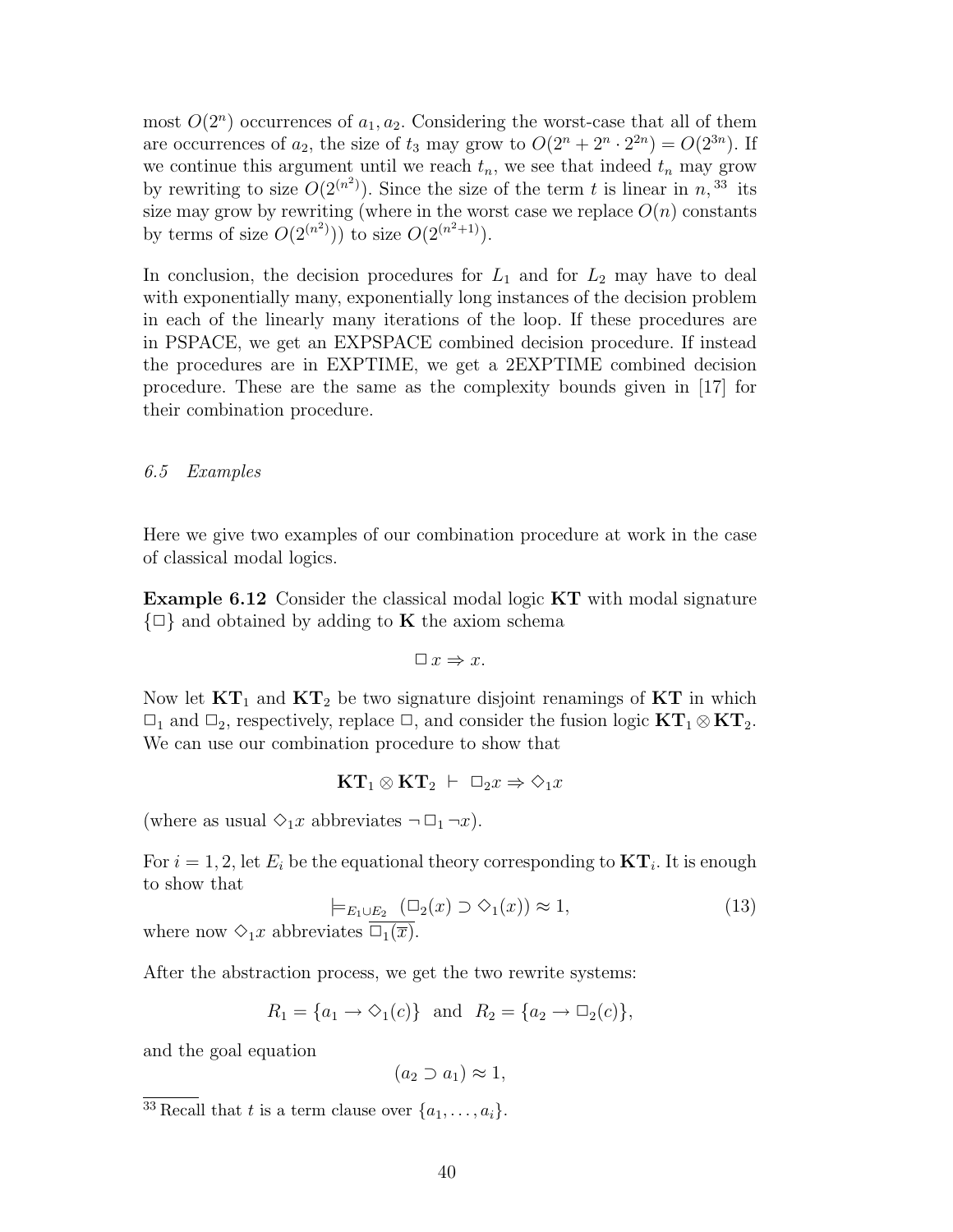where  $a_1, a_2$  and c are fresh constants.

Recall from our discussion in Section 6.4 that for the test in Step 3 of the procedure's loop we need to consider only identities of the form  $t \approx 1$  where t is a term-clause over the set of constants under consideration. During the first execution of the procedure's loop the constants in question are  $a_1$  and c; therefore there are only four identities to consider:

$$
\overline{a}_1 \cup \overline{c} \approx 1
$$
,  $\overline{a}_1 \cup c \approx 1$ ,  $a_1 \cup \overline{c} \approx 1$ ,  $a_1 \cup c \approx 1$ .

The only identity for which the test in Step 3 is positive is  $a_1 \cup \overline{c}$ . In fact,  $a_1 \cup \overline{c}$  rewrites to  $\diamondsuit_1(c) \cup \overline{c}$ , which is equivalent to  $c \supset \diamondsuit_1(c)$ . This is basically the contrapositive of (the translation of) the axiom schema  $\Box_1(c) \supset c$ .<sup>34</sup>

Using the formula

$$
s(\boldsymbol{x}, z) = (u(\boldsymbol{x}, 1) \supset u(\boldsymbol{x}, z)) \supset (z \cap (u(\boldsymbol{x}, 0) \supset u(\boldsymbol{x}, z))) \tag{14}
$$

from Subsection 6.2, we can produce a solver for that identity, which reduces to  $c \cup d_1$  after some simplifications, where  $d_1$  is a fresh free constant. Hence, the following rewrite rule is added to  $R_2$  in Step 6 of the loop:

$$
a_1 \to c \cup d_1.
$$

Note that at this time we could already quit the loop and provide an output using  $R_2$  and  $E_2$  in the final test instead of  $R_1$  and  $E_1$ .<sup>35</sup> If we did that, the final test  $R_2 \models_{E_2} (a_2 \supset a_1) \approx 1$  (that is,  $\models_{E_2} \Box_2(c) \supset (c \cup d_1) \approx 1$ ) would succeed because the corresponding modal formula

$$
\Box_2 c \Rightarrow (c \lor d_1)
$$

is in fact a theorem of  $KT_2$ .

Continuing the execution of the loop with the second—and final—iteration, we get instead the following. Among the eight term-clauses involving  $a_1, a_2, c$ , the test in Step 3 is positive for four of them. The conjunction of such termclauses gives a Boolean e-formula that is equivalent to  $(a_2 \supset c) \cap (c \supset a_1) \approx 1$ . This e-formula, once solved with respect to  $a_2$ , gives (after simplifications) the rewrite rule

$$
a_2 \to d_2 \cap ((c \supset a_1) \supset (d_2 \supset c)),
$$

<sup>&</sup>lt;sup>34</sup> Another approach for checking this, and also that the tests for the other termclauses are negative, is to translate the rewritten term-clauses into the corresponding modal formulae, and then check whether their complement is unsatisfiable in all Kripke structures with a reflexive accessibility relation (see [45], Fig. 5.1).

<sup>&</sup>lt;sup>35</sup> Recall that it is immaterial whether  $R_1$  and  $E_1$  or  $R_2$  and  $E_2$  are used for the final test.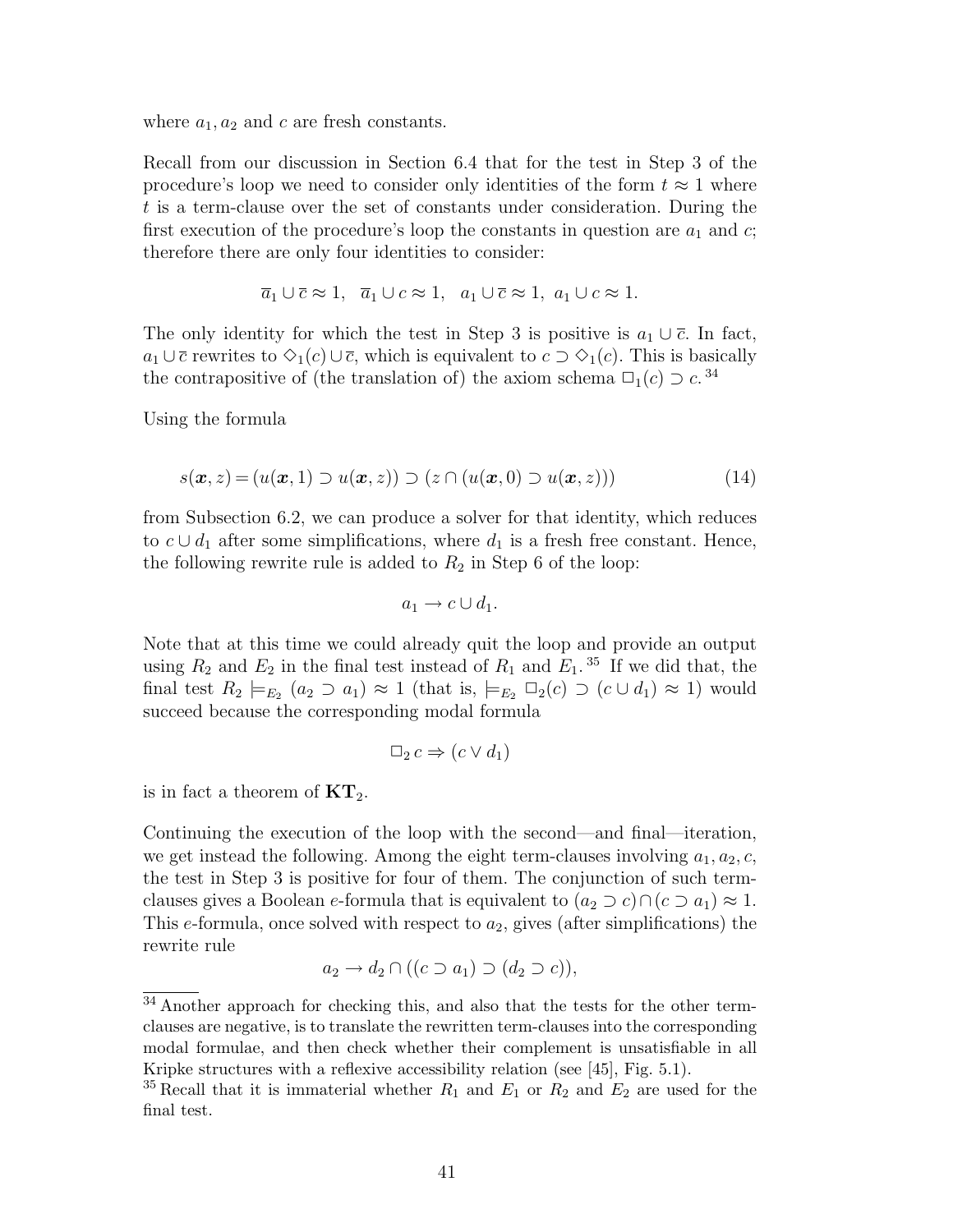which is added to  $R_1$  before quitting the loop. Using this  $R_1$ , the final test of the procedure  $(R_1 \models_{E_1} a_2 \supset a_1 \approx 1)$  succeeds because the modal formula

$$
d_2 \wedge ((c \Rightarrow \Diamond_1 c) \Rightarrow (d_2 \Rightarrow c)) \Rightarrow \Diamond_1 c
$$

is a theorem of  $KT_1$ .

**Example 6.13** Here we consider the fusion  $R \otimes KTB$ , where KTB is the classical modal logic obtained by adding to KT the axiom schema

$$
\diamondsuit \mathbin{\square} x \Rightarrow x
$$

and  $\bf{R}$  is obtained from the minimum classical unimodal system  $\bf{E}$ , with modal operator  $\circ$ , by adding to it the regularity rule:  $36$ 

$$
t \Rightarrow u
$$

$$
\text{or } \Rightarrow \text{ou.}
$$

Note that **R** is classical, but not normal. We consider the fusion  $\mathbf{R} \otimes \mathbf{K} \mathbf{T} \mathbf{B}$ . In the combination procedure, we must test term clauses for validity in  **and** in KTB. For KTB, this can be achieved, for instance, by checking the complement of the modal formulae obtained after rewriting for unsatisfiability in all Kripke structures with a reflexive and symmetric accessibility relation (see again  $[45]$ , Figure 5.1). For **R**, one can check, for instance, the complement of the modal formulae obtained after rewriting for unsatisfiability in all neighborhood frames where the set of sets of worlds associated with each world is closed under supersets (see, e.g., [33], page 43).

We apply our combined procedure to show that

$$
\mathbf{R} \otimes \mathbf{K} \mathbf{T} \mathbf{B} \ \vdash \ \Diamond \Box \odot x \Rightarrow \Diamond \Diamond x.
$$

After purification, we obtain the ARS consisting of

 $R_1 = \{a_4 \rightarrow \infty a_1, a_2 \rightarrow \infty c\}$  and  $R_2 = \{a_1 \rightarrow \infty c, a_3 \rightarrow \infty \square a_2\},\$ 

and the goal identity

$$
(a_3 \supset a_4) \approx 1.
$$

In the first iteration of the loop, we test the term-clauses over  $a_1, c$ , and get  $(a_1 \cup \overline{c}) \approx 1$  as the e-formula to be solved with respect to  $a_1$ . As in the first step of the previous example, the solver (after simplifications) gives the rewrite rule  $a_1 \rightarrow (c \cup d_1).$ 

<sup>&</sup>lt;sup>36</sup> Instead of the regularity rule, one may equivalently use the axiom schema  $\mathcal{O}(t \wedge$  $u) \Rightarrow$   $\Diamond u$  to get the logic **R** (see [33], page 45).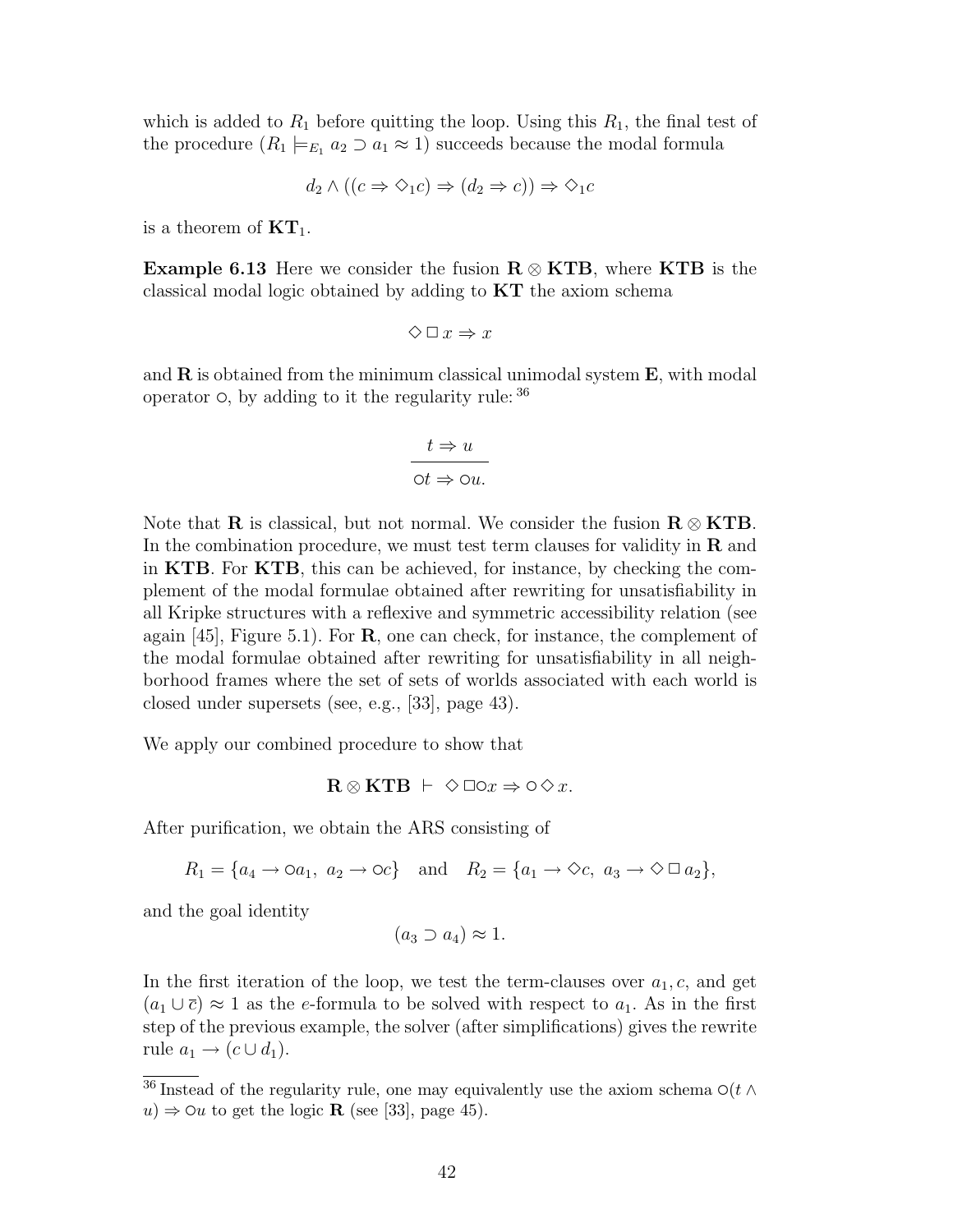In the second iteration, nothing relevant happens because the e-formula to be solved with respect to  $a_2$  is equivalent to an e-formula (namely  $(a_1 \cup \overline{c}) \approx 1$ again) in which  $a_2$  does not occur. This entails that using  $(14)$  to compute the local solver yields the trivial rewrite rule  $a_2 \rightarrow d_2$  for some fresh constant  $d_2$ . In the third iteration, term-clauses involving  $a_1, a_2, a_3, c$  are tested; this results in an e-formula equivalent to  $(a_3 \supset a_2) \cap (c \supset a_1) \approx 1$ . Solving it with respect to  $a_3$  gives (after simplifications) the rule  $a_3 \to d_3 \cap ((c \supset a_1) \supset (d_3 \supset a_2)).$ 

We can ignore the last iteration of the loop because it modifies  $R_2$ , which is not used afterwards. Performing the final test using  $R_1$ , the modal formula to be tested for validity in  $\bf{R}$  is then

$$
(d_3 \wedge ((c \Rightarrow (c \vee d_1)) \Rightarrow (d_3 \Rightarrow \bigcirc c))) \Rightarrow \bigcirc (c \vee d_1).
$$

This formula is indeed valid in R. To see that, first notice that the subformula  $c \Rightarrow (c \vee d_1)$  is a tautology. Therefore it is enough to show the validity of

$$
(d_3 \wedge (d_3 \Rightarrow \circ c)) \Rightarrow \circ (c \vee d_1).
$$

This follows from the transitivity of implication, because  $(d_3 \wedge (d_3 \Rightarrow \circ c)) \Rightarrow \circ c$ and  $\varphi c \Rightarrow \varphi(c \vee d_1)$  are both valid in **R** (for the latter, apply the regularity rule to the tautology  $c \Rightarrow (c \vee d_1)$ .

As a final remark observe that if we replace in the example the logic  $\bf{R}$  by the logic E, the execution of the procedure is the same but the final test is negative. To get a falsifying model for the modal propositional formula in the final test, it is sufficient to observe that any Boolean algebra in which the operator  $\circ$  is interpreted as the Boolean complement is a model of **E**.<sup>37</sup>

# 7 Conclusion

In this paper, we have described a new approach for combining decision procedures for the word problem in equational theories over *non-disjoint* signatures. Unlike the previous combination methods for the word problem in the nondisjoint case [10,11], this approach has the known decidability transfer results for validity in the fusion of modal logics [12,15] as consequences. Our combination result is, however, more general than these transfer results since it applies also to non-normal modal logics—thus answering in the affirmative a long-standing open question in modal logics—and to equational theories not induced by modal logics (see, e.g., Example 3.6). Despite the generality of our

 $37$  It goes without saying that these are not models for **R**, as they violate the regularity rule.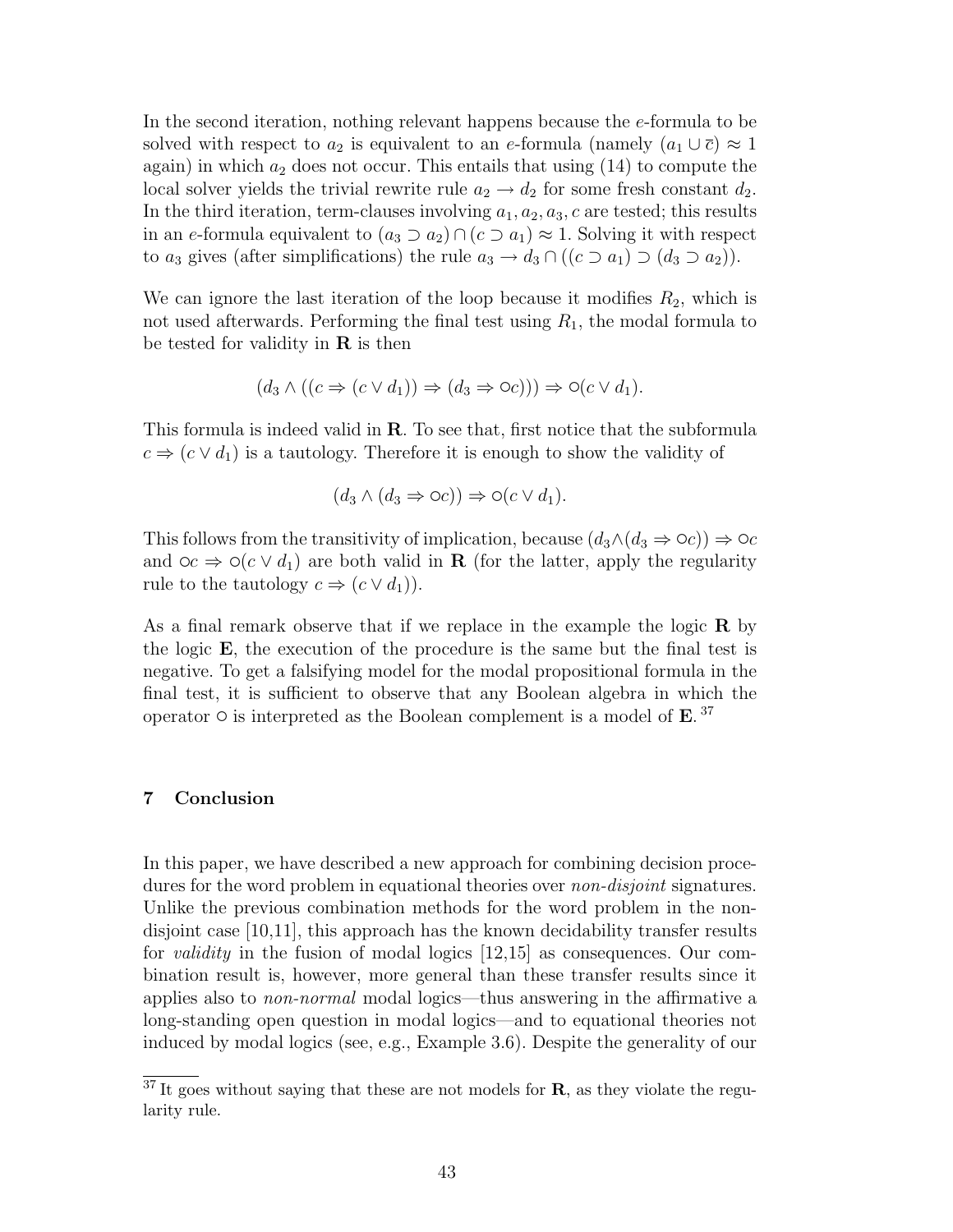approach, for the modal logic application the complexity upper-bounds we obtain are the same as for the existing, more restricted approaches [15,17].

Our results are not consequences of combination results for the conditional word problem (the relativized validity problem) recently obtained by generalizing the Nelson-Oppen combination method [19,20]. In fact, there are modal logics for which the validity problem is decidable, but the relativized validity problem is not. This is, e.g, the case for the modal logic obtained from the product of the modal logic  $\bf{K}$  with itself [18], and for modal logics obtained by translating certain description logics into modal logic notation, such as description logics with feature agreements [46] or with concrete domains [47].

Our new combination approach is orthogonal to the previous combination approaches for the word problem in equational theories over non-disjoint signature [10,11]. On the one hand, the previous results do not apply to theories induced by modal logics [11]. On the other hand, there are equational theories that satisfy the restrictions imposed by the previous approaches, but are not locally finite [10], and thus do not satisfy our restrictions. Both the approach described in this paper and those in [10,11] have the known combination results for the case of disjoint signatures as a consequence. For the previous approaches, this was already pointed out in [10,11]. For our approach, this is an immediate consequence of the fact that the pure equality theory  $E=$  (see Example 3.7) is absolutely combinable.

Compared to the compatibility condition introduced in a preliminary version of this work [48], the one defined here is less restrictive (i.e., it applies to more theories). Whereas in  $|48|$  we required that every model of E embeds into a model of  $E \cup E_0^*$ , Definition 3.1 only requires this for every finitely generated free model of E. In our examples, this greatly simplifies proving that the compatibility condition is satisfied.

One direction for future research could be to check whether the algebraic approach employed in this paper can also be used to obtain transfer results for other interesting properties of modal logics, such as interpolation. Another direction could be to find absolutely combinable theories other than the ones considered here. In the context of modal logics, it would be interesting to find cases in which decidability transfers even if the component theories share a theory strictly extending the theory of Boolean algebras. A good candidate for such a shared theory might be the equational theory  $E_{\mathbf{S5}}$  induced by the modal logic S5 since it is locally finite. Working with S5, however, would require substantial modifications to our combination procedure because  $E_{\text{S5}}$ is not Gaussian.

Further research could also go in the direction of enhancing our procedure to improve its performance in practice. The current formulation of the procedure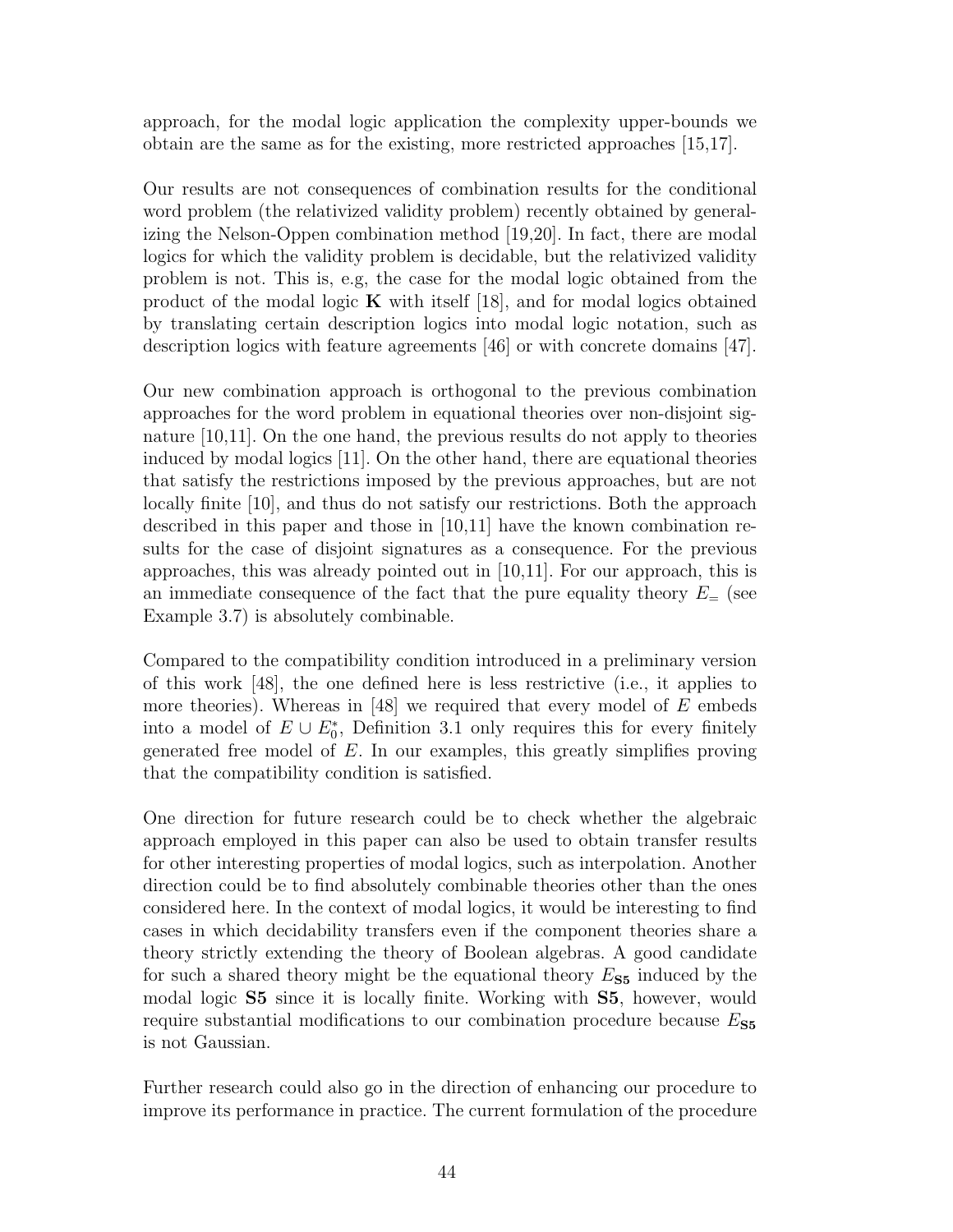privileges simplicity of exposition over efficiency. Several efficiency improvements are however conceivable. For instance, it is clear from the definition of local solver that when computing the formula  $\varphi(\boldsymbol{a}_i,\boldsymbol{c})$  in Steps 3 and 4 of the main loop it is enough to consider only those identities that contain the constant  $a_i$ —and so ignore, in particular, the identities already considered in previous steps. Also, it should be possible to remove the totality requirement on the ordering  $>$  of the left-hand side constants in the input ARS R without affecting the correctness of the procedure. It should be enough to consider the smallest partial ordering > such that for all  $a \to t \in R$ , the constant a is greater than all left-hand side constants in  $t$ . The net effect of this relaxation is that the rewrite system and the tuple of constants considered in each iteration of the loop would often be smaller, reducing again the number of identities to consider in Step 3. Additional efficiency in computing  $\varphi(\boldsymbol{a}_i, \boldsymbol{c})$ can come from using theory specific information as well. We have already seen an example of this in Subsection 6.4, where we argue that for the theory of Boolean algebras it is enough to consider only identities of the form  $t \approx 1$ with t a term-clause over the relevant constants. This reduces the number of identities to be considered from double-exponential to single-exponential.

# Acknowledgments

We thank the anonymous reviewers for their helpful comments on how to further improve the presentation of this paper.

#### References

- [1] G. Nelson, D. C. Oppen, Simplification by cooperating decision procedures, ACM Trans. on Programming Languages and Systems 1 (2) (1979) 245–257.
- [2] G. Nelson, Combining satisfiability procedures by equality-sharing, in: W. W. Bledsoe, D. W. Loveland (Eds.), Automated Theorem Proving: After 25 Years, Vol. 29 of Contemporary Mathematics, American Mathematical Society, Providence, RI, 1984, pp. 201–211.
- [3] D. Pigozzi, The join of equational theories, Colloquium Mathematicum 30 (1) (1974) 15–25.
- [4] E. Tidén, First-Order Unification in Combinations of Equational Theories, PhD dissertation, The Royal Institute of Technology, Stockholm (1986).
- [5] M. Schmidt-Schauß, Unification in a combination of arbitrary disjoint equational theories, Journal of Symbolic Computation 8 (1–2) (1989) 51–100, special issue on unification. Part II.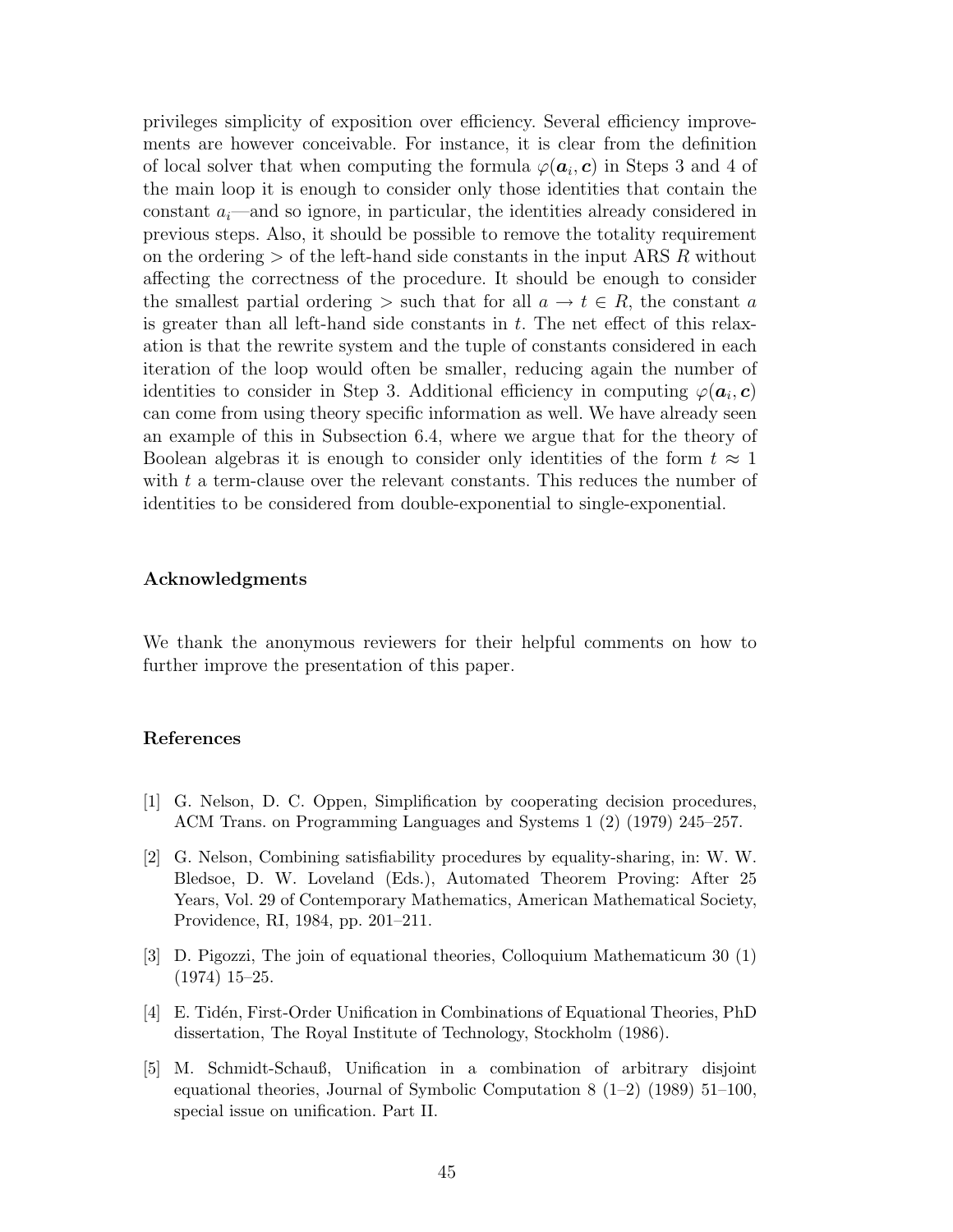- [6] T. Nipkow, Combining matching algorithms: The regular case, Journal of Symbolic Computation 12 (1991) 633–653.
- [7] F. Baader, C. Tinelli, A new approach for combining decision procedures for the word problem, and its connection to the Nelson-Oppen combination method, in: W. McCune (Ed.), Proceedings of the 14th International Conference on Automated Deduction (Townsville, Australia), Vol. 1249 of Lecture Notes in Artificial Intelligence, Springer-Verlag, 1997, pp. 19–33.
- [8] E. Domenjoud, F. Klay, C. Ringeissen, Combination techniques for non-disjoint equational theories, in: A. Bundy (Ed.), Proceedings of the 12th International Conference on Automated Deduction, Nancy (France), Vol. 814 of Lecture Notes in Artificial Intelligence, Springer-Verlag, 1994, pp. 267–281.
- [9] C. Tinelli, C. Ringeissen, Unions of non-disjoint theories and combinations of satisfiability procedures, Theoretical Computer Science 290 (1) (2003) 291–353.
- [10] F. Baader, C. Tinelli, Deciding the word problem in the union of equational theories, Information and Computation 178 (2) (2002) 346–390.
- [11] C. Fiorentini, S. Ghilardi, Combining word problems through rewriting in categories with products, Theoretical Computer Science 294 (2003) 103–149.
- [12] M. Kracht, F. Wolter, Properties of independently axiomatizable bimodal logics, The Journal of Symbolic Logic 56 (4) (1991) 1469–1485.
- [13] E. Spaan, Complexity of modal logics, Ph.D. thesis, Department of Mathematics and Computer Science, University of Amsterdam, The Netherlands (1993).
- [14] K. Fine, G. Schurz, Transfer theorems for stratified modal logics, in: J. Copeland (Ed.), Logic and Reality: Essays in Pure and Applied Logic. In Memory of Arthur Prior, Oxford University Press, 1996, pp. 169–213.
- [15] F. Wolter, Fusions of modal logics revisited, in: M. Kracht, M. de Rijke, H. Wansing, M. Zakharyaschev (Eds.), Advances in Modal Logic, CSLI, Stanford, CA, 1998.
- [16] D. M. Gabbay, Fibring Logics, Vol. 38 of Oxford Logic Guides, Clarendon Press, Oxford, 1999.
- [17] F. Baader, C. Lutz, H. Sturm, F. Wolter, Fusions of description logics and abstract description systems, Journal of Artificial Intelligence Research 16 (2002) 1–58.
- [18] D. M. Gabbay, A. Kurucz, F. Wolter, M. Zakharyaschev, Many-Dimensional Modal Logics: Theory and Applications, Elsevier, 2003.
- [19] S. Ghilardi, L. Santocanale, Algebraic and model theoretic techniques for fusion decidability in modal logics, in: M. Vardi, A. Voronkov (Eds.), Proceedings of the 10th International Conference on Logic for Programming, Artificial Intelligence, and Reasoning (LPAR 2003), Vol. 2850 of Lecture Notes in Computer Science, Springer-Verlag, 2003, pp. 152–166.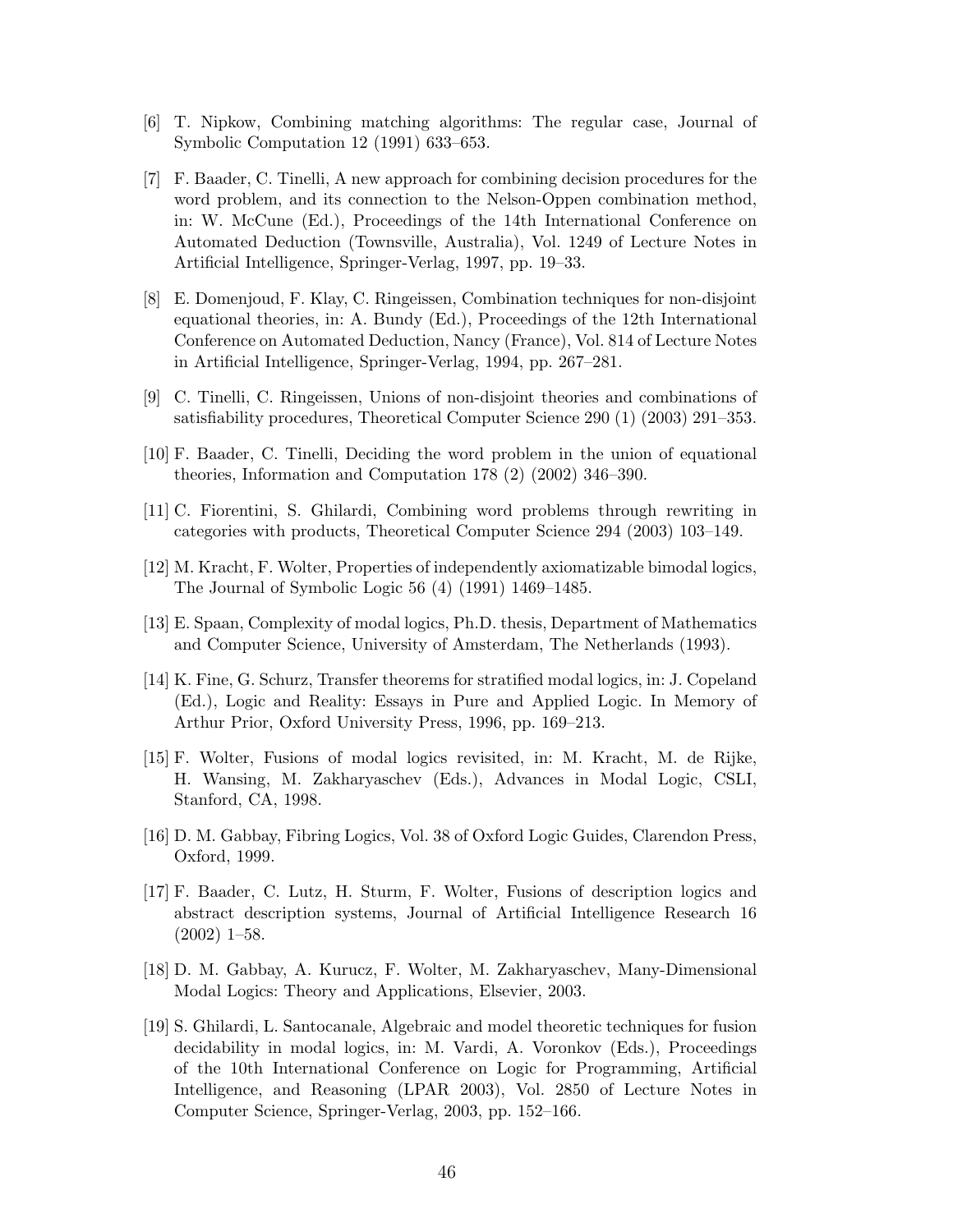- [20] S. Ghilardi, Model-theoretic methods in combined constraint satisfiability, Journal of Automated Reasoning 33 (3–4) (2004) 221–249.
- [21] U. Martin, T. Nipkow, Boolean unification—The story so far, J. Symbolic Computation 7 (3,4) (1989) 275–293.
- [22] F. Baader, T. Nipkow, Term Rewriting and All That, Cambridge University Press, United Kingdom, 1998.
- [23] M. A. Arbib, E. G. Manes, Arrows, Structures and Functors, Academic Press, 1975.
- [24] S. McLane, Categories for the working mathematician, Springer-Verlag, 1971.
- [25] G. Grätzer, Universal Algebra, 2nd Edition, Springer-Verlag, 1979.
- [26] W. Hodges, Model Theory, Vol. 42 of Enclyclopedia of mathematics and its applications, Cambridge University Press, 1993.
- [27] C.-C. Chang, H. J. Keisler, Model Theory, IIIrd Edition, North-Holland, Amsterdam-London, 1990.
- [28] F. Baader, W. Snyder, Unification theory, in: J. Robinson, A. Voronkov (Eds.), Handbook of Automated Reasoning, Vol. I, Elsevier Science Publishers, 2001, pp. 447–533.
- [29] S. MacLane, G. Birckhoff, Algebra, MacMillan, New York, 1965.
- [30] S. Ghilardi, M. Zawadowski, Sheaves, Games and Model Completions, Vol. 14 of Trends in Logic, Kluwer Academic Publishers, 2002.
- [31] S. K. Thomason, Independent propositional modal logics, Studia Logica 39 (1980) 143–144.
- [32] R. Balbes, P. Dwinger, Distributive Lattices, University of Missouri Press, 1974.
- [33] K. Segerberg, An Essay in Classical Modal Logic, Vol. 13 of Filosofiska Studier, Uppsala Universitet, 1971.
- [34] A. Chagrov, M. Zakharyaschev, Modal Logic, Vol. 35 of Oxford Logic Guides, Clarendon Press, Oxford, 1997.
- [35] D. M. Gabbay, I. Hodkinson, M. Reynolds, Temporal Logic, Vol.I, Vol. 28 of Oxford Logic Guides, Clarendon Press, Oxford, 1994.
- [36] V. Pratt, Semantical considerations on Floyd-Hoare logic, in: Proceedings of the 17th Annual Symposium on Foundations of Computer Science,, IEEE Comp. Soc., 1976, pp. 109–121.
- [37] J. Y. Halpern, Y. Moses, A guide to completeness and complexity for modal logics of knowledge and belief, Artificial Intelligence 54 (3) (1992) 319–379.
- [38] E. M. Clarke, A. E. Emerson, Design and synthesis of synchronisation skeletons usin branching time temporal logic, in: Logic of Programs,, Vol. 131, Lecture Notes in Computer Science, Springer-Verlag, 1982, pp. 52–71.